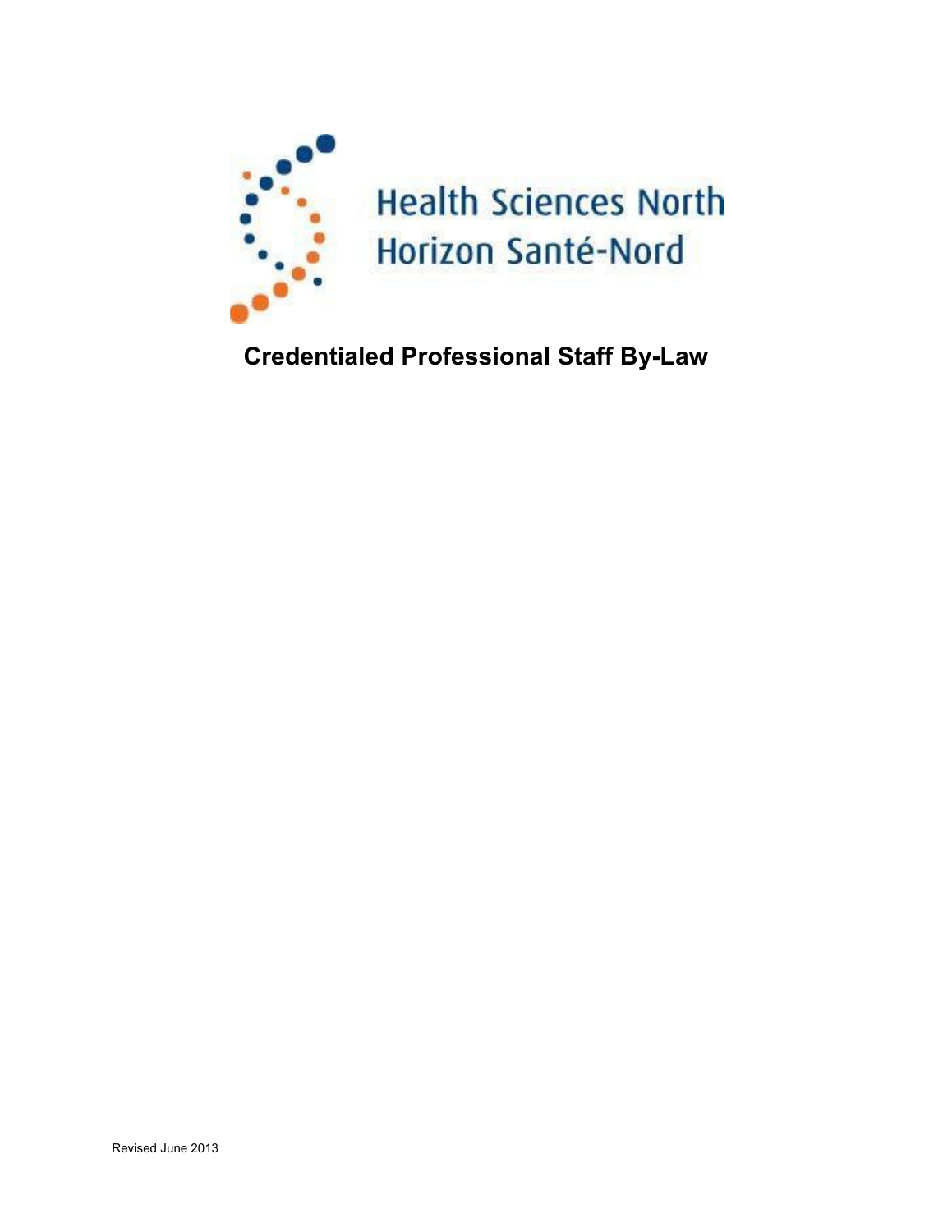# **Table of contents**

| Schedule A - Procedure Regarding Appointments, Reappointments, Requests for Changes in Privileges |  |
|---------------------------------------------------------------------------------------------------|--|
|                                                                                                   |  |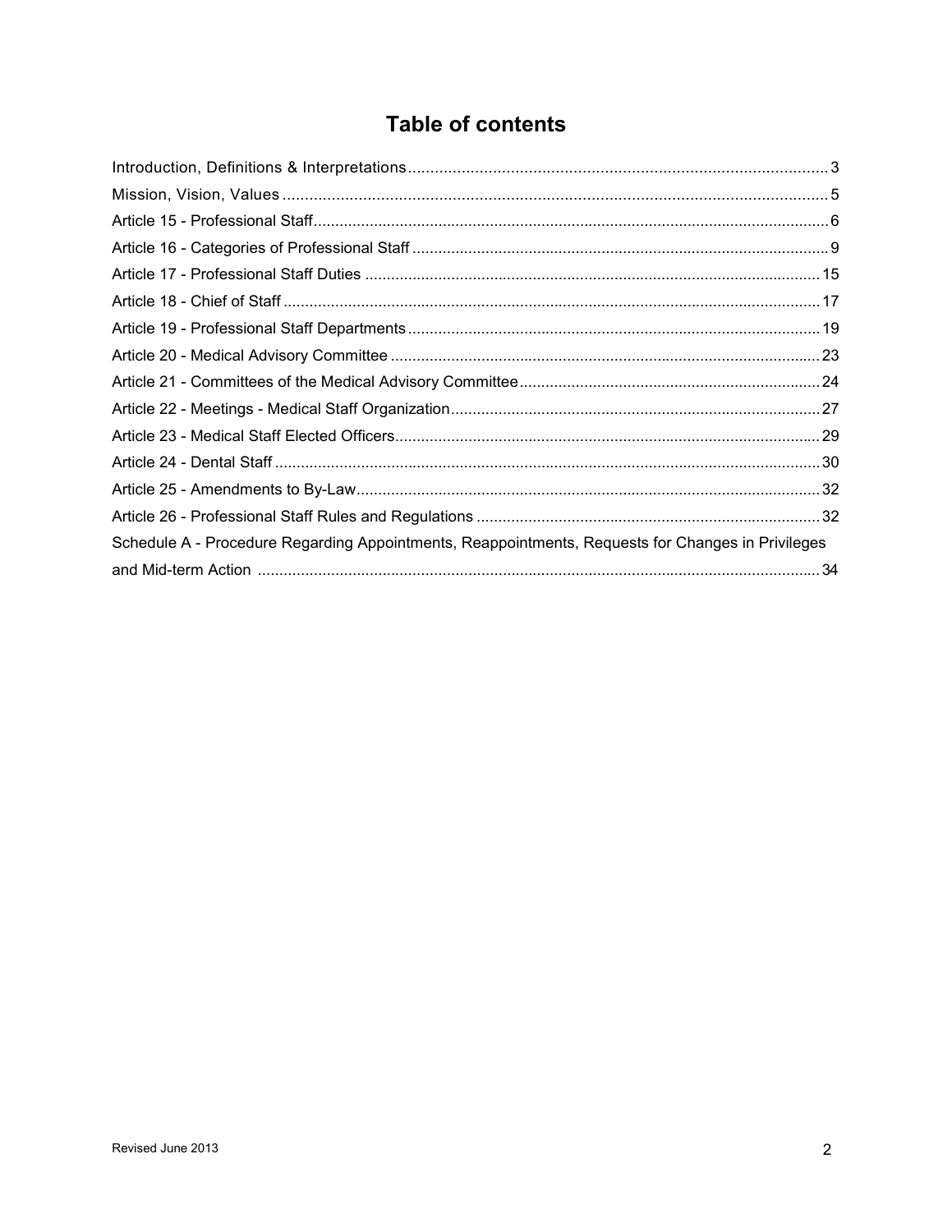# **Introduction, Definitions & Interpretations**

#### <span id="page-2-0"></span>**Introduction**

Whereas the Board of Directors of Health Sciences North- Horizon Sante-Nord deems it expedient that all By-Laws of the Hospital heretofore enacted concerning the Medical Staff of the Hospital be cancelled and revoked and the following By-Law adopted for regulating the affairs of the Professional Staff of the Hospital.

Recognizing that the Medical Advisory Committee is responsible to the Board of Directors for the quality of care provided by the Credentialed Professional Staff, Professional Staff practicing in the Hospital are hereby organized in conformity with this By-Law hereinafter stated.

The Board of Directors is required, pursuant to the *Public Hospital's Act,* to credential and appoint on an annual basis all Physicians, Dentists, Midwives and Extended Class Nurses (non-employees) who practice at the hospital.

#### **Definitions**

In this By-Law, the following words and phrases shall have the following meanings respectively:

"Affiliation Agreement" means the agreement entered into between the Northern Ontario School of Medicine and the Hospital regarding their joint relationship with respect to patient care, teaching and research.

"Chief Executive Officer" means in addition to "administrator" as defined in Section 1of the *Public Hospital's Act,* the President of Chief Executive Officer of the Hospital.

"College" means, as the case may be, the College of Physicians and Surgeons of Ontario, the Royal College of Dental Surgeons of Ontario, the College of Midwives of Ontario and/or the College of Nurses of Ontario.

"Dental Staff' means the Dentists to whom the Board of Directors has granted Privileges to practice dentistry at the Hospital.

"Dentist" means a dental practitioner in good standing with the Royal College of Dental Surgeons of Ontario.

"Extended Class Nurse" means a member of the College of Nurses of Ontario who is a registered nurse and who holds an extended certificate of registration under the *Nursing Act, 1991.* 

"Extended Class Nursing Staff" means Extended Class Nurses (non-hospital employees) to whom the Board of Directors has granted Privileges.

"Board of Directors" means the Board of Directors of the Hospital. "Hospital" means Health Sciences North.

"Medical Staff' means those physicians who are appointed by the Board of Directors and who are granted Privileges to practice medicine in the Hospital.

"Medical Staff Rules and Regulations" means provisions approved by the Board of Directors concerning the practice and professional conduct of the members of the Professional Staff.

"Midwife" means a Midwife in good standing with the College of Midwives of Ontario.

"Midwifery Staff' means those Midwives who are appointed by the Board of Directors and who are granted Privileges to practice in the Hospital.

"Physician" means a member in good standing of the College of Physicians and Surgeons of Ontario.

Revised June 2013 **3** "Privileges" mean those rights or entitlements conferred upon a Physician, Dentist, Midwife or Extended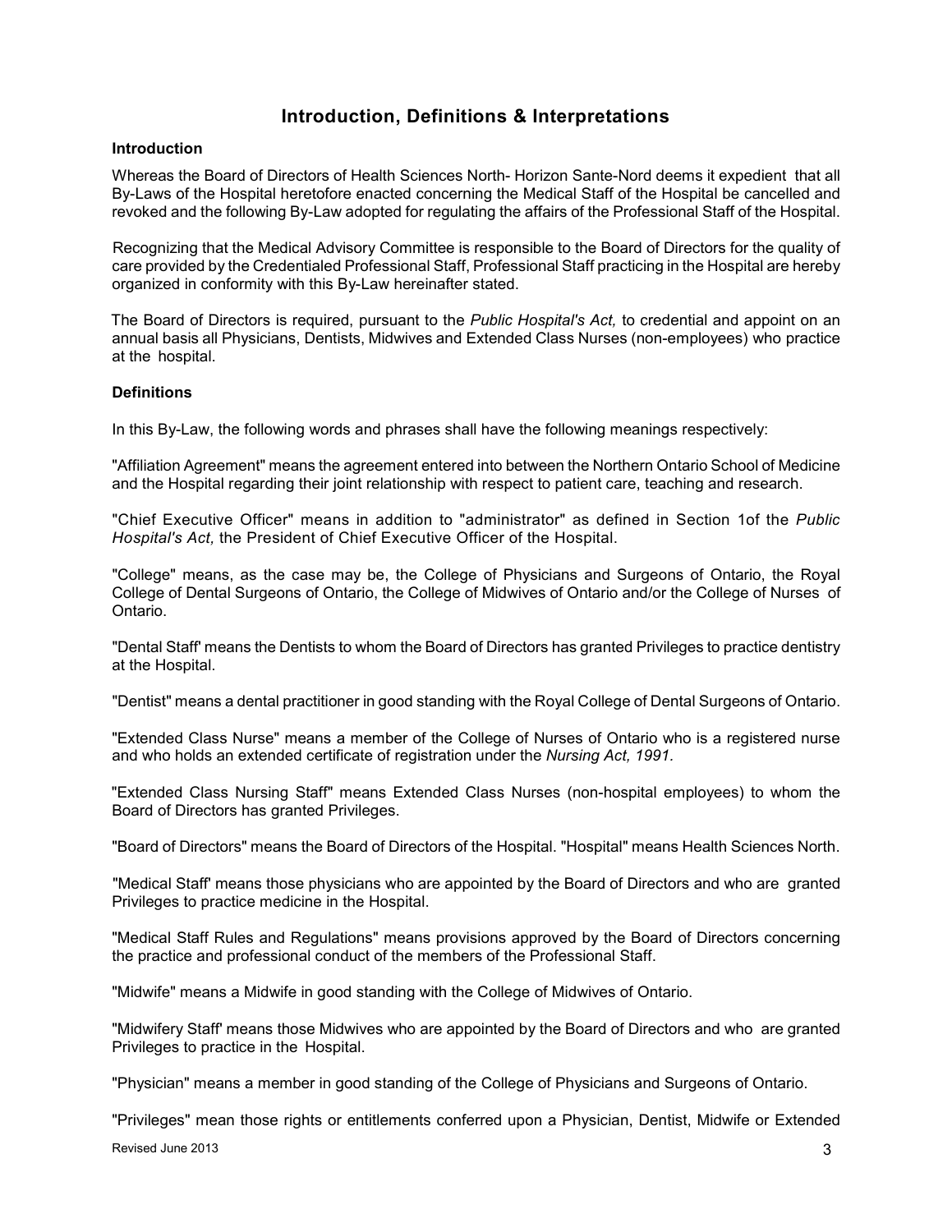Class Nurse at the time of appointment or re-appointment.

"Medical Advisory Committee" serves the role of the Medical Advisory Committee as required by the

#### *Public Hospital's Act.*

"Professional Services" means professional disciplines other than rehabilitation and nursing.

"Professional Staff" means, for the purposes of this By-Law the Physicians, Dentists, Midwives and Extended Class Nurses who are required by the *Public Hospital's Act* to be appointed by the Board of Directors and who are granted specific Privileges to practice medicine, dentistry, midwifery or extended class nursing, respectively, in the Hospital.

*"Public Hospital's Act"* means the *Public Hospital's Act R.S.O. 1990, c.P-40 {Ontario)* and, where the context requires, includes the regulations made under it, including Hospital Management Regulation 965.

"Medical School" means the Northern Ontario School of Medicine.

#### **Affiliation Agreement**

Members of the Active or Associate Staff may hold an appointment at the Northern Ontario School of Medicine.

Members of the Active or Associate Staff holding appointments with the Medical School, shall be jointly appointed by the Medical School and the Hospital in accordance with the terms and conditions of the Affiliation Agreement between the parties.

#### **Interpretation**

This By-Law shall be interpreted in accordance with the following, unless the context otherwise specifies or requires:

*a)* All terms which are contained in the By-Law and which are defined in the *Public Hospital's Act* 

shall have the meanings given to such terms in the *Public Hospital's Act.* 

- b) The use of the singular number shall include the plural and vice versa and the use of any gender shall include the masculine, feminine and neuter genders.
- c) The headings used in this By-Law are inserted for reference purposes only and are not to be considered or taken into account in construing the terms or provisions thereof or to be deemed in any way to clarify, modify or explain the effect of any such terms or provisions.
- d) Any references herein to any law, By-Law, rule, regulation, order or act of any government, governmental body or other regulatory body shall be construed as a reference thereto, as amended, or re-enacted from time to time, or as a reference to any successor thereto.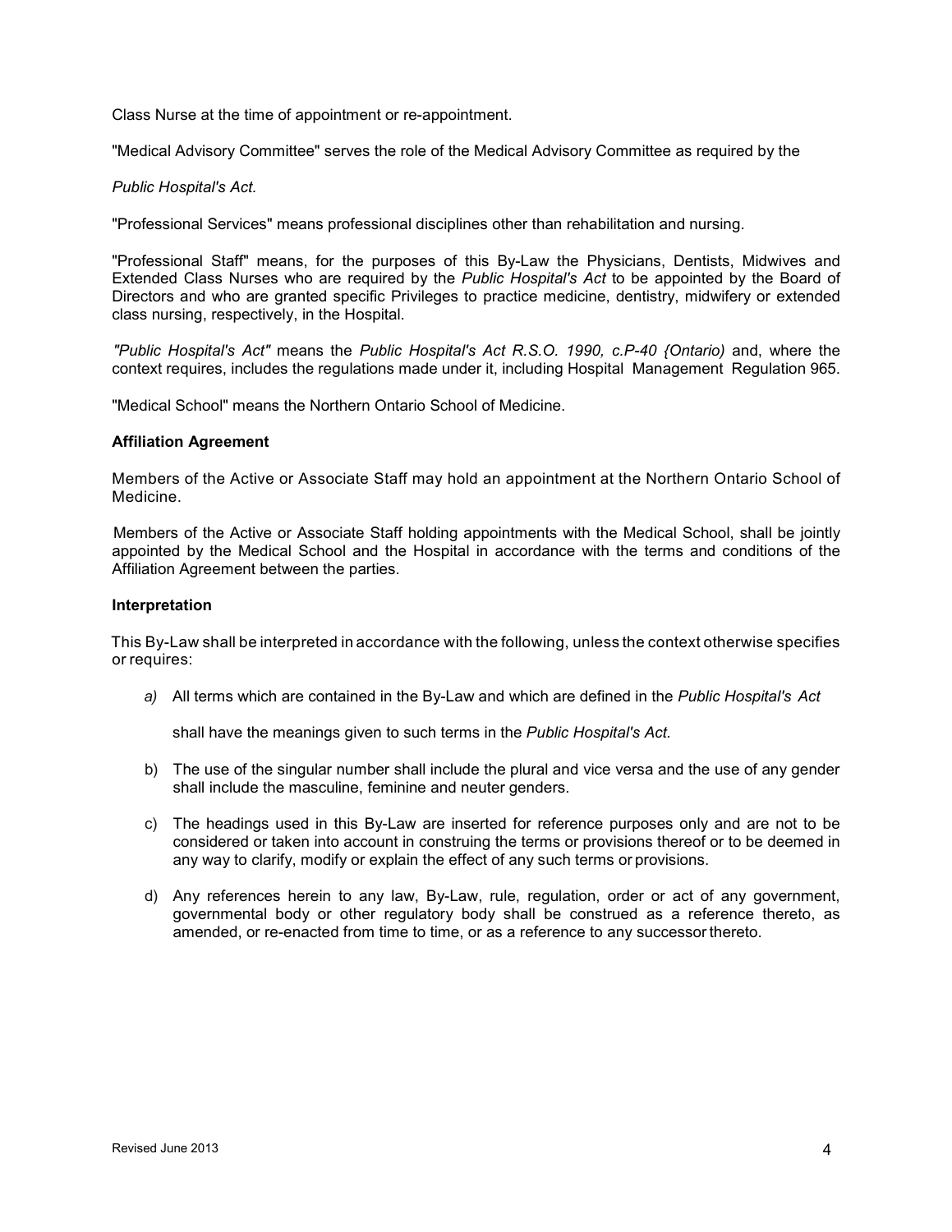# **Mission, Vision, Values**

#### <span id="page-4-0"></span>**Our Mission**

Improve the health of northerners by working with our partners to advance quality care, education, research and health promotion.

#### **Our Vision**

Globally recognized for patient-centered innovation.

#### **Our Values**

Excellence, Respect, Accountability, Engagement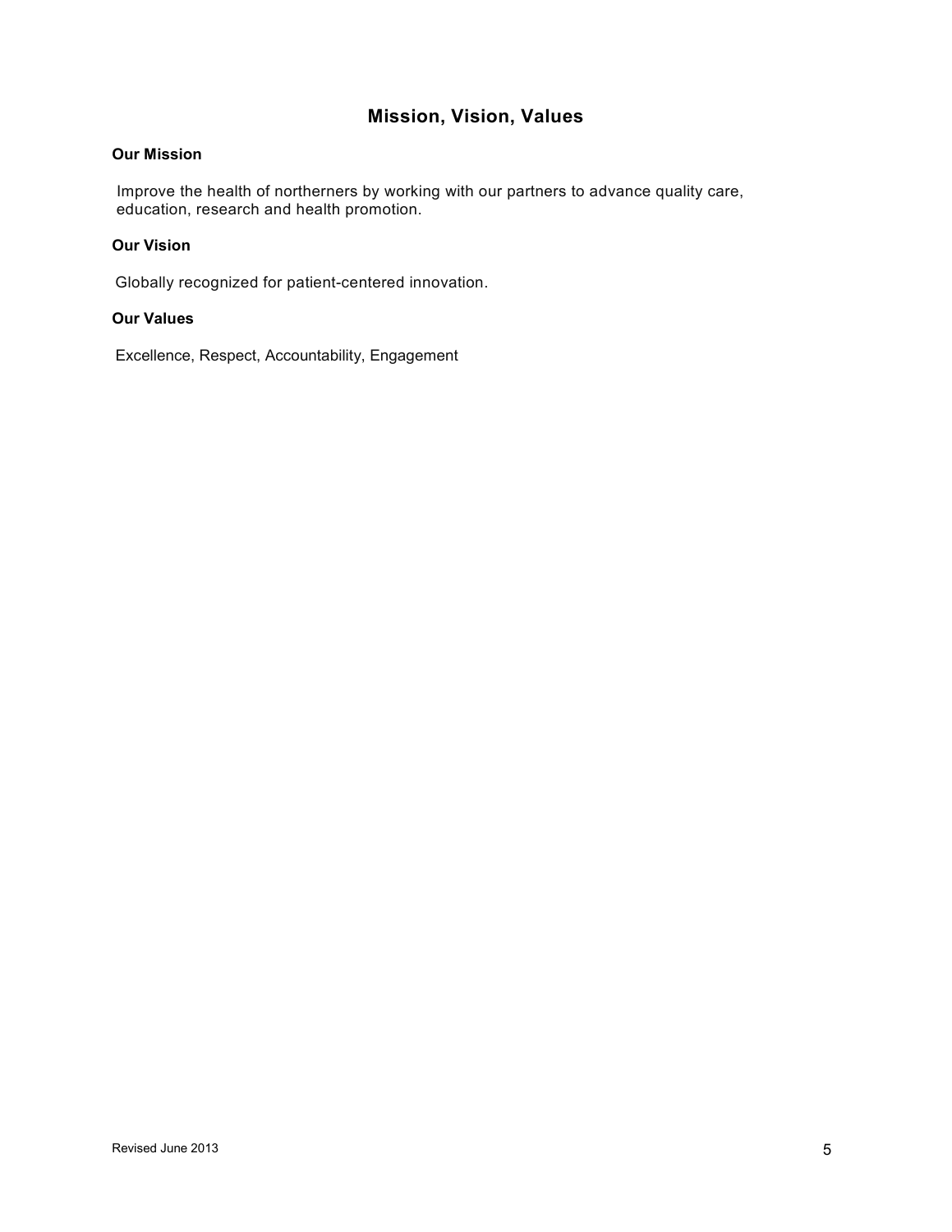# **Article 15 - Professional Staff**

#### <span id="page-5-0"></span>**15.1 The Professional Staff Part of these By-Laws**

These By-Laws:

- (a) govern the appointment, organization, duties and responsibilities of the medical staff, dental staff, midwifery staff and registered nurses in the extended class, all members of the Professional Staff, where not employed by the Hospital;
- (b) recognize that the Medical Advisory Committee is responsible to the Board of Directors for the quality of care provided by the Medical and Credentialed Professional Staff practicing in the Hospital are hereby organized in conformity with this By-Law hereinafter stated;
- (c) define the relationship and responsibilities of the Professional Staff to the Management and Board;
- (d) recognize that members of the Active or Associate Professional Staff may hold an appointment at the Northern Ontario School of Medicine;
- (e) outline how the requirements of the *Public Hospital's Act* and its regulations are put into force.

#### **15.2 Purpose of the Professional Staff Portion of the By-Laws**

The purposes of the Professional Staff Part of these By-Laws are:

- (a) to outline clearly and succinctly the purposes and functions of the Professional Staff;
- (b) to identify specific organizational units (departments, services, committees, programs, etc.) necessary to allocate the work of carrying out those functions;
- (c) to designate a process for the selection of officials of the Professional Staff, including the Chief of Staff, Chiefs of Departments and Heads of Services;
- (d) to assign responsibility, define authority, and describe the manner of accountability to the Board of all officials, organizational units and each member of the Professional Staff for patient care, and for professional and ethical conduct;
- (e) to maintain and support the rights and privileges of the Professional Staff as provided herein;
- (f) to provide clear direction to the medical staff that it must provide medical care to all patients within the Hospital;
- (g) to identify a professional staff organization with responsibility, authority and accountability so as to ensure that each Professional Staff member conducts themselves in a manner consistent with the requirements of the *Public Hospital's Act* and its regulations, these By-Laws and such rules and regulations, or any amendments thereto, which become effective when approved by the Board.

#### **15.3 Purpose of the Medical Staff Organization**

The purposes of the Medical Staff Organization are:

- (a) to ensure input and advice with respect to the delivery of quality medical care to patients by the Medical Staff;
- (b) to ensure a process whereby the members of the Medical Staff participate through the receipt of information and through input in the Hospital's planning, policy setting and decision making, and;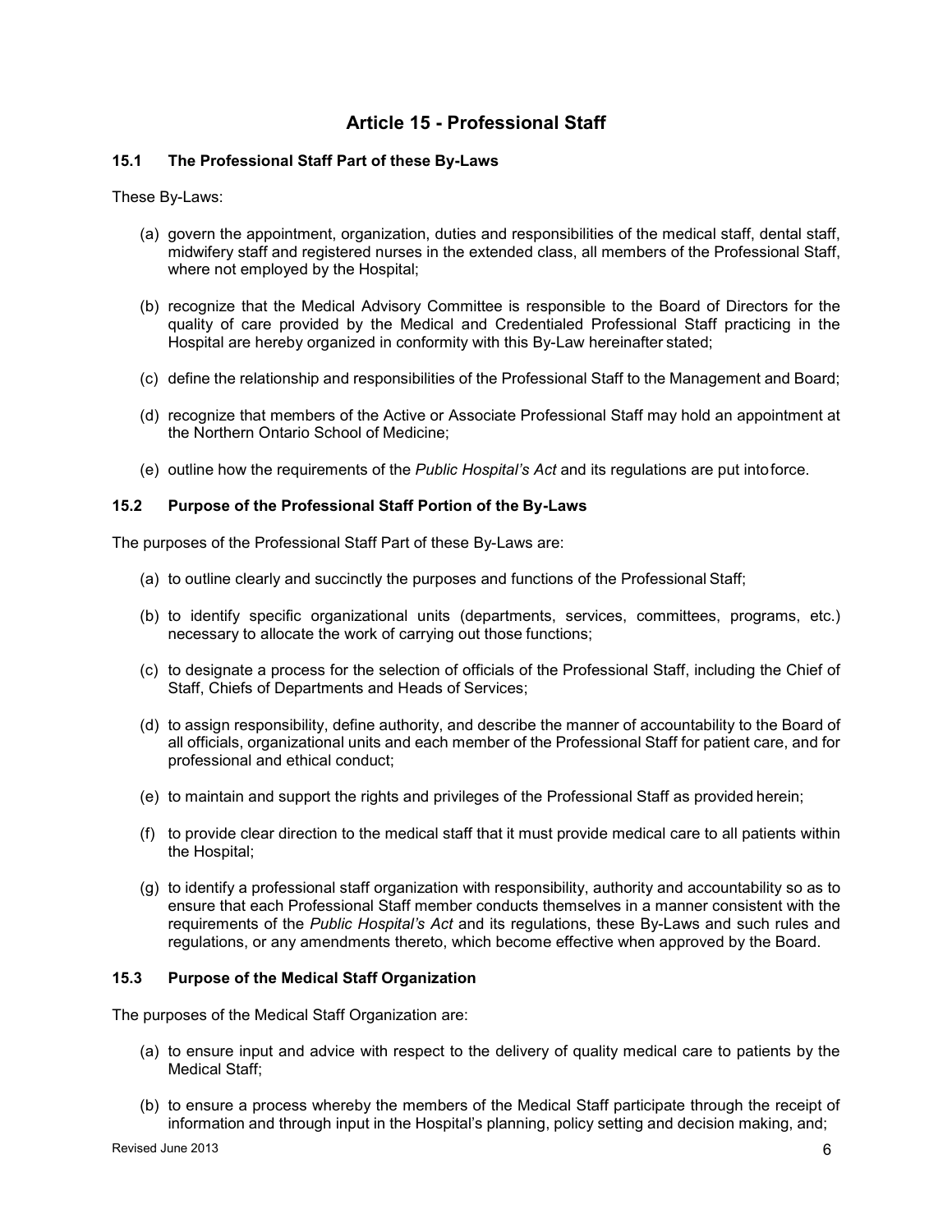(c) to maintain and support the rights and privileges of the Medical Staff

#### **15.4 Professional Staff Resource Plan**

- (a) The Medical Advisory Committee will recommend to the Board for approval, on an annual basis, a Professional Staff Resource Plan for each department of the Professional Staff, as recommended by the chief of the clinical department and medical directors with the advice of the Administration of the Hospital and appropriate Regional Partners, where relevant and subject to available resources. This plan will be consistent with the strategic directions of the Hospital as established by the Board, and the *Public Hospital's Act*, Section 44(2) regarding cessation of services.
- (b) A component of the Professional Staff Resource Plan shall be a recruitment plan, which shall include an impact analysis.

#### **15.5 Appointment**

- (a) The Board shall appoint annually a Professional Staff for the Corporation;
- *(b)* The Board shall establish from time to time criteria for appointment to the Professional Staff along with the form or application and reapplication after considering the advice of the Medical Advisory Committee. An application for appointment to the Professional Staff shall be processed in accordance with the Hospital's *Professional Staff Appointment and Credentialing Policy;*
- (c) In making an appointment or reappointment to the Professional Staff, the Board shall consider the recommendation of the Medical Advisory Committee, the Corporation's Professional Staff Resource Plan, the strategic direction of the hospital, available human, physical and financial resources and whether there is a need for the services in the community;
- (d) The Board shall grant privileges to members of the Professional Staff upon the recommendation of the Medical Advisory Committee;
- (e) In addition to any other provisions of the By-Laws, the Board may refuse to appoint any applicant to the Professional Staff on any of the following grounds:
	- i) the appointment is not consistent with the need for service, as determined by the Board from time to time
	- ii) upon initial appointment only, the Professional Staff Human Resources Plan of the Corporation and/or Department does not demonstrate sufficient resources to accommodate the applicant, and/or;
	- iii) the appointment is not consistent with the plan of the Department
- (f) Where the Board of the Hospital determines that the Hospital shall cease to provide a service or the Minister directs the Hospital to cease to provide a service, the Board of Directors may:
	- i) refuse the application of a member for appointment or reappointment to the Professional Staff;
	- ii) revoke the appointment of any member, and;
	- iii) cancel or substantially alter the privileges of any member as long as such determination relates to the termination of the service.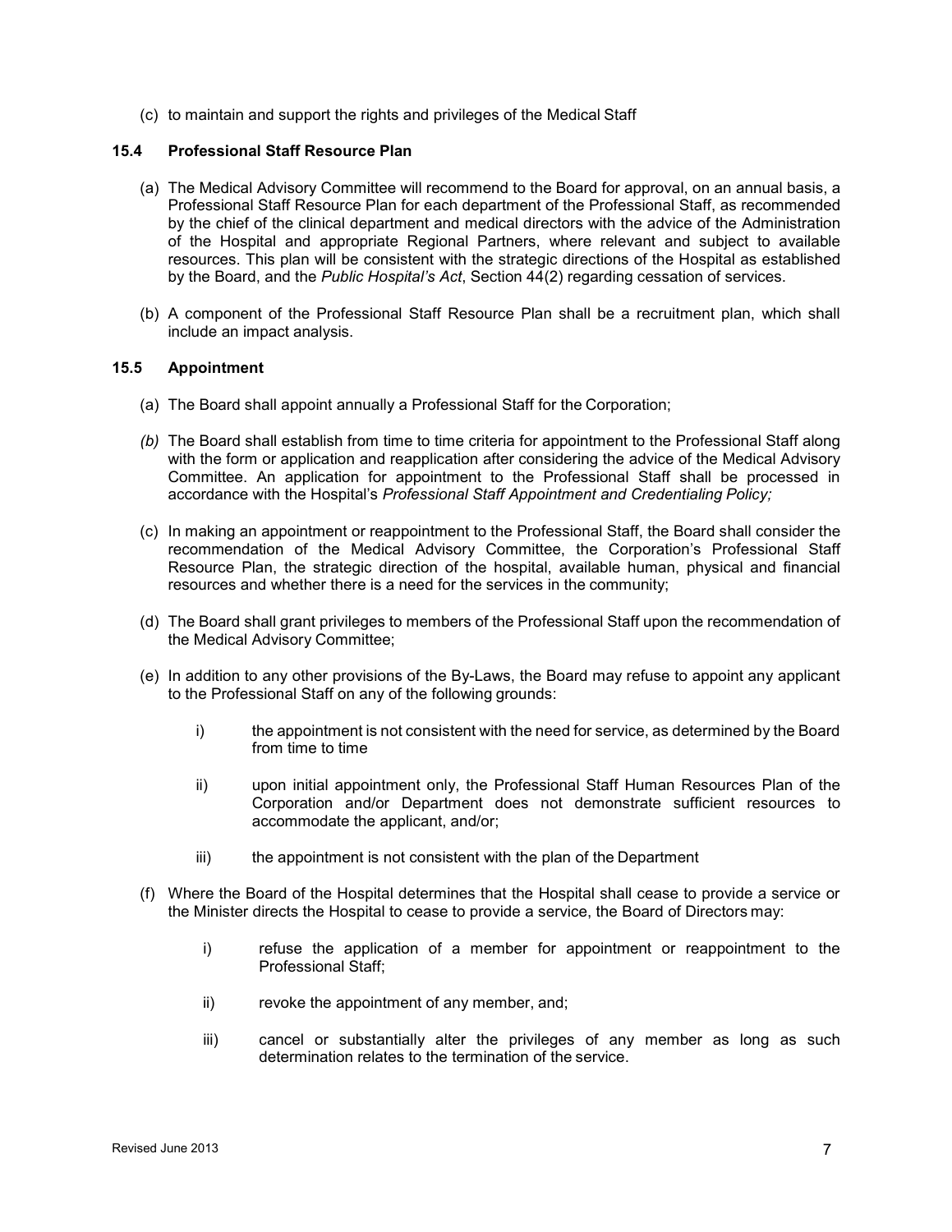#### **15.6 Appointment to the Professional Staff**

The Board shall appoint each member of the Professional Staff to the Hospital for a one year period, but shall continue beyond one year where the member has submitted an application for reappointment during the appointed year, except for Term Staff who may be appointed for shorter specific time intervals.

#### **15.7 Mid-Term Action Regarding Revocation/Suspension/Restriction of Privileges**

In circumstances where there are concerns about the conduct, performance or competence of a member of the Professional Staff, the Board may, at any time, in a manner consistent with the *Public Hospital's Act*  and in accordance with the regulations thereunder, these By-Laws, the Rules and Regulations of the Professional Staff, and policies of the Hospital, revoke or suspend any appointment of a member of the Professional Staff or revoke, suspend or restrict or otherwise deal with the Privileges of the member.

- (a) **Immediate Action in Emergency Situations** In circumstances where, in the opinion of the Chief of Staff or the Chief of the relevant clinical Department, the conduct, performance or competence of a member of the Professional Staff exposes or is reasonably likely to expose Patient(s) or Staff to physical or emotional harm or injury and immediate action must be taken to protect the Patient(s) or Staff, and no less restrictive measure can be taken, the Chief of the Department or Chief of Staff will take action. This may require immediate and temporary suspension of the Privileges of the member of the Professional Staff by the Chief of Staff or Chief of the relevant clinical Department with immediate notice to the President and Chief Executive Officer and the President of the Medical Staff, pending the consideration of the suspension by the MAC and the Board in keeping with the procedures outlined in Schedule A of the By-Laws, respecting Mid-Term Action in an Emergency Situation.
- (b) **Non-Immediate Mid-Term Action** In circumstances where, in the opinion of the Chief of the relevant clinical Department, the conduct, performance or competence of a member of the Professional Staff:
	- i) fails to comply with the criteria for annual reappointment;
	- ii) exposes or is reasonably likely to expose Patient(s) or Staff to harm or injury;
	- iii) is reasonably likely to be, detrimental to Patient or Staff safety or to the delivery of quality Patient care within the Hospital;
	- iv) results in the imposition of sanctions by the professional college;
	- v) has violated the By-Laws, Rules and Regulations of the Professional Staff, policies of the Hospital, the *Public Hospital's Act*, the regulations made thereunder, or any other relevant law or legislated requirement.
	- vi) constitutes abuse, or;
	- vii) is, or is reasonably likely to be, detrimental to the operations of the Hospital, and;
	- viii) where an immediate action is not required to be taken, action may be initiated in keeping with the procedures in Schedule A of these By-Laws, respecting Non-Immediate Mid- Term Action.

#### **15.8 Reappointment**

*(a)* Each year, the Board shall require each member of the Professional Staff, save and except a member appointed to the Term Staff, to make written application, on the prescribed form to the President and Chief Executive Officer, for reappointment to the Professional Staff.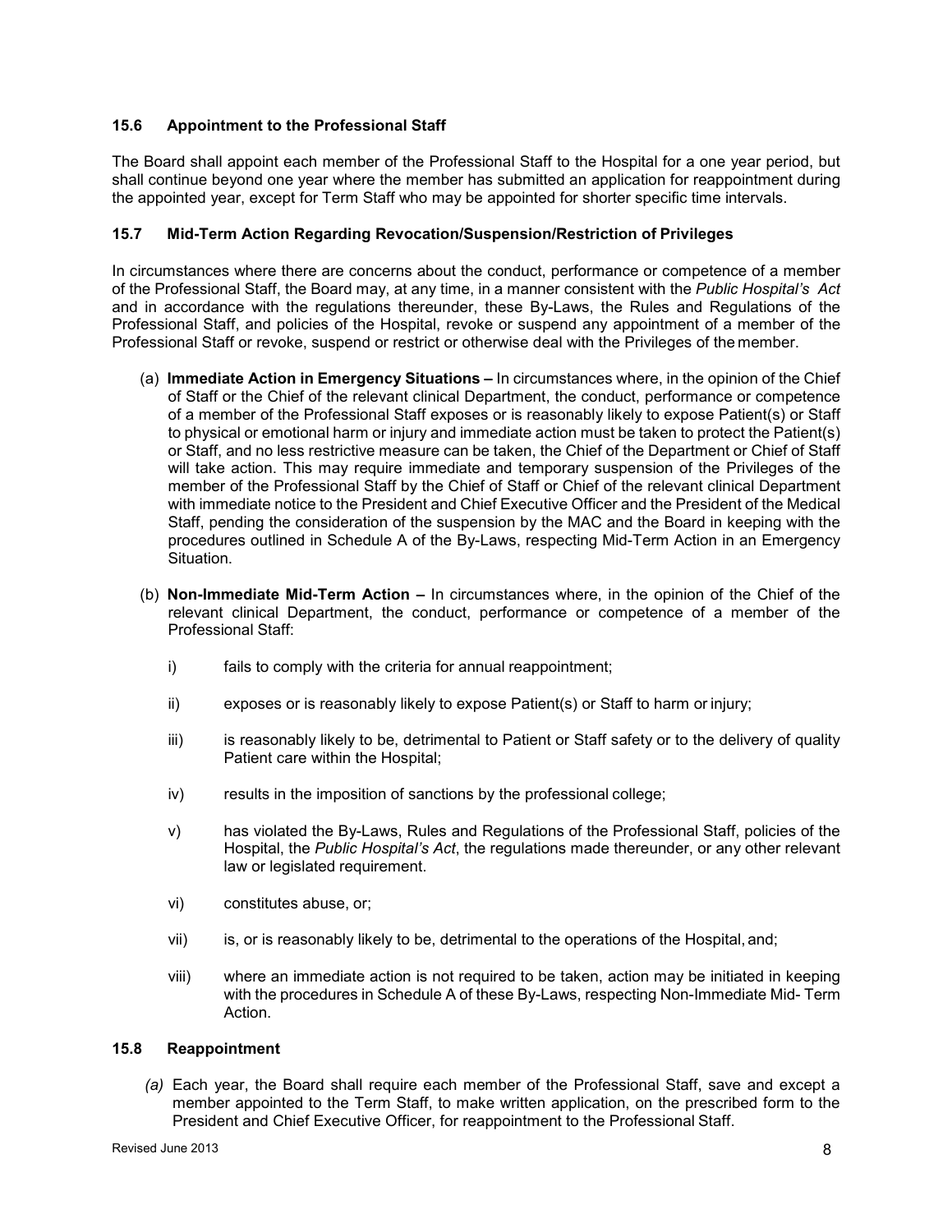- *(b)* An application for reappointment to the Professional Staff shall be processed in accordance with the Hospital's *Comprehensive Appointment and Credentialing Policy.*
- (c) The Chief(s) of Department(s) shall review and submit a written report to the Credentials Committee concerning each application for reappointment within the department. Each report shall include information concerning the knowledge and skill which has been shown by the Professional Staff member, the nature and quality of his/her work in the Hospital, including comments on the utilization of Hospital resources and the Professional Staff member's ability to function in conjunction with the other members of the Hospital staff, and shall detail efforts made in conjunction with the staff member to address any reported shortcomings.

#### **15.9 Refusal to Reappoint**

Pursuant to the *Public Hospital's Act,* the Board may refuse to reappoint a member of the Professional Staff.

#### **15.10 Revocation or Suspension of Appointment to the Professional Staff**

Pursuant to the *Public Hospital's Act,* the Board may, at any time, revoke or suspend any appointment of a member of the medical staff. Where the Board revokes or suspends the appointment of a member of the Medical Staff at a time other that the annual reappointment to the medical staff, the Board will follow the procedure for Mid-Term Action respecting physicians' privileges, as identified in Schedule "A", herein, which Schedule forms a part hereof.

#### **15.11 Application for Change of Privileges**

- *(a)* Any change of privileges requested by a member of the Professional Staff shall be processed in accordance with the Hospital's *Professional Staff Appointment and Credentialing Policy.*
- (b) The Medical Advisory Committee is entitled to request any additional information or evidence that it deems necessary for consideration of the application for change in privileges.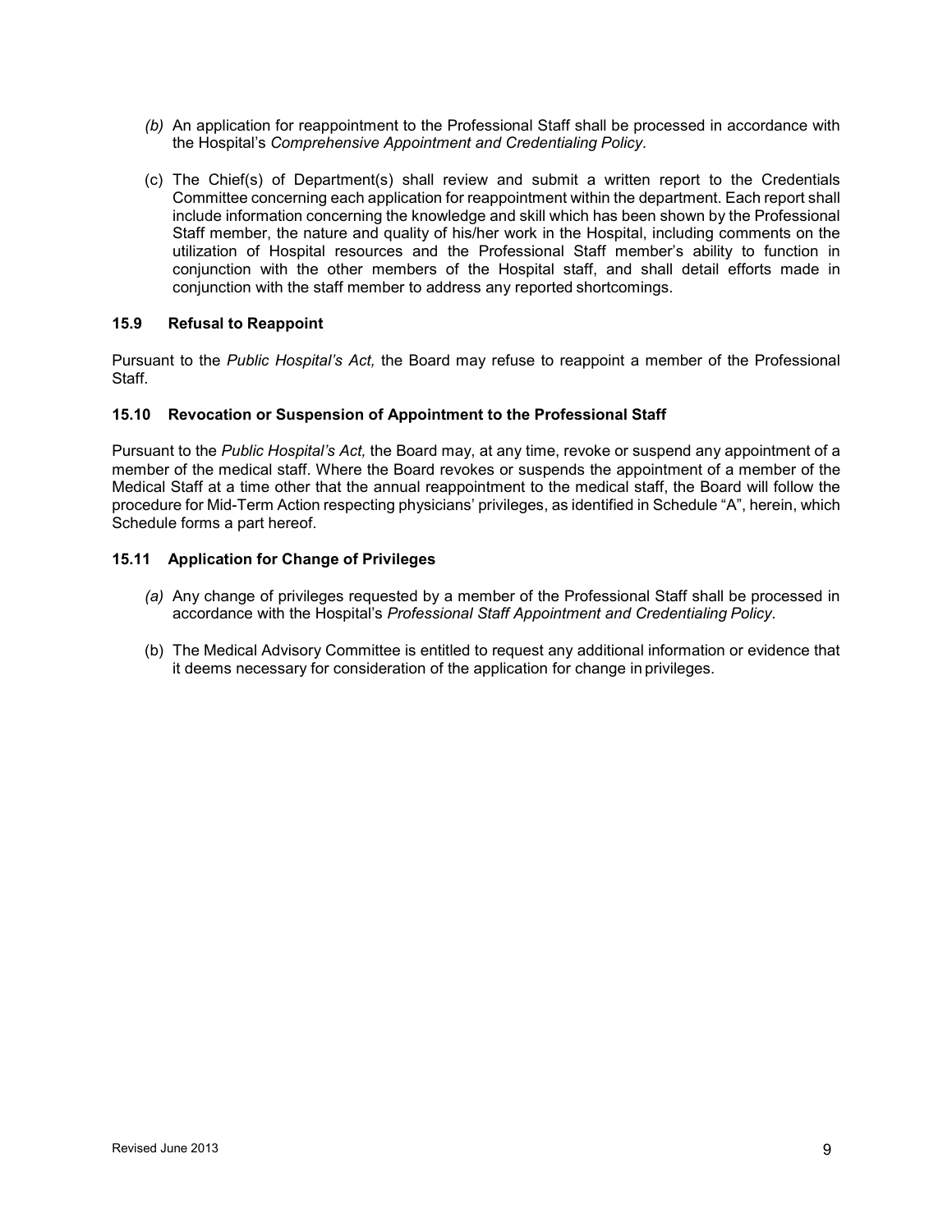# **Article 16 - Categories of Professional Staff**

### <span id="page-9-0"></span>**16.1 Professional Staff**

The Professional Staff shall be divided into the following categories:

- (a) Active
- (b) Associate
- (c) Courtesy
- (d) Temporary
- (e) Clinical Fellow Staff
- (f) Locum
- (g) Term Staff
- (h) Honourary Staff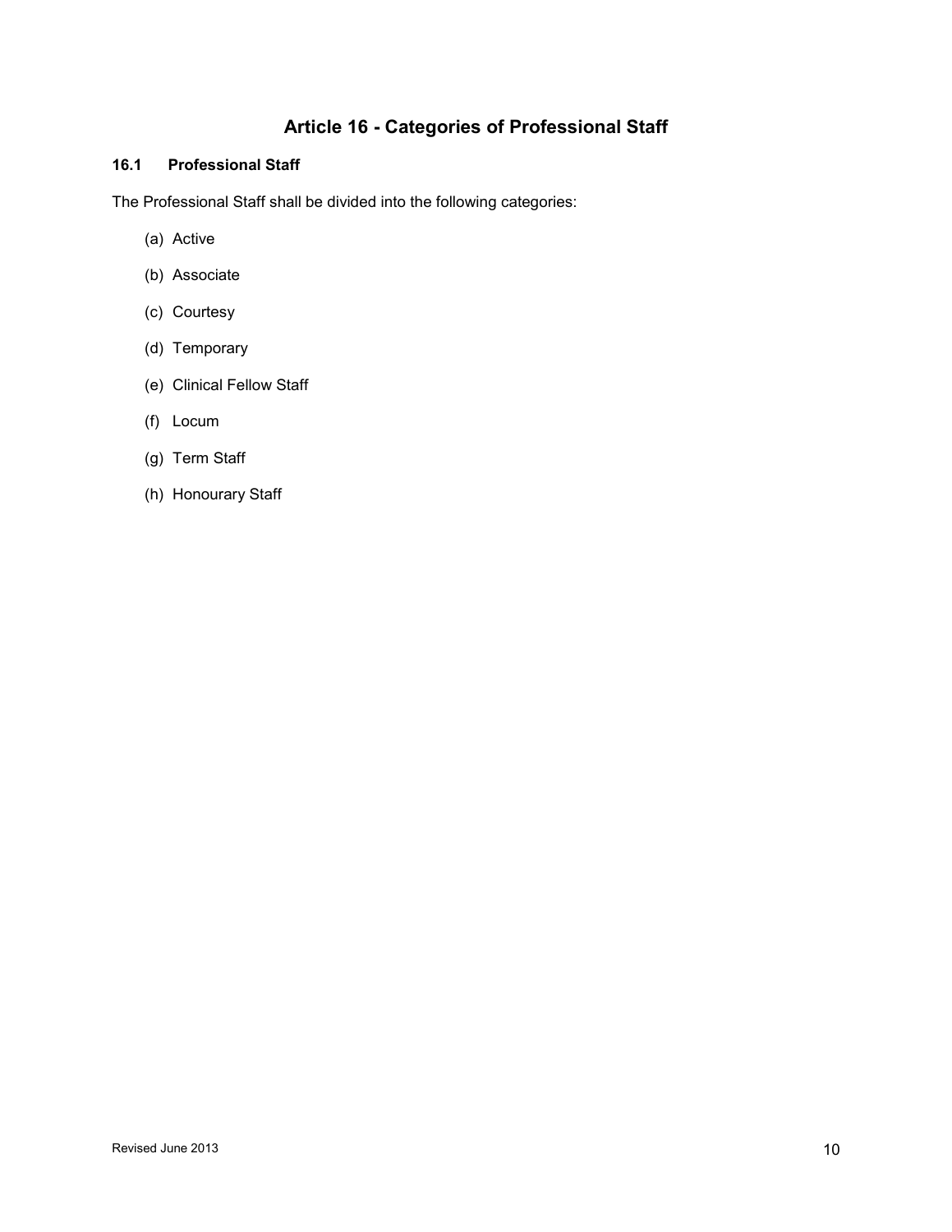#### **16.2 Active Staff**

- (a) The Active Professional Staff shall consist of those members who have been appointed by the Board, following a period of Associate Professional Staff membership as provided for in the By-Law.
- (b) All Active Professional Staff are responsible for assuring that professional care is provided to their patients in the Hospital.
- (c) All Active Professional Staff shall have admitting privileges.
- (d) Each member of the Active Professional Staff shall:
	- i) hold voting privileges within their primary department. The decision to grant additional voting privileges in a secondary department resides with the secondary department;
	- ii) attend patients admitted to Hospital by the member, and undertake necessary treatment and operative procedures only in accordance with the kind and degree of privileges granted by the Board and be subject to the rules and regulations of the Department to which he/she is assigned;
	- iii) undertake such duties in respect of those patients classed as emergency cases as may be specified by the Chief of Staff, or by the Chief of Department to which the active staff member has been assigned;
	- iv) participate in an on-call duty roster as directed by the Chief of Staff or Chief of Department, unless otherwise exempted by the Professional Staff Rules and Regulations;
	- v) act as a supervisor of a member of the Professional Staff as and when requested by the Chief of Staff or the Chief of Department;
	- vi) be eligible to vote at Professional Staff meetings and to hold office, and;
	- vii) attend no less than seventy percent (70%) of the meetings of the Department of which he/she is a member, annually (to be tracked by the Chief of Department or Head of Service).
- (e) A dentist in the Active Staff category, who is not an oral and maxillofacial surgeon, may be granted admitting privileges in association with a physician who is a member of the Professional Staff with Active staff privileges.

#### **16.3 Associate Staff**

- (a) The Associate Staff shall consist of physicians, dentists, or midwives newly appointed to the Professional Staff by the Board. This shall be for a period of twelve (12) months.
- (b) Each Associate Professional Staff member shall have admitting privileges unless otherwise specified in the appointment.
- (c) An Associate Professional Staff member shall work for a probationary period under the supervision of an Active Professional Staff member named by the Chief of Staff or the Chief of Department to which the Associate Professional Staff member has been assigned.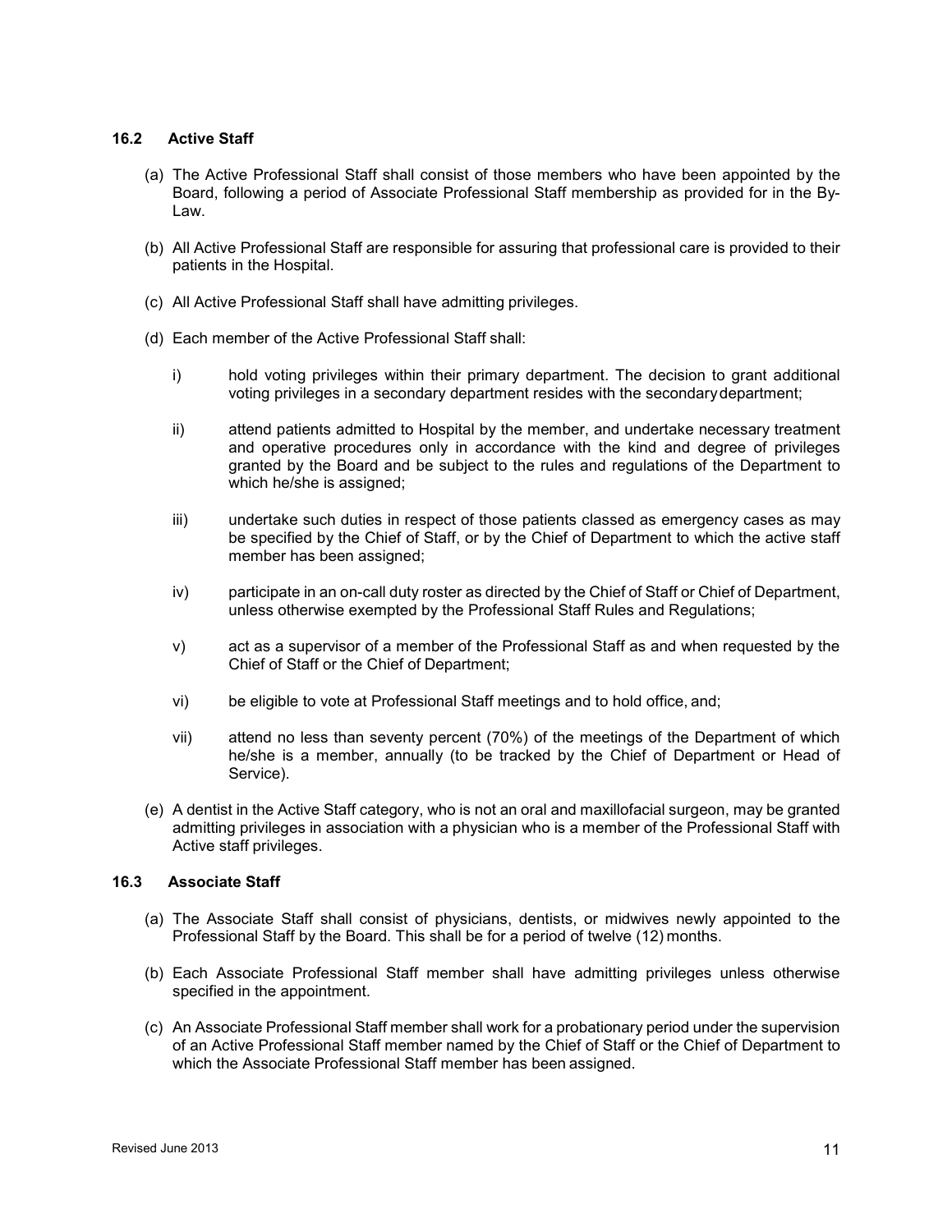- (d) After three (3) and six (6) months, the member of the Associate Staff shall be reviewed by the Department Chief who shall submit a report, and where requested, a written report, to the Credentials Committee.
- (e) At the end of a twelve (12) month Associate appointment, the Department Chief may recommend a change of status to the Active Staff category. As part of the change of status process, the member of the Associate Staff shall be reviewed by the Department Chief who shall submit a written report to the Credentials Committee.
- (f) Any such change of status of appointment to the Active Staff will be in effect only for the period of time remaining in the current appointment year and may be carried out without requirement of a written application for reappointment by the physician. Thereafter, the physician will complete written application for all further reappointments at the regularly scheduled times;
- <span id="page-11-0"></span>(g) If the report and recommendation made as part of the change of status process are not favourable to the Associate Staff member, the Chief of the Department or the Medical Advisory Committee may recommend an extension of Associate status not to exceed twelve (12) months or a denial of continued appointment;
- (h) Should the extended period of the Associate status be in effect beyond the date of the next annual reappointment time, the appointment as Associate status shall be deemed to continue until completion of the extended period or unless revoked by the Board as per Section 16.[3 \(g\);](#page-11-0)
- (i) Each report and recommendation as in subsection 16.3 (e)shall be reviewed by the Credentials Committee of the Medical Advisory Committee;
- (j) At any time, an unfavourable report may cause the Medical Advisory Committee to make a recommendation that the appointment of the associate staff member be terminated;
- (k) The Chief of Department, upon the request of an Associate Professional Staff member or a supervisor, may assign the Associate Professional Staff member to a different supervisor for a further probationary period;
- (l) An Associate Professional Staff member shall:
	- i) attend patients, and undertake treatment and operative procedures under supervision only in accordance with the kind and degree of privileges granted by the Board;
	- ii) be subject to the Professional Staff By-Laws, Rules and Regulations of the Department to which he/she is assigned, and Hospital policies;
	- iii) undertake such duties in respect of those patients classed as emergency cases as may be specified by the Chief of Staff, or by the Chief of the Department to which the Active staff member has been assigned;
	- iv) participate in an on call roster as directed by the Chief of Staff or Chief of Department unless otherwise exempted by the Professional Staff Rules and Regulation;
	- v) be entitled to vote at Professional Staff meetings;
	- vi) not be eligible to be elected a Professional Staff Officer, but may be appointed to a committee of the Professional Staff, and;
	- vii) attend no less than seventy percent (70%) of the meetings of the Department of which he/she is a member.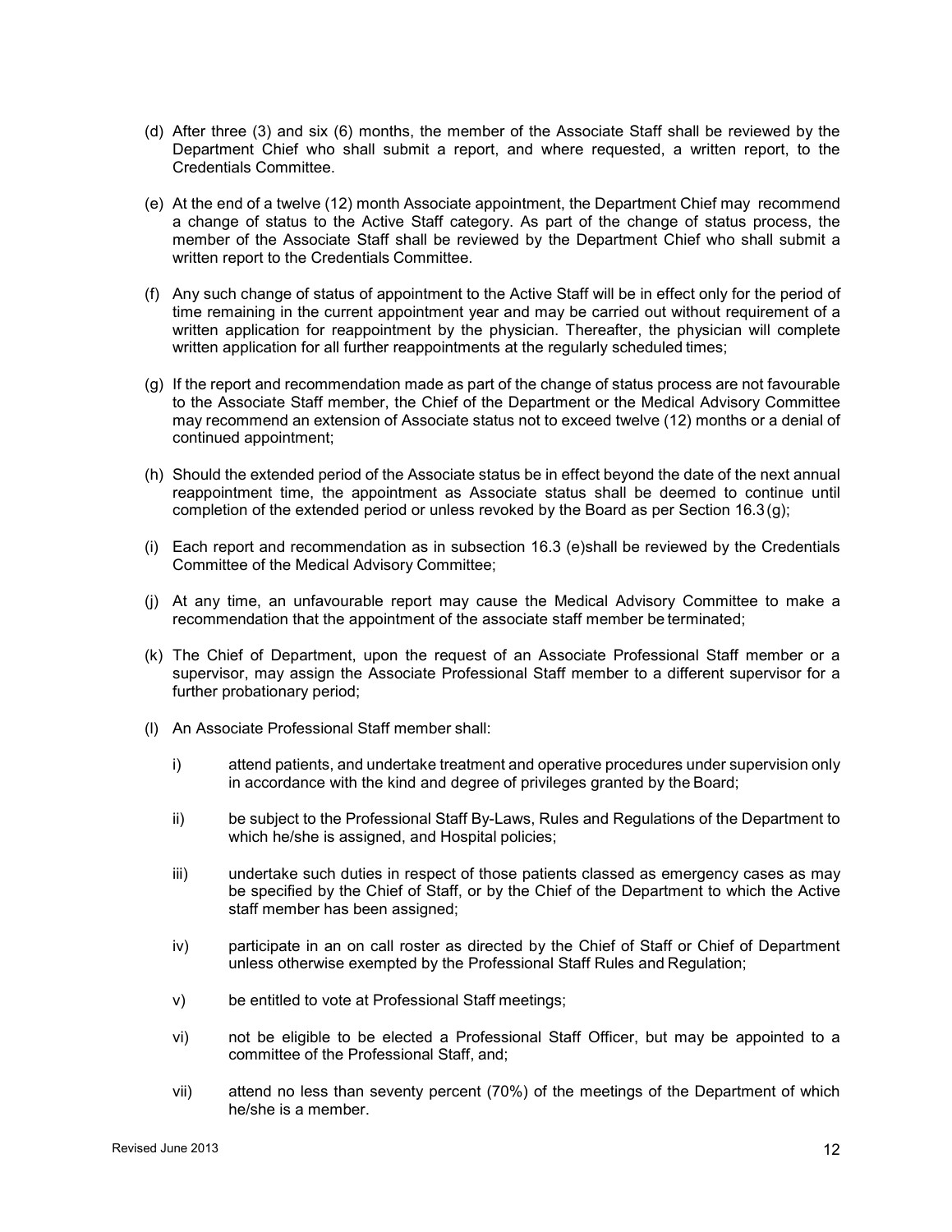#### **16.4 Courtesy Staff**

- (a) The Courtesy Staff shall consist of those members of the Professional Staff who are granted privileges by the Board to provide support to patients and/or members of patients' families.
- (b) Courtesy Staff:
	- i) may provide patients and their families with information;
	- ii) shall be eligible for annual reappointment as provided in these By-Laws;
	- iii) may review and receive patient record and progress notes as well as outpatient records of their patients, and;
	- iv) shall be eligible to attend Department, Service and Professional Staff Organization meetings.
- (c) Courtesy Staff shall not:
	- i) have admitting privileges or procedural privileges, or provide direct patient care;
	- ii) input information into the patient record and progress notes nor make or record any orders;
	- iii) be eligible to vote or be bound by attendance requirements of Department, Service or Professional Staff Organization meetings.

#### **16.5 Temporary Staff**

- (a) Temporary staff shall be an appointment to the Professional Staff of the Hospital made only for one of the following reasons:
	- i) to meet a specific singular requirement by providing a consultation and/or operative procedure, or;
	- ii) to meet an urgent unexpected need for a Professional service.
- (b) Notwithstanding any other provisions of the By-Law, the President and Chief Executive Officer, after consultation with and upon the advice of the Chief of Staff or his/her delegate, may;
	- i) grant temporary privileges to a Physician, Dentist, Midwife, or Extended Class Nurse who is not a member of the Professional Staff provided that such privileges shall not extend beyond the date of the next meeting of the MAC at which time the action taken shall be reported;
	- ii) on the recommendation of the MAC at its next meeting, continue the temporary privileges until the next meeting of the Board, and;
	- iii) remove temporary privileges at any time prior to any action by the Board.
- (c) Temporary Staff shall not be eligible to :
	- i) vote at Professional Staff meetings;
	- ii) hold office, and;
	- iii) sit on a committee requiring Professional Staff.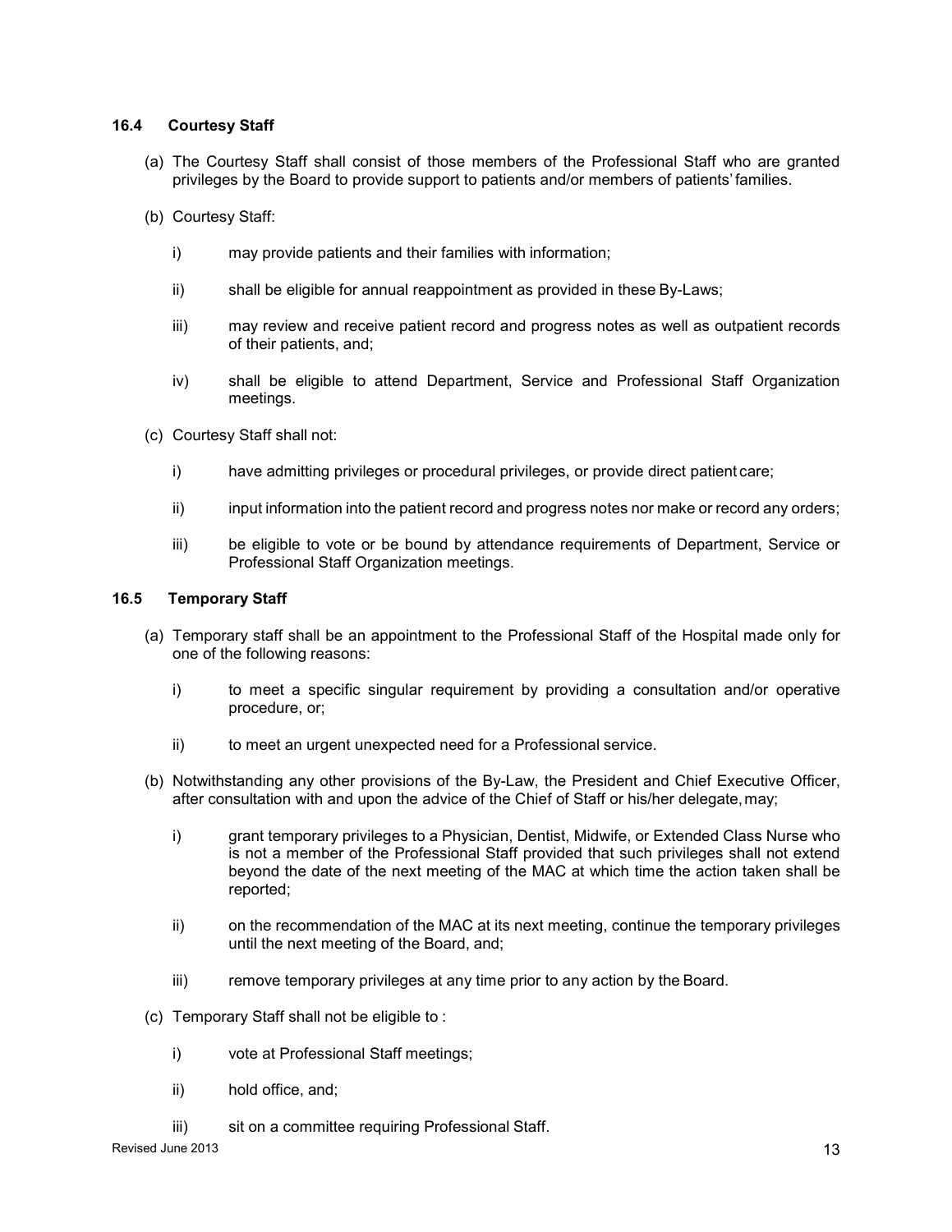#### **16.6 Clinical Fellow Staff**

- (a) Clinical Fellow Staff appointed by the Board shall include the graduates in Medicine, appropriately qualified with an educational or independent licence issued by the College and registered by the Post-Graduate Education Office, Northern Ontario School of Medicine at Laurentian University, or by another accredited University.
- (b) Clinical Fellow Staff who are part of the International Medical Graduates Program must undergo a Pre-Entry Assessment Program (PEAP) as outlined in the CPSO certificate.
- (c) Clinical Fellow Staff
	- i) may attend upon patients and write orders under the supervision of a designated member of the Active staff
	- ii) shall perform such other duties as specified by the designated member of the Active Staff to which the Clinical Fellow Staff member is assigned, and;
	- iii) may attend Professional Staff organization meetings.
- (d) Clinical Fellow Staff shall not:
	- i) be eligible to hold an elected or appointed office or serve on committees of the Medical Advisory Committee;
	- ii) be eligible to vote or be bound by attendance requirements of department, service and Professional Staff organization meetings, and;
	- iii) have admitting privileges.

#### **16.7 Locum Staff**

- (a) The Medical Advisory Committee, upon the request of a member of the medical staff, may recommend the appointment of a locum tenens as a planned replacement for that physician for a specified period of time. The term of the locum is to be as requested by the Chief of the Department to which the physician is to be assigned.
- (b) A locum tenens shall:
	- i) have admitting privileges unless otherwise specified;
	- ii) work under the counsel and monitoring of the Chief of the applicable Department, or designate, who will have discussed this responsibility with the Chief of Staff, or his or her delegate;
	- iii) undertake such duties in respect of those patients classed as emergency cases as may be specified by the Chief of Staff or by the Chief of Department to which the physician has been assigned.

#### **16.8 Term Staff**

(a) Term staff will consist of applicants who have been granted admitting and/or procedural privileges as approved by the Board having given consideration to the recommendation of the Chief of Department and the Medical Advisory Committee in order to meet a specific, clinical need for a defined period of time not to exceed one (1) year. The specific, clinical need(s) shall be identified by the Medical Advisory Committee and approved by the President and Chief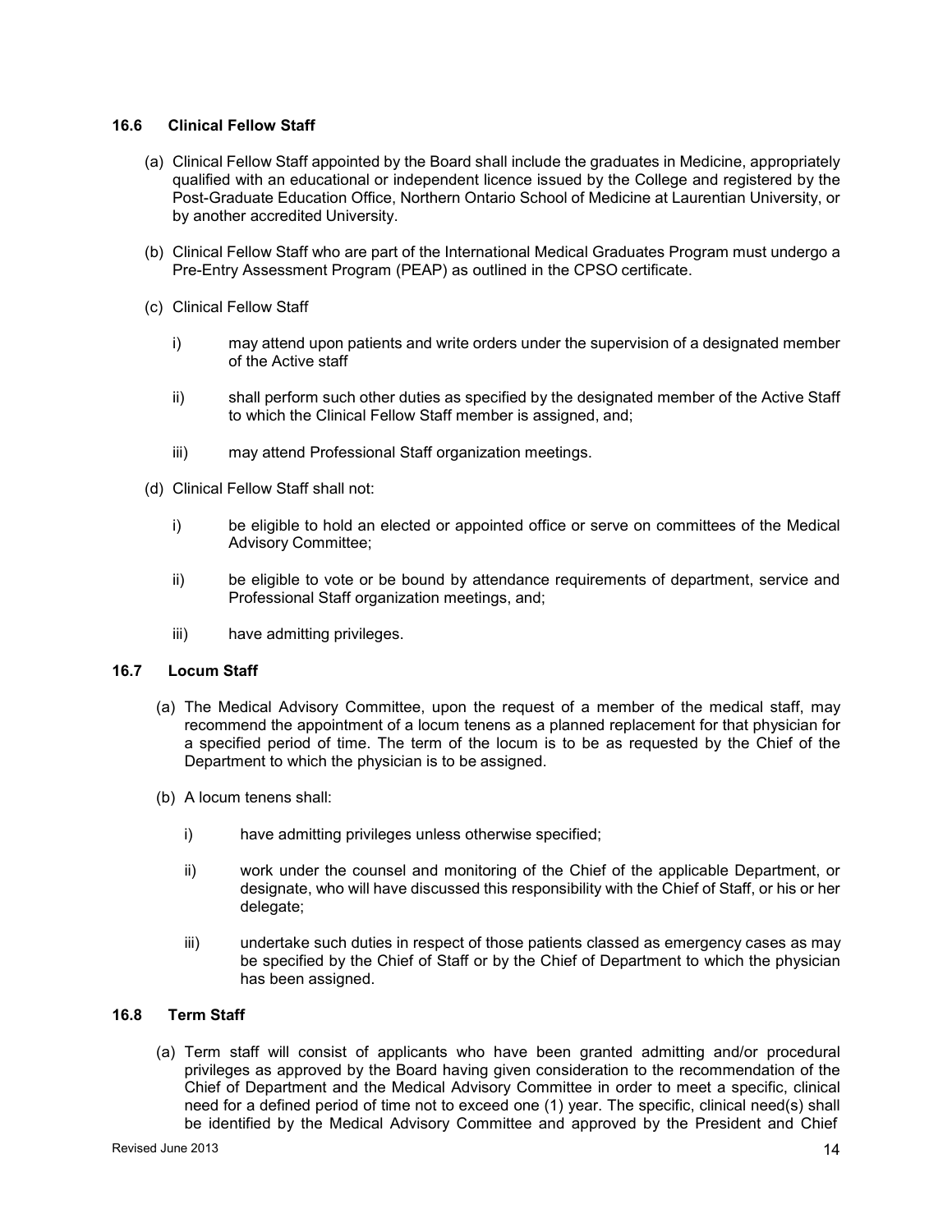Executive Officer of the Hospital. Appointments shall be for a period not to exceed one (1) year and such appointment does not imply or provide for any continuing professional staff appointment or right of renewal.

- (b) Term Staff:
	- i) may be required to work under the supervision of an Active staff member identified by the Chief of Department;
	- ii) may be required to undergo a probationary period as appropriate and as determined by the Chief of Department;
	- iii) shall, if replacing another member of the Professional Staff, attend that Professional Staff member's patient;
	- iv) shall undertake such duties in respect of those patients classed as emergency cases and of outpatient department clinics as may be specified by the Chief of Department due to the number that the Professional Staff is assigned;
	- v) shall, unless otherwise specified in the granting of privileges by the Board, have admitting privileges and attend patients admitted to Hospital by the member, and undertake necessary treatment and operative procedures.
- (c) Term staff will not, subject to determination by the Board in each individual case:
	- i) be eligible for reappointment;
	- ii) attend or vote at meetings of the Professional staff or be an officer of the Professional staff or committee chair, and;
	- iii) be bound by the expectations for attendance at Professional staff, departmental and service meetings.

#### **16.9 Honorary Staff**

- (a) A physician may be honoured by the Board with honourary staff privileges because he or she:
	- i) is a long-standing member of the medical staff who has retired, or is in the process of retiring from active practice, or;
	- ii) has an outstanding reputation or made an extraordinary accomplishment, although not necessarily a resident of the community.
- (b) physicians who are recommended for Honourary Staff shall have the endorsement of their Chief of Department.
- (c) each member of the Honourary Staff shall be appointed by the Board, on the recommendation of the Medical Advisory Committee.
- (d) Members of the Honourary Staff may:
	- i) be granted certain admitting privileges by the Board on the recommendation of the Medical Advisory Committee. If granted privileges involving direct patient care, they shall reapply for those privileges annually;
	- ii) hold privileges that may include the following, which must be specified as to what privileges are included: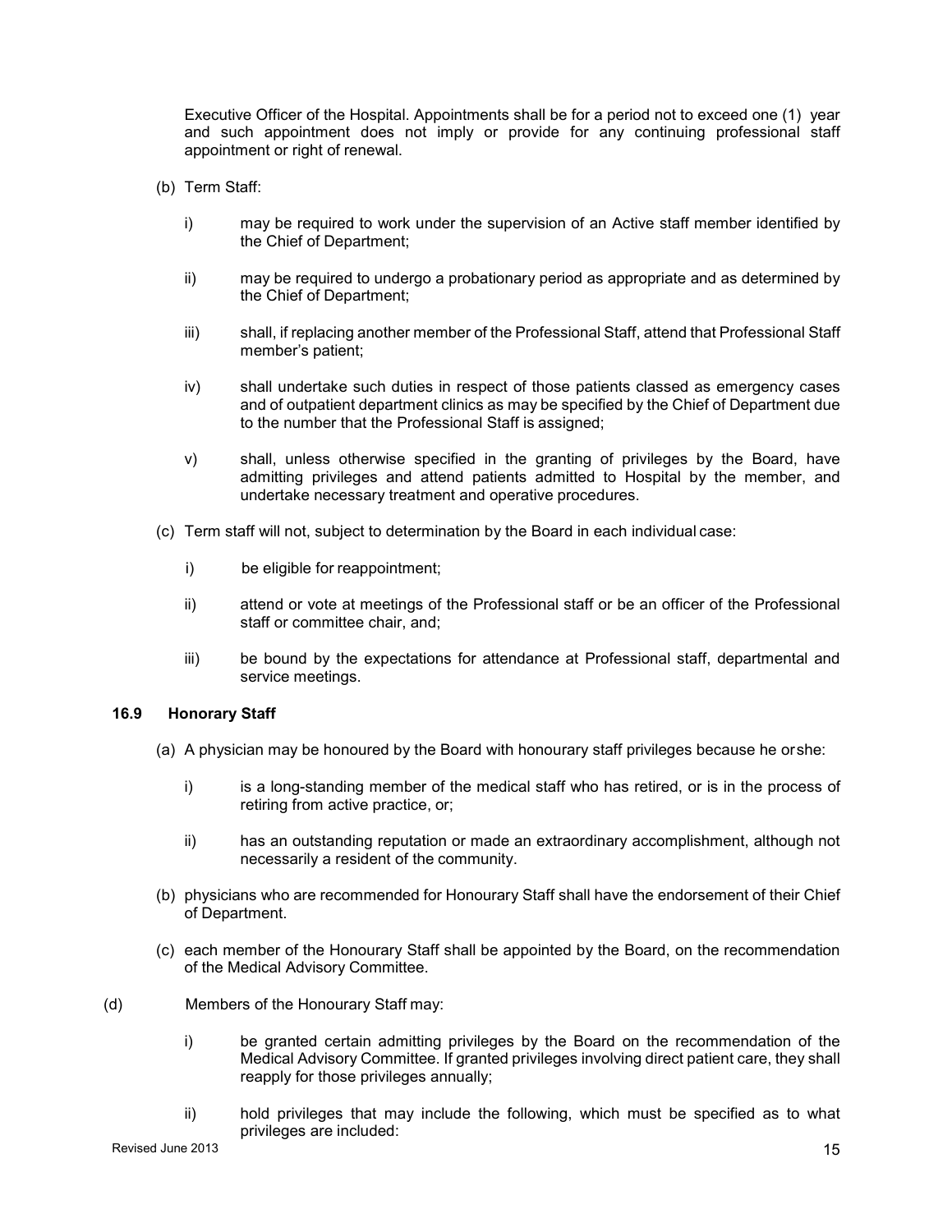- Admitting privileges
- Consulting privileges
- Surgical assisting privileges
- Specific surgical or anaesthesia privileges (i.e., full anaesthesia privileges, full surgical privileges, minor surgical procedures, etc.)
- iii) be requested to serve on a Committee of the Medical Staff, but shall not be obliged to accept such an appointment, and;
- (e) Be granted the category of Past Honourary Physician after resigning from the medical staff, on the recommendation of the Medical Advisory Committee. Physicians in this category will have no medical staff privileges and will be fully retired. The Past Honourary Physician title acknowledges past contributions. A list is maintained for reference and historical acknowledgement.
- (f) Since any physician granted Honourary Staff privileges must be retired or in the process of retiring, he/she shall not be included as part of the complement calculation for any department or for the underserviced area program designation.
- (g) Members of the Honourary Staff shall not:
	- i) have regularly assigned duties or responsibilities, but may be asked to assume certain duties or responsibilities;
	- ii) be eligible to vote at medical meetings, or hold office, nor;
	- iii) be bound by attendance requirements for medical staff meetings.

#### **16.10 Rules of the Professional Staff**

Members of the Professional Staff in their treatment and attendance upon patients within the Hospital shall be under the jurisdiction of the Chief of Staff or the Chief of the Department concerned and through him/her to the Medical Advisory Committee. They shall be required to conform with all general and departmental staff rules.

#### **16.11 Leave of Absence**

<span id="page-15-0"></span>A physician temporarily discontinuing his/her medical staff privileges at the Hospital shall request a leave of absence from the Medical Staff. This request shall be submitted in writing through the Chief of Department/Service to the Chief of Staff, for the Medical Advisory Committee's consideration and must indicate the reason for this request. This request shall be for the duration of no more than a six month period. Under special circumstances, this leave of absence time period may be extended for a specified period. A leave of absence cannot be used to keep a position open thus preventing a Department/Service from recruiting a replacement while a physician looks for another position, or while a physician tries another position before accepting a new position.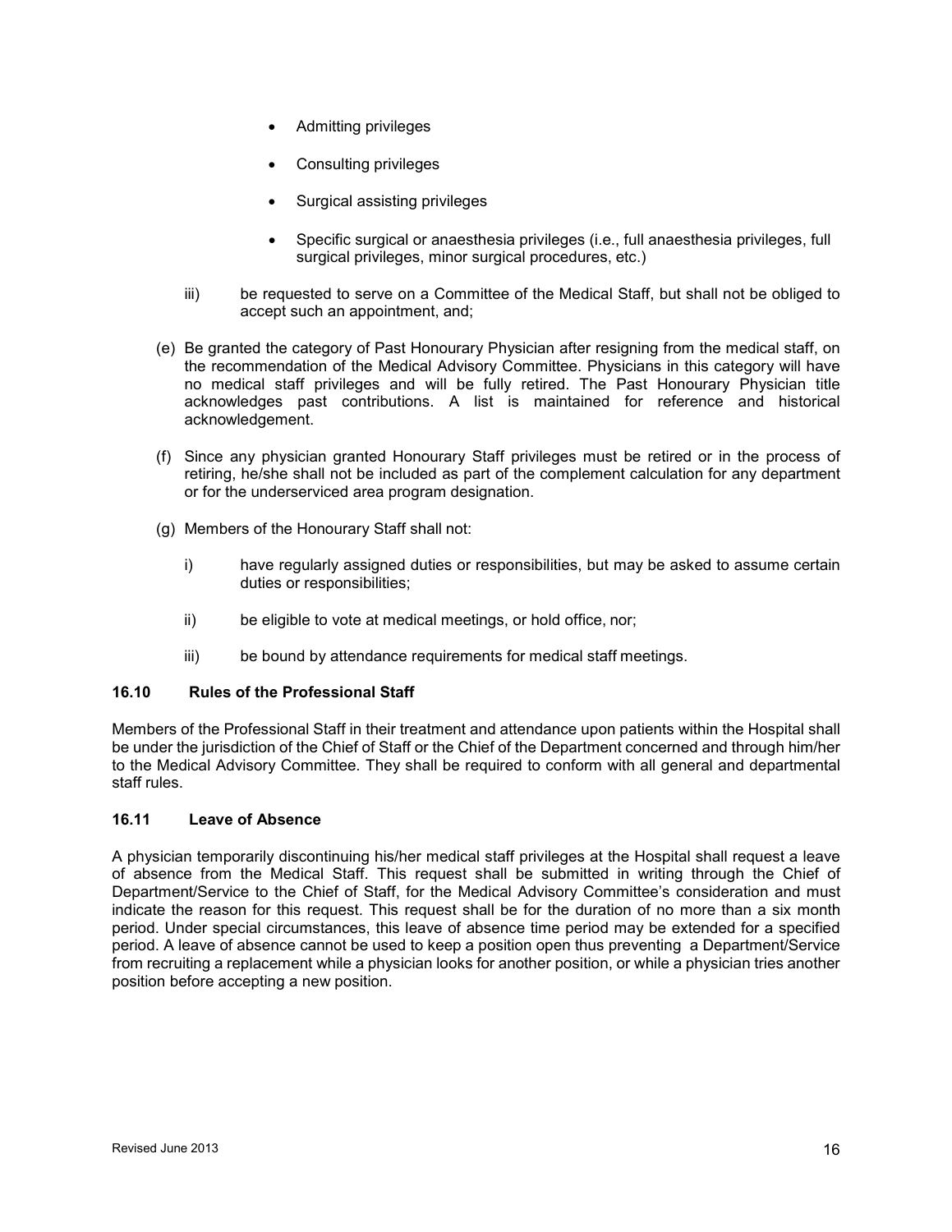# **Article 17 - Professional Staff Duties**

#### **17.1 Duties, General**

- (a) Each member of the Professional Staff is accountable to and shall recognize the authority of the Board through and with their Chief of Department, the Chief of Staff and Vice President, Medical and Academic Affairs.
- (b) Each member of the Professional Staff shall:
	- i) attend and treat patients within the limits of the privileges granted by the Board, unless the privileges are otherwise restricted;
	- ii) ensure a high professional standard of care is provided to patients under their care that is consistent with sound health care resource utilization practices;
	- iii) prepare and complete patient records in accordance with the Hospital's Policies as may be established from time to time, applicable legislation and accepted industry standards;
	- iv) participate in quality management initiatives, as appropriate;
	- v) notify the President and Chief Executive Officer of the Hospital and/or Chief of Staff of any change in the license to practice medicine made by Certificate of Registration with the College of Physicians and Surgeons of Ontario;
	- vi) abide by the Policies and Procedures of the Hospital, and Rules and Regulations of the Professional Staff, this By-Law, the *Public Hospitals Act* and the Regulations thereunder and all other legislated requirements, recognizing that the Professional Staff Bylaw supercedes individual policies and procedures;
	- vii) at all times maintain a professional and respectful workplace and abide by the Professional Staff Code of Conduct;
	- viii) abide by the terms of any confidentiality agreement required to be signed by members of the Professional Staff with respect to the medical information systems;
	- ix) serve, if requested by the MAC, on subcommittees of the MAC;
	- x) give such instruction as is required for the education and evaluation of other members of the Professional Staff, Hospital staff and students;
	- xi) facilitate patients' relatives or other appropriate persons to authorize the direction of appropriate tissues and organs for transplantation;
	- xii) perform such other duties as may be prescribed from time to time by, or under the authority of the Board, the Medical Advisory Committee, or the Chief of Staff or Chief of Department.
- (c) Every member of the Professional Staff shall cooperate with:
	- i) the Chief of Staff and the Medical Advisory Committee;
	- ii) the Chief of Department to which the physician has been assigned;
	- iii) the Program Medical Director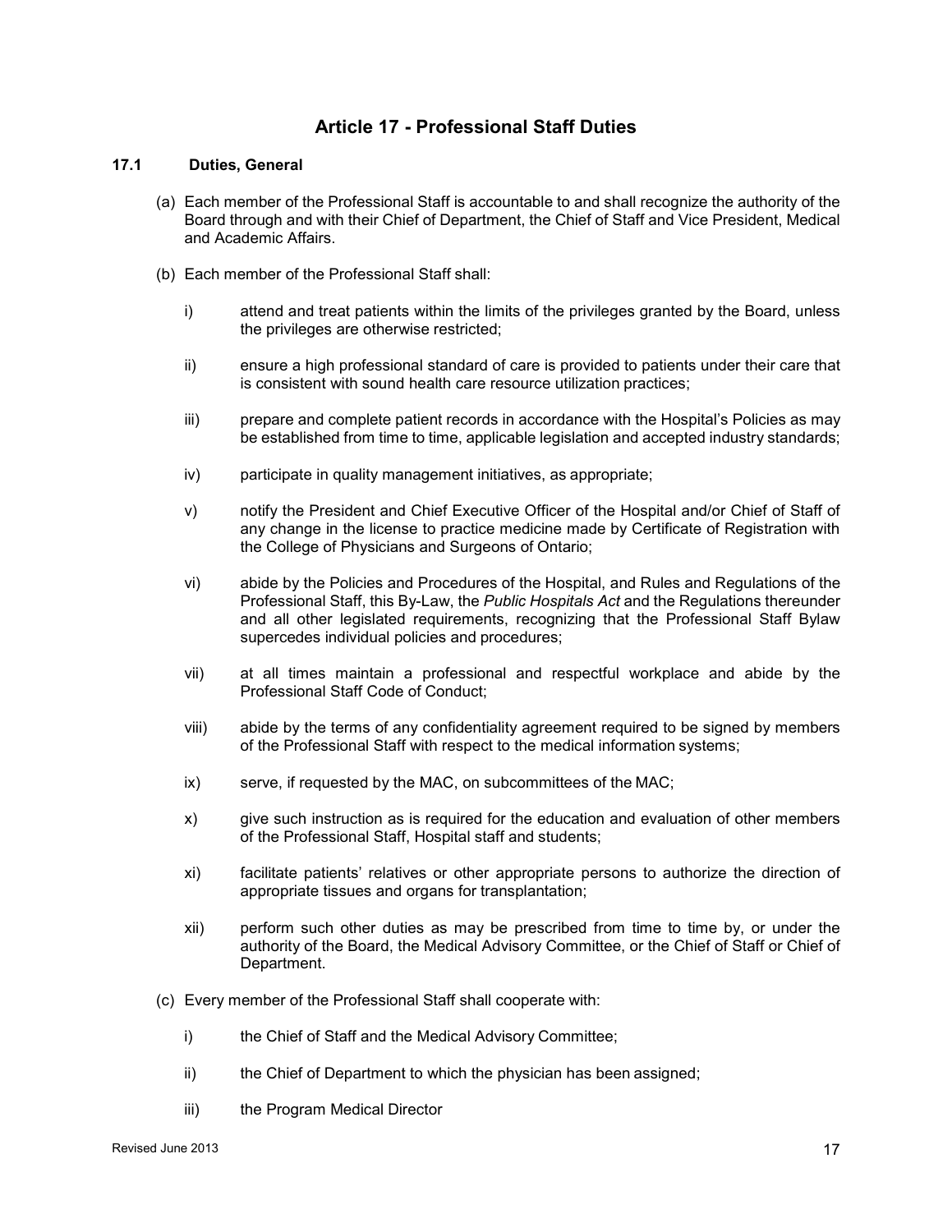- iv) the President and Chief Executive Officer
- v) the other members of the multi-disciplinary health team.
- (d) Every member of the Professional Staff shall communicate immediately to the appropriate Department Chief or the Chief of Staff any situation where he believes a member of the Professional Staff is:
	- i) attempting to exceed his/her privileges;
	- ii) appears to temporarily unable to perform his/her professional duties in the Hospital due to incapacity;
	- iii) demonstrating unprofessional conduct as defined by the professional College.

#### **17.2 Review and Interpretation**

- (a) Any member of the Professional Staff, the President and Chief Executive Officer of the Hospital, or the Board may request a review or discussion concerning the intent or application/interpretation of any section of the Professional Staff part of this Bylaw, the Professional Staff Rules or the Professional Staff Regulations.
- (b) A request for review or discussion shall be submitted in writing to the Chief of Staff and the President of the Medical Staff, giving reasons for the request.
- (c) Within thirty (30) days of receiving the request, the Chief of Staff shall convene a meeting with the individual(s) submitting the request, the President of the Medical Staff and such others as may be appropriate.
- (d) In the event that the matter cannot be resolved in this forum, the matter may be forwarded to the Medical Advisory Committee, or another mutually agreeable alternative for resolution.
- <span id="page-17-0"></span>(e) The Hospital Board will make the final interpretation.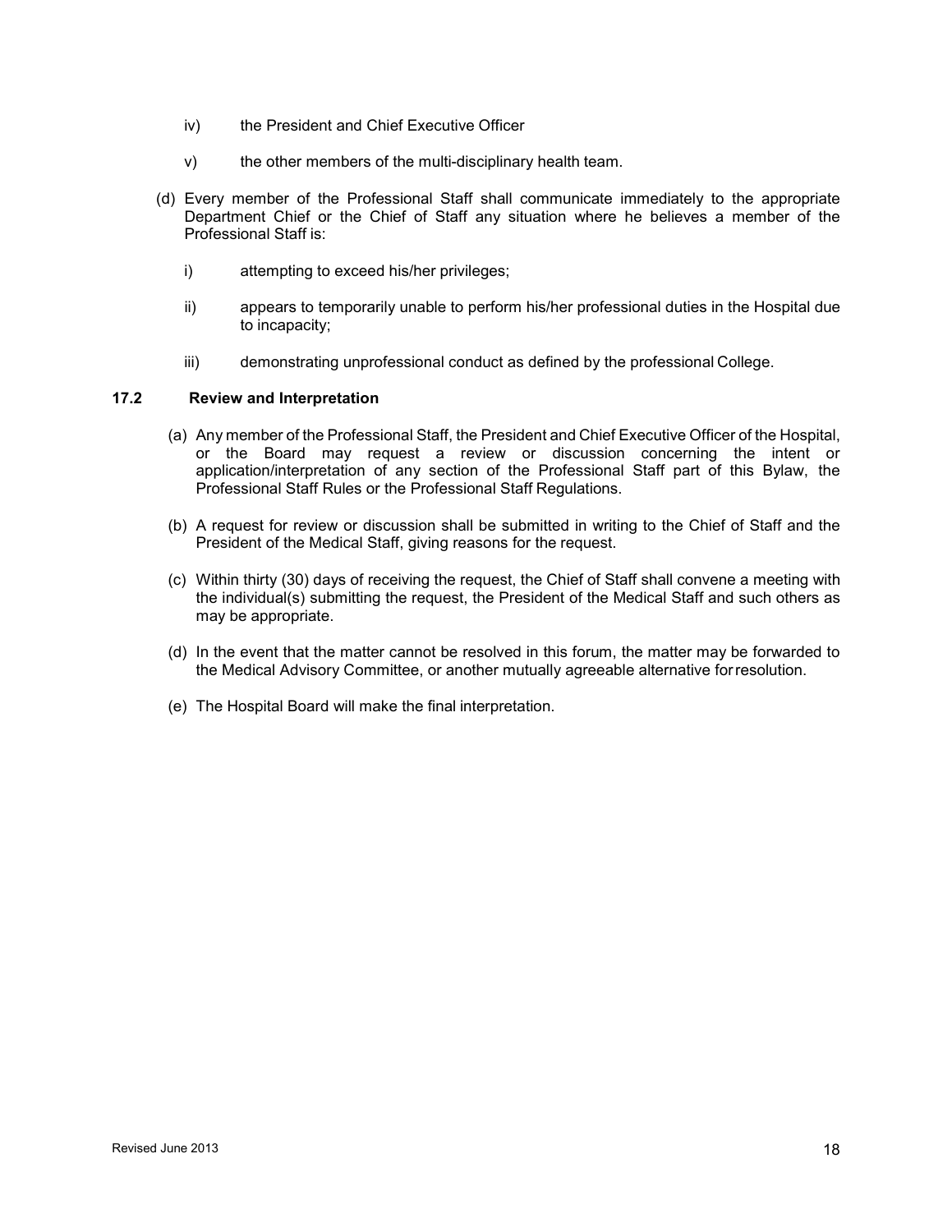# **Article 18 - Chief of Staff**

#### **18.1 Chief of Staff**

- (a) The Board shall appoint a Physician who is a member or shall apply to become a member of the active staff or associate staff to be the Chief of Staff after giving consideration to the recommendation of the Selection Committee.
- (b) Subject to annual confirmation by the Board, an appointment made under subsection (a) shall be for a term of three (3) years but the Chief of Staff shall hold office until a successor is appointed. An appointment as Chief of Staff may be renewed for a single additional three (3) year term and appointed thereafter following a break of one year.
- (c) The Chief of Staff shall be subject to an annual performance review by the Board of the Hospital with respect to issues related to strategic planning, medical governance, education and research; and shall be subject to an annual performance review by the President and Chief Executive Officer with respect to any managerial responsibilities arising out of the Chief of Staff's role as a member of the senior management team.
- (d) The membership of the Selection Committee to act in the selection of the Chief of Staff at the Hospital may be as follows:
	- i) the Chair or delegate of the Board of the Hospital;
	- ii) three members of the Medical Advisory Committee, one of whom must be the President or Vice-President of the Medical Staff Association or one member at large;
	- iii) the President and Chief Executive Officer, or his or her delegate;
	- iv) the Chief Nursing Executive, or his or her delegate, and;
	- v) such other members as may from time to time be selected by the Board.

#### **18.2 Duties of the Chief of Staff**

The Chief of Staff shall have the following duties to the Board and Medical Advisory Committee as well as administrative duties.

(a) Duties to the Board and MAC:

The Chief of Staff shall be responsible to the Board of the Hospital through the Chair for the Professional Staff organization of the Hospital. The Chief of Staff shall:

- i) be responsible for establishing and monitoring the credentialing and disciplining processes for the Professional Staff;
- ii) ensure that the process regarding credentialing of Professional staff is fair and executed in a timely manner;
- iii) be responsible for the disciplinary action or mediation of the Professional Staff in conjunction with the Department Chiefs;
- iv) be responsible for ensuring compliance with the *Public Hospitals Act* , regulations and By-laws of the Hospital with respect to Professional Staff;
- v) be responsible to the Board for the supervision and quality of all the Professional Staff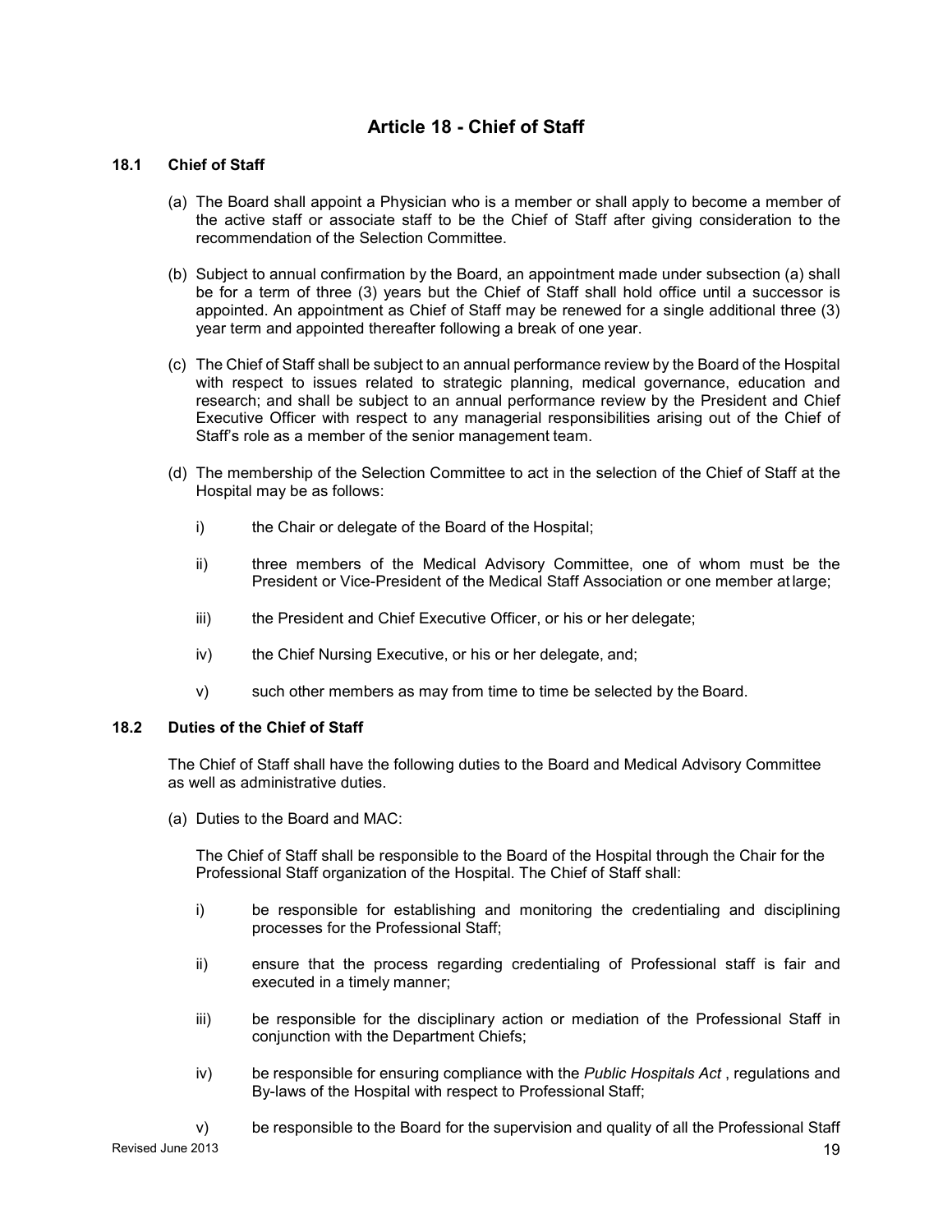diagnosis, care and treatment given to patients within the Hospital according to the policies established by the Board;

- vi) assist in ensuring appropriate cost-effective use of Hospital resources;
- vii) through, and with the Department Chiefs, advise the MAC and the Board of the Hospital, and the President and Chief Executive Officer of the Hospital with respect to the quality of medical diagnosis, care and treatment provided to the patients of the Hospital;
- viii) the Chief of Staff, shall ensure that the Medical Advisory Committee fulfills its responsibility as defined in the *Public Hospitals Act*, and these Bylaws;
- ix) be a member of all committees that report to the Medical Advisory Committee;
- x) be a member of the Executive Committee of the Board;
- xi) work with the Department Chiefs to ensure that the annual evaluation and appointment process of the Professional Staff is completed;
- xii) work, as needed, with the Department Chiefs in any Professional Staff discipline problems;
- xiii) assign, or delegate the assignment of, a member of the Professional Staff to supervise the practice of medicine, dentistry, midwifery, extended class nursing or other professional activities of any other member of the Professional Staff for any period of time;
- xiv) supervise and evaluate Chiefs of Department with respect to expected role. Under extraordinary conditions, the Chief of Staff may suspend the Chief of Department

from the role of Chief of Department and, pending review, appoint an acting Chief of Department, and;

xv) investigate, report and disclose critical incidents pursuant to the Hospital Management Regulation under the *Public Hospitals Act*.

#### **18.3 Appointment of the Deputy Chief of Staff**

The Board, in consultation with the Chief of Staff, may appoint a physician with Active Staff privileges to be the deputy Chief of Staff upon the recommendation of the Chief of Staff and after giving consideration to seek the advice of the Medical Advisory Committee.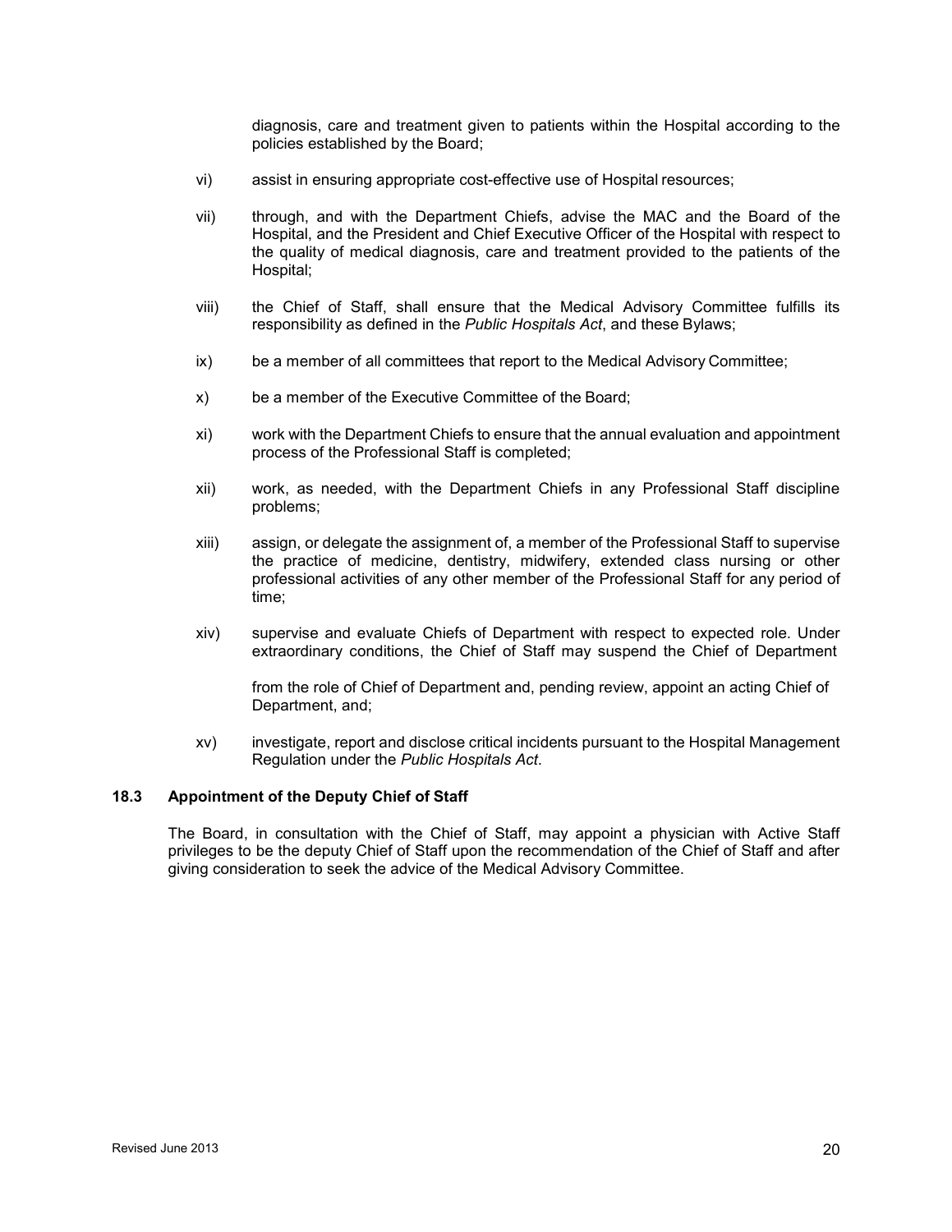# **Article 19 - Professional Staff Departments**

#### <span id="page-20-0"></span>**19.1 Departments and Programs**

- (a) The Professional Staff shall be divided into departments which shall include:
	- i) Anaesthesia and Critical Care
	- ii) Cardiovascular Sciences
	- iii) Diagnostic Imaging
	- iv) Emergency Medicine
	- v) Family/Child
	- vi) Family Medicine
	- vii) Laboratory Medicine and Pathology
	- viii) Medicine
	- ix) Oncology
	- x) Psychiatry
	- xi) Surgery
- (b) Whenever a separate department is established, professional staff and patients related to such a department shall come under the jurisdiction of that department.
- (c) The Board, after considering the advice of the Medical Advisory Committee, may at any time establish or disband Departments of the Professional Staff.
- (d) Services within Professional Staff Departments:
	- i) When warranted by the professional resources of a Department, the Board, on the advice of the Medical Advisory Committee, may divide a Department into Services.
	- ii) When Services are established under a Department, the Board, on the advice of the Medical Advisory Committee, shall appoint a Head of each Service, who shall be responsible to the Chief of the Department for the quality of medical care rendered to patients in his service.
	- iii) The procedure for recommending a Head of each Service shall be similar to that for Chief of Department as defined in the Professional Staff Rules.
	- iv) The appointment of a Head of Service shall be for one year. Subject to annual confirmation by the Medical Advisory Committee, the Head of Service shall continue to hold office until a successor is appointed.

#### <span id="page-20-1"></span>**19.2 Organization of Departments**

(a) Each department shall be organized as a division of the staff as a whole with a departmental chief who shall be responsible to the Medical Advisory Committee.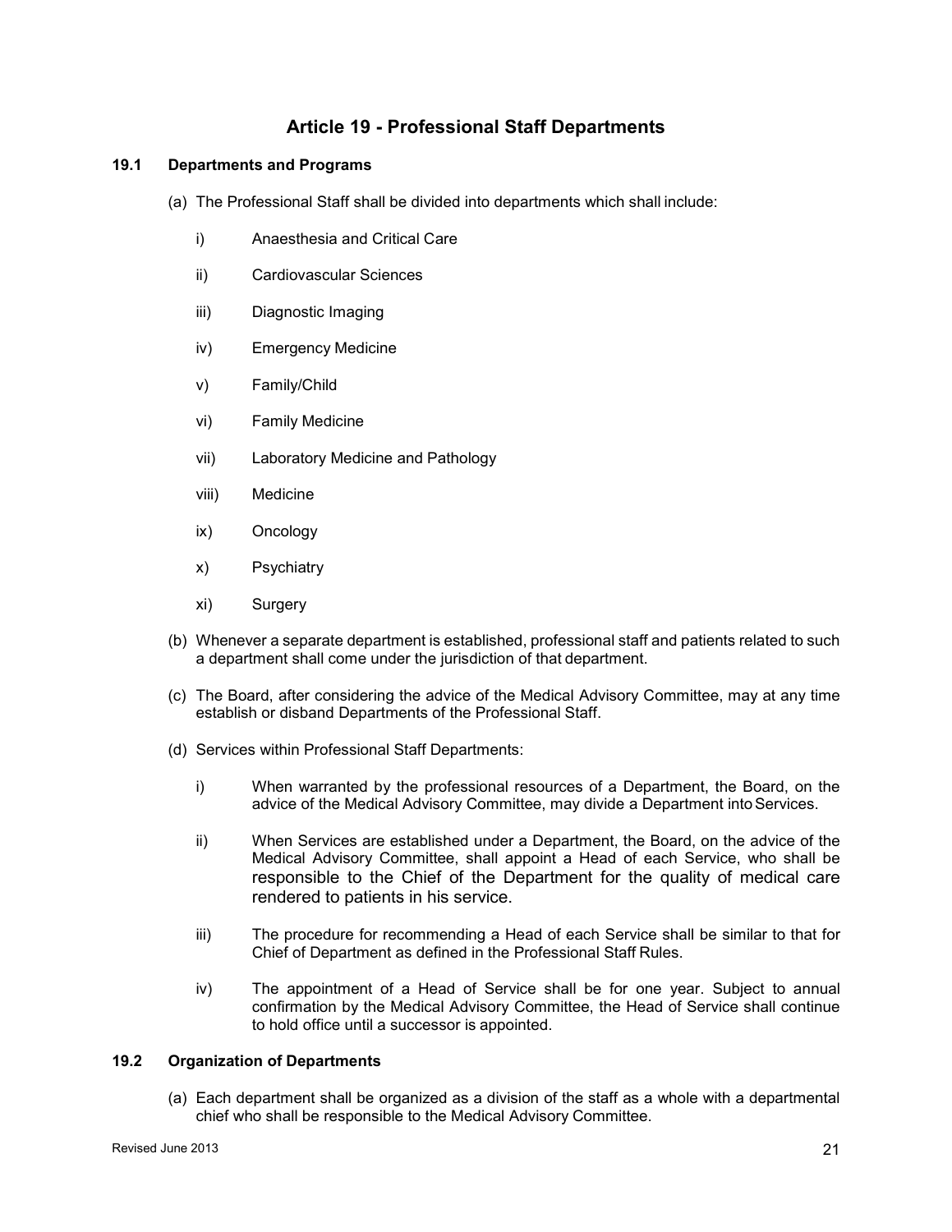- (b) The Professional Staff of each department shall hold meetings in accordance with these By-Laws.
- (c) Clinical departments and services that have a full complement of physicians as defined in the Rules and Regulations shall ensure adequate coverage of the Emergency Department and the Hospital 7 days/week, 24 hours/day.
- (d) Any physician with Active, or Associate Staff privileges in the clinical department has a duty to take call in such a manner as is established within the clinical department concerned, in keeping with his/her privileges and in accordance with the Rules and Regulations.
- (e) Any Department or Service shall function in accordance with the Professional Rules and Regulations.

#### **19.3 Department Meetings**

- (a) The essential purpose of staff meetings and departmental meetings is to improve patient care by actions arising out of discussion of matters of scientific, educational or clinical interest.
- (b) Each department shall meet at least six (6) times yearly.
- (c) Minutes shall be kept of each departmental meeting and shall be forwarded to the Medical Advisory Committee.

#### **19.4 Appointment of Chief of Department/Head of Service**

(a) Appointments

The Board shall appoint a Chief of Department/Head of Service for each of the Departments/Services as set out in subsection 19.1 (a). The Board may appoint a Chief of Department/Service as follows:

- i) a physician who is a member of the Active staff or Associate Staff from that Department/Service, who shall be recommended by the Department/Service to the Medical Advisory Committee who may recommend the appointee to the Board for appointment;
- ii) at the request of any two Active members of the Department/Service or on the advice of the Medical Advisory Committee, a selection committee will be established for the purpose of recommending a member of the Active or Associate medical staff to be the Chief of Department/Head of Service;
- iii) A Selection Committee established under Section  $19.4(a)(ii)$  shall be comprised of:
	- (a) the Chief of Staff;
	- (b) a representative of the Department/Service concerned who shall be elected by the Active Staff of the Department/Service
	- (c) a member of the Medical Advisory Committee as appointed by the Medical Advisory Committee, and;
	- (d) the Chief Executive Officer or designate.
- iv) Subject to annual confirmation by the Board, an appointment of Chief of Department/Head of Service shall be for a term of three (3) years and renewable after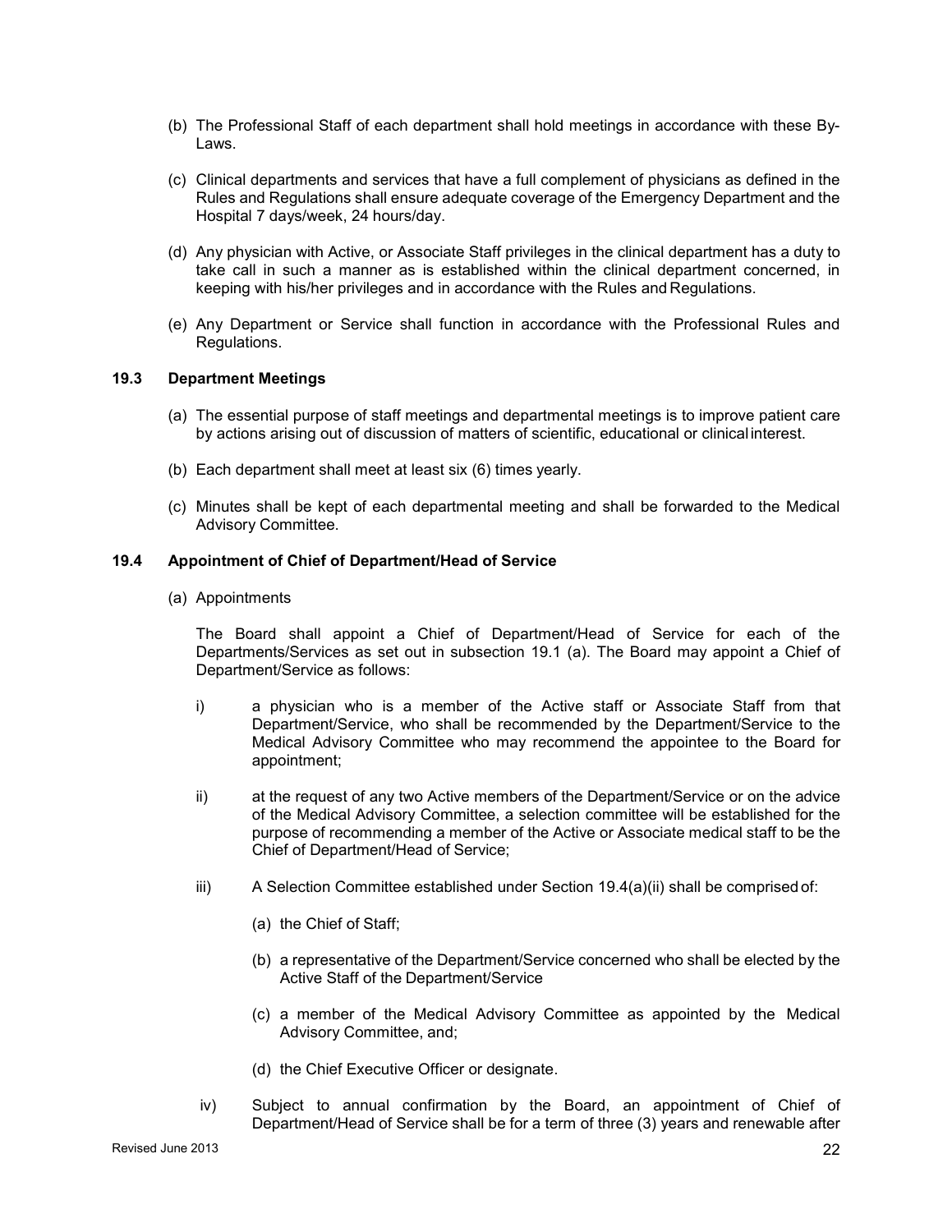#### assessment of the appointment by the Department/Service.

#### **19.5 Duties of the Chief of Department**

- (a) The Chief of Department shall:
	- i) be a member of the Medical Advisory Committee
	- ii) through and with the Chief of Staff fulfill the obligations set forth in the *Public Hospital's Act*;
	- iii) advise the Medical Advisory Committee through and with the Chief of Staff with respect to the quality of medical, and where appropriate dental, diagnosis, care and treatment provided to the patients and outpatients of the department;
	- iv) advise the Chief of Staff and the President and Chief Executive Officer of the Hospital of any patient who is not receiving appropriate treatment and care;
	- v) supervise the professional care provided by members of the department;
	- vi) under emergency conditions, and whenever possible in consultation with the Chief of Staff, restrict or suspend temporarily, any and all privileges of any members of his staff until such time as an emergency meeting of the Medical Advisory Committee and/or its Executive can be arranged in accordance with section 14.7 (a) of these By- Laws;
	- vii) report to the Medical Advisory Committee and to the department on activities of the department including utilization of resources and quality management;
	- viii) make recommendations to the Medical Advisory Committee regarding professional staff human resource needs of the department in accordance with the Hospital's strategic plan following consultation with Professional Staff of the department, the Chief of Staff and, where appropriate, Heads of Services and Program Medical Directors;
	- ix) participate in the development of the department's mission, objectives and strategic plan;
	- x) participate in department resource allocation decisions;
	- xi) review or cause to be reviewed the privileges granted members of the department for the purpose of making recommendations for changes in the kind and degree of such privileges;
	- xii) review and submit written recommendations annually regarding the performance of all members of the department to the Credentials Committee as part of the reappointment process;
	- xiii) review and submit at three (3) and six (6) months written recommendations regarding the performance of Associate members of the department to the Credentials **Committee**
	- xiv) participate in the orientation of new members of the Medical, Dental and Midwifery Staff appointed to the department;
	- xv) encourage continuing medical education related to the department;
	- xvi) advise the members of the department regarding current Hospital and Departmental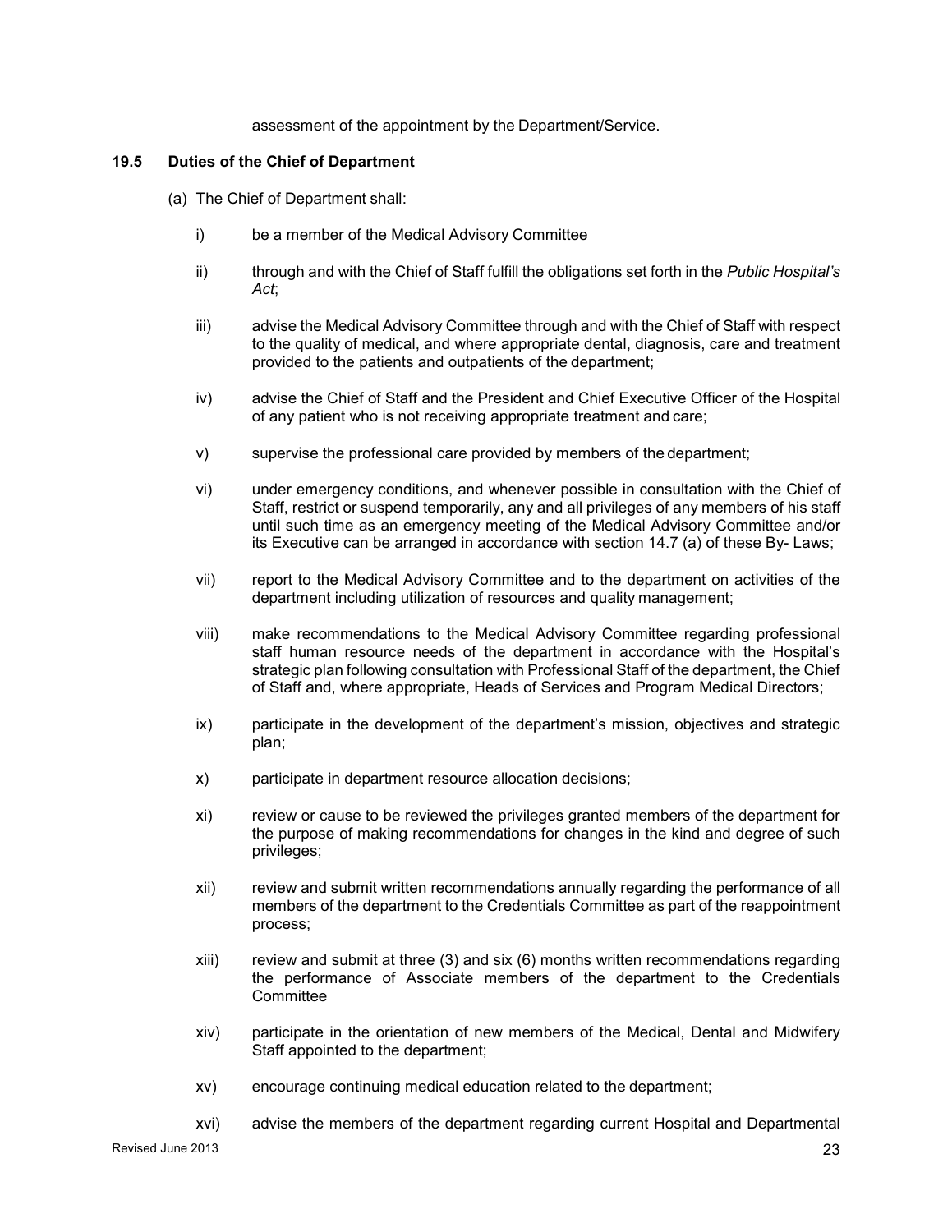policies, goals, and rules;

- xvii) hold at least six (6) monthly departmental meetings in each year;
- xviii) hold regular meetings with Heads of Services within the department, if such services exist;
- xix) ensure minutes of each departmental meeting including attendance and Quality Management reports are kept and made available to the Medical Advisory Committee through the Chief of Staff;
- xx) at the discretion of the Chief of Department, delegate appropriate responsibility to the Heads of Services within the department;
- xxi) ensure there exists a process for the selection of representatives from the department to those committees of the Medical Advisory Committee which name within their composition a member of that department;
- xxii) notify the Chief of Staff and the President and Chief Executive Officer of the Hospital of the Chief of Department's absence, and designate an alternate from within the department.
- (b) A Chief of Department wishing to resign from his or her appointment shall submit his or her resignation in writing to the Chair of the Board of the Hospital; however, the resignation shall not be effective until sixty days (60) have passed since tendering resignation, and a replacement has been appointed.
- (c) Where the Chief of Department is no longer able to fulfill his/her duties, these duties shall fall to the Chief of Staff, who may delegate such duties to a member of the Department until a new Chief is appointed.

#### **19.6 Duties of the Head of Service**

The Head of a Service is the delegate of the Chief of the Department. As such, the Head of the Service has responsibilities and duties similar to those of the Chief of the Department. These responsibilities and duties, however, focus on the quality of care and operation of the Service as delegated by the Chief of Department.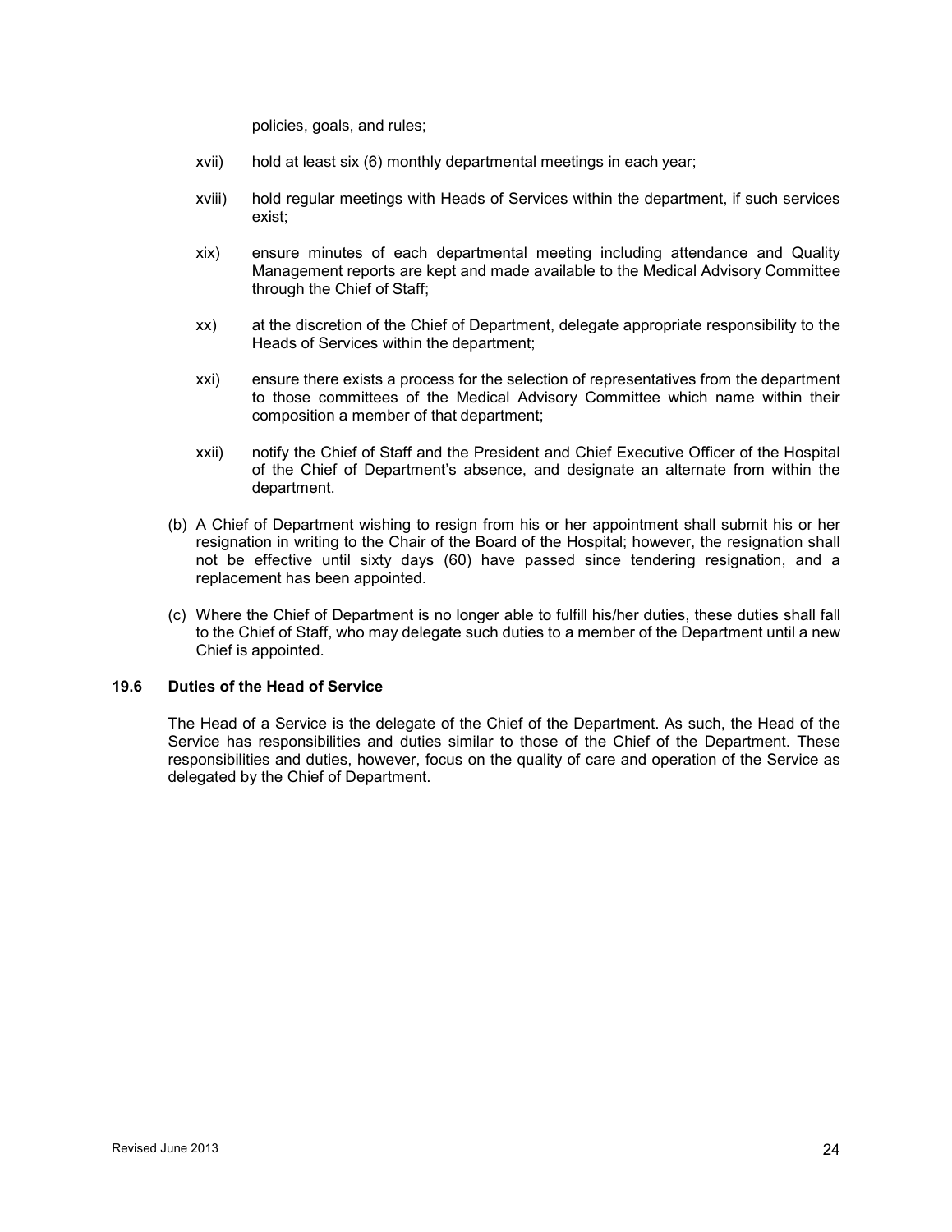# **Article 20 - Medical Advisory Committee**

#### <span id="page-24-0"></span>**20.1 Medical Advisory Committee**

- (a) Composition:
	- i) the Chief of Staff who shall be Chair:
	- ii) the Deputy Chair of the Medical Advisory Committee, if so appointed;
	- iii) the President of the Medical Staff;
	- iv) the Vice-President of the Medical Staff;
	- v) the Secretary of the Medical Staff;
	- vi) all Chiefs of Departments.
- (b) The following shall have the right of attendance without a vote:
	- i) the Chief Nursing Officer and other clinical Vice-Presidents;
	- ii) the President and Chief Executive Officer of the Hospital;
	- iii) the Vice-President of Medical Affairs;
	- iv) at least one Program Director where not a physician;
	- v) the Program Medical Directors, where physicians, and;
	- vi) other resource people may be invited to attend at the discretion of the Chair. Service Heads must follow the Medical Affairs policy currently in effect regarding attendance at Medical Advisory Committee meetings.
- (c) In the absence of the Chair or Deputy Chair, the members of the Medical Advisory Committee shall elect from amongst themselves a member to serve as Chair.

#### **20.2 Duties of the MAC**

The MAC is responsible for the following activities: credentials, recommendation with respect to the Professional Staff part of these By-Laws, education, quality, ethics, discipline and conflict resolution. The MAC shall establish Committees as directed by the *Public Hospitals Act.*  Membership and duties of the Committees of the Medical Advisory Committee shall be set out in the Credentialed Professional Staff Rules and Regulations.

The MAC shall:

- (a) report and make recommendations to the Board in writing on matters concerning the quality of professional care and the practice of Professional Staff or other professions licensed under the *Regulated Health Professions Act, 1991* (Ontario) in the Hospital, in relation to the professionally recognized standards of Hospital professional care, including quality assurance, peer review, resource utilization and unusual incidents;
- (b) report and make recommendations to the Board concerning such matters as prescribed by the *Public Hospitals Act* and by the Hospital Management Regulations thereunder, including matters involving competence, conduct or physical or mental ability or capacity of a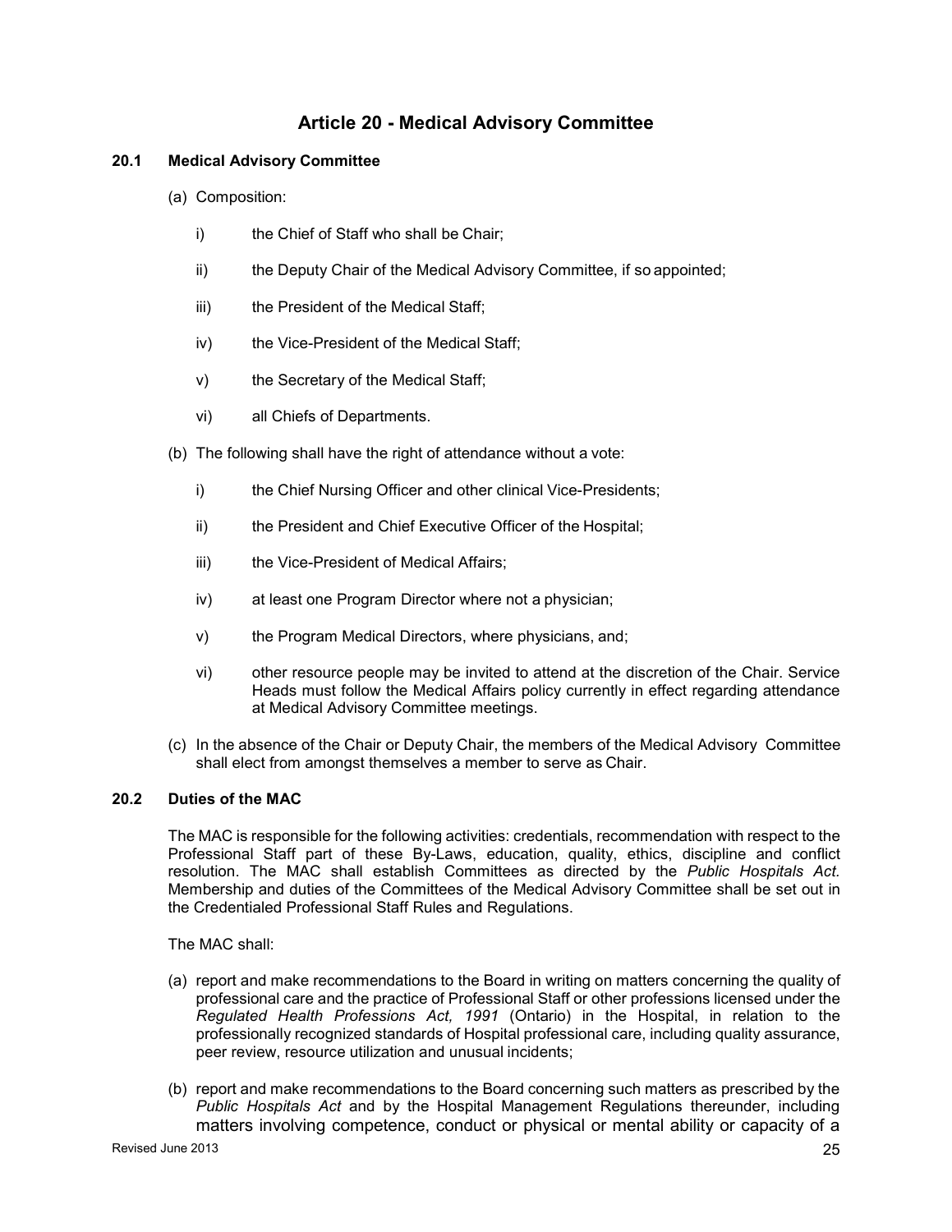member of the Professional Staff;

- (c) through the Chief of Department provide supervision over the practice of medicine, dentistry, midwifery, and extended class nursing in the Hospital;
- (d) participate in the development of the Hospital's overall objectives and planning, and make recommendations considering allocation and utilization of Hospital resources;
- (e) appoint such committees as are required for the supervision, review and analysis of all the clinical work in the Hospital;
- (f) name the Chair of each of the Committees it appoints and ensure that each meets and functions as required, and is keeping Minutes of its meetings;
- (g) receive, consider and act upon the Report from each of its appointed Committees;
- (h) inform the Professional Staff at each regular meeting of the Professional Staff of any business transacted by the MAC and refer to the Professional Staff such items as, in the opinion of the MAC, require discussion and approval of the Professional Staff as a whole;
- (i) advise and co-operate with the Board and the President and Chief Executive Officer in all matters relating to the professional, clinical and technical services;
- (j) recommend to the Board clinical and general rules respecting the Professional Staff as may be necessary under the circumstances, and;
- <span id="page-25-0"></span>(k) advise the Board on any matters referred to it by the Board.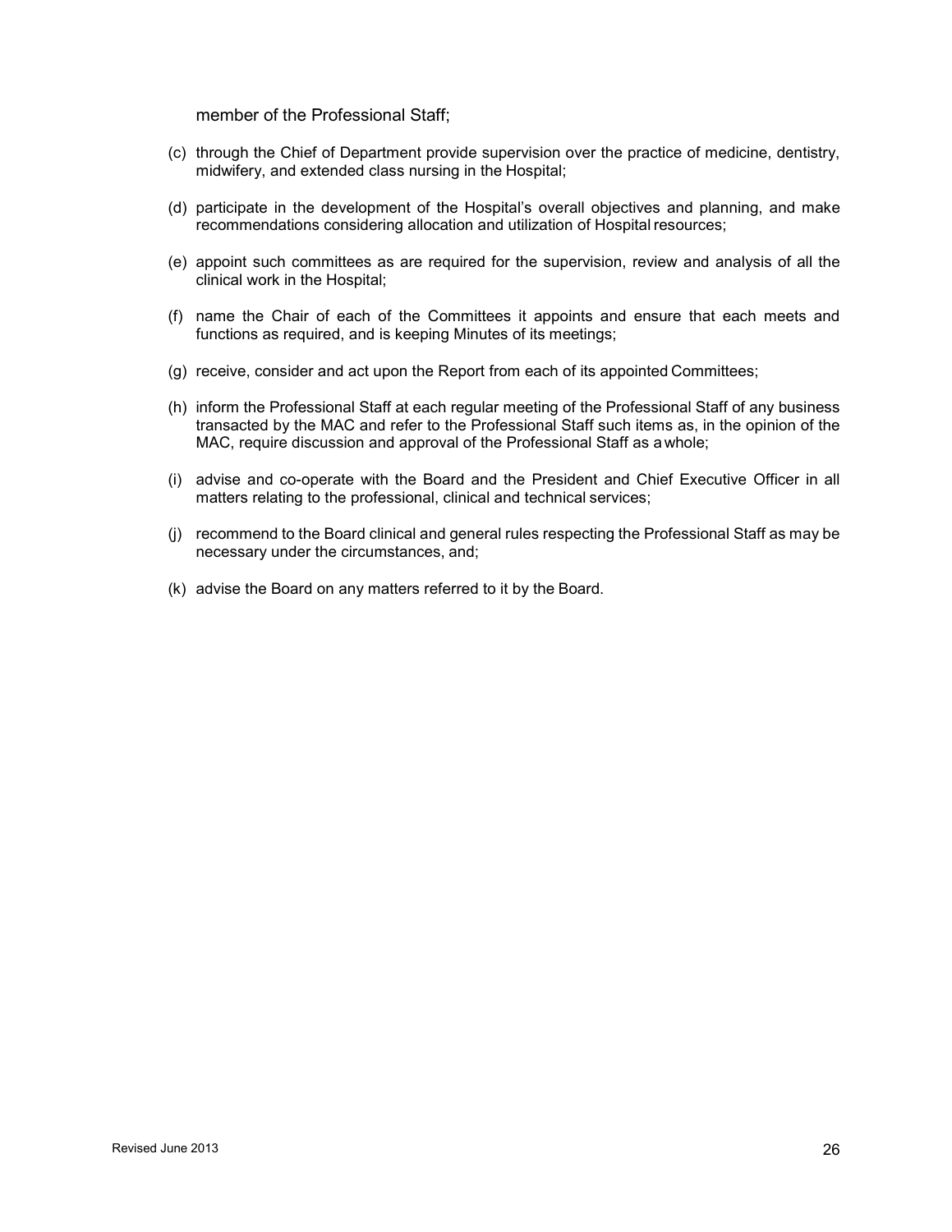# **Article 21 - Committees of the Medical Advisory Committee**

#### **21.1 Committees Reporting to the Medical Advisory Committee**

The Board will put in place standing and special committees as may be necessary from time to time to comply with their duties under the *Public Hospitals Act* or the By-Laws of the Hospital or as they deem appropriate from time to time. The duties of these Committees are outlined in the Professional Staff Rules. The Board shall appoint the following standing committees following the annual meeting:

- (a) Credentials Committee;
- (b) Medical Records Committee;
- (c) Infection Control Committee;
- (d) Medical Education Committee;
- (e) Medical Human Resources Planning Committee
- (f) Transfusion Committee;
- (g) Point of Care Testing Committee;
- (h) Pharmacy and Therapeutics Committee;
- (i) Medical Quality Assurance Committee;
- (j) Utilization Committee.

#### **21.2 Committees Established by the Medical Advisory Committee**

- (a) The Medical Advisory Committee may establish other committees as required to fulfill its duties;
- (b) Each committee appointed by the Medical Advisory Committee shall work within a mandate described by the Medical Advisory Committee.
- (c) The Medical Advisory Committee shall establish and revise the terms of reference for any Medical Advisory Committee Staff Committee formed under section [\(a\),](#page-20-1) which terms of reference shall be set forth in the Professional Staff Rules and Regulations. The Medical Advisory Committee shall present the revised terms of reference to the Board for approval.
- (d) The MAC may, at any meeting, appoint any Special Committee, prescribe its terms of reference and name the Chair and Vice-Chair.
- (e) The MAC may, by resolution, at any time, dissolve and reconstitute the membership of any special committee.
- (f) Unless otherwise directed by the MAC, each Committee of the MAC shall meet as specified in its terms of reference and report to the MAC.

#### **21.3 Appointment to MAC Committees**

Pursuant to the Hospital Management Regulation, the Medical Advisory Committee shall appoint the medical members of all MAC Committees provided for in this Bylaw. Other members of MAC Committees shall be recommended by the Medical Advisory Committee. The Chief of Staff shall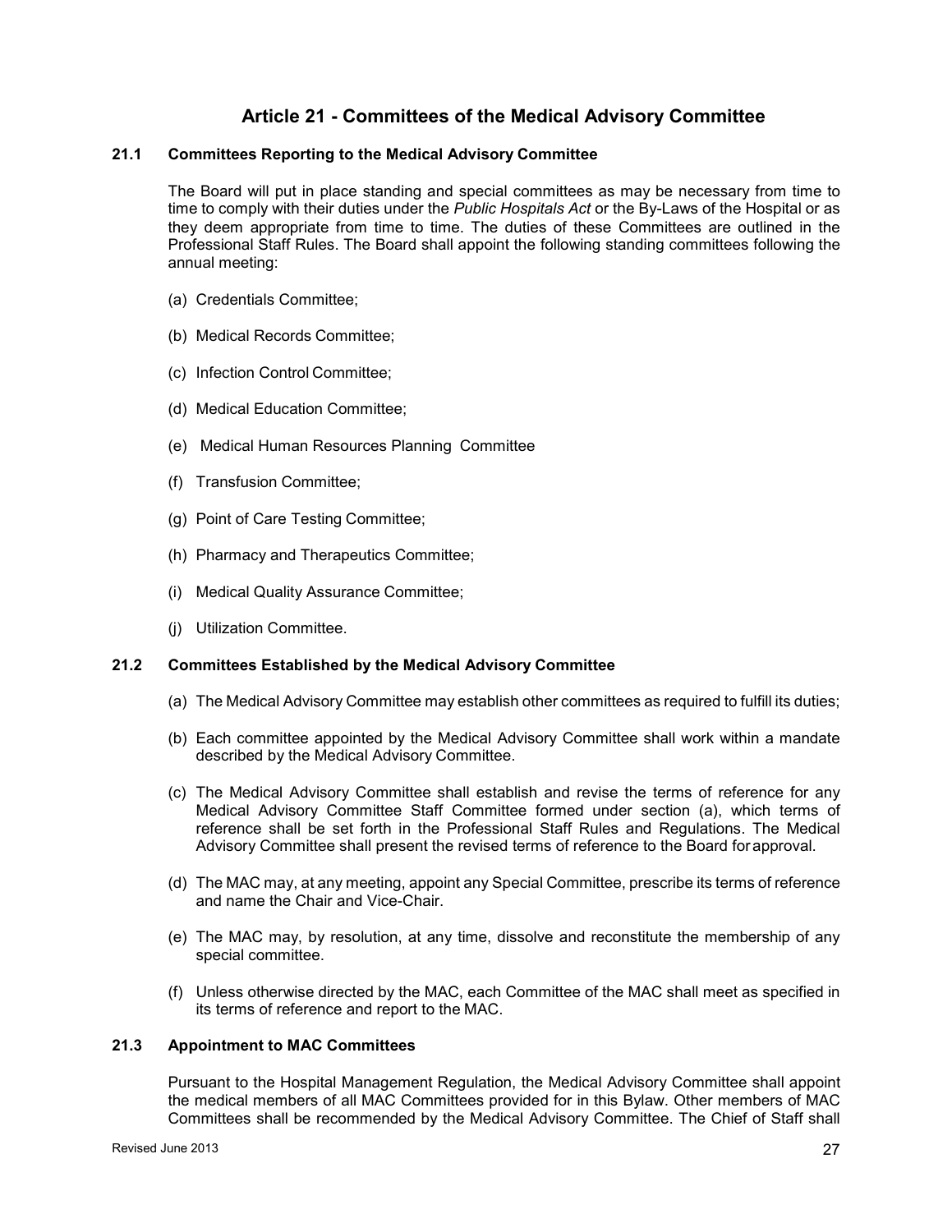be an ex-officio member of all Professional Staff Committees, without vote.

#### **21.4 MAC Committee Duties**

In addition to the specific duties of each MAC Committee as set out in this By-Law and the Professional Staff Rules, all MAC Committees shall:

- (a) meet as directed by the Medical Advisory Committee;
- (b) present a written report including any recommendations of each meeting to the next meeting of the Medical Advisory Committee;
- (c) perform such other duties, not specified in this By-Law, as may from time to time be directed by the Medical Advisory Committee;
- (d) review their Terms of Reference every three (3) years, or more frequently if necessitated by changing needs. Reviewed Terms of Reference will be submitted, with modifications if any, to the Medical Advisory Committee.

#### **21.5 MAC Committee Chair**

- (a) The Medical Advisory Committee shall appoint a physician as the Chair of each MAC Committee where possible. Physicians named as Committee Chairs must be members of the Active Professional Staff.
- (b) The Chair shall hold office for one year and may be reappointed annually by the Medical Advisory Committee.

#### **21.6 Duties of the Chair of the Committees of the Medical Advisory Committee**

Each Chair of a committee of the Medical Advisory Committee shall:

- (a) chair the committee meetings;
- (b) call meetings of the committee;
- (c) be a voting member of the committee which they chair;
- (d) report to the Medical Advisory Committee through the Committee minutes;
- (e) at the request of the Medical Advisory Committee, be present to discuss all or part of any report of the committee, and;
- (f) request meetings with the Medical Advisory Committee when appropriate.

#### **21.7 Committee Duties**

- (a) The duties of all MAC Committees shall be as specified in the Rules and Regulations.
- (b) The composition and Terms of Reference for all MAC Committees shall be developed by the Committee and approved by the Medical Advisory Committee.

#### **21.8 Credentials Committee**

(a) Composition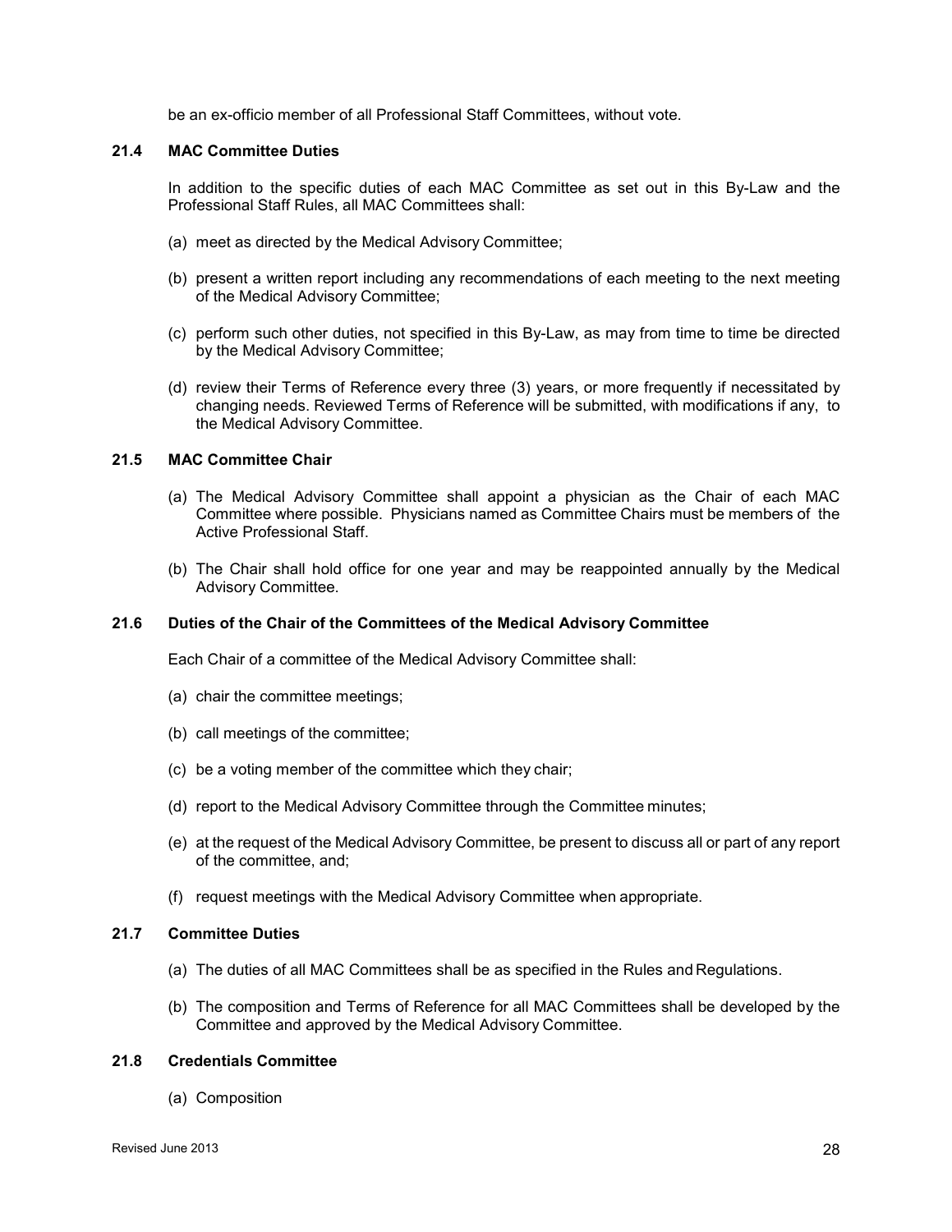- i) the Chief of staff;
- ii) the Chief Nursing Officer (as needed)
- iii) such other professional staff members as appointed by the Medical Advisory Committee.
- <span id="page-28-0"></span>(b) Credentials Committee Duties
	- i) the Committee shall ensure that a record of the qualifications and professional career of every member of the Professional Staff is maintained.
	- ii) the Committee shall establish the authenticity and investigate the qualifications of each applicant for appointment and reappointment to the medical, dental, midwifery and registered nurse extended class staff and each applicant for a change in privileges.
	- iii) The Committee shall:
		- (a) ensure that each applicant for appointment to the Professional Staff meets the criteria as set out in the Comprehensive Appointment and Credentialing Policy;
	- iv) ensure that each applicant for a change in privileges continues to meet the criteria for reappointment set out in the Comprehensive Appointment and Credentialing Policy.the Committee shall consider reports of the interview with the applicant.
	- v) the Committee shall consult with the appropriate Chief of Department.
	- vi) the Committee shall submit a written report to the MAC at or before its next regular meeting. The report shall include the kind and extent of privileges requested by the applicant, and, if necessary, a request that the application be deferred for further investigation.
	- vii) the Committee shall perform any other duties prescribed by the MAC.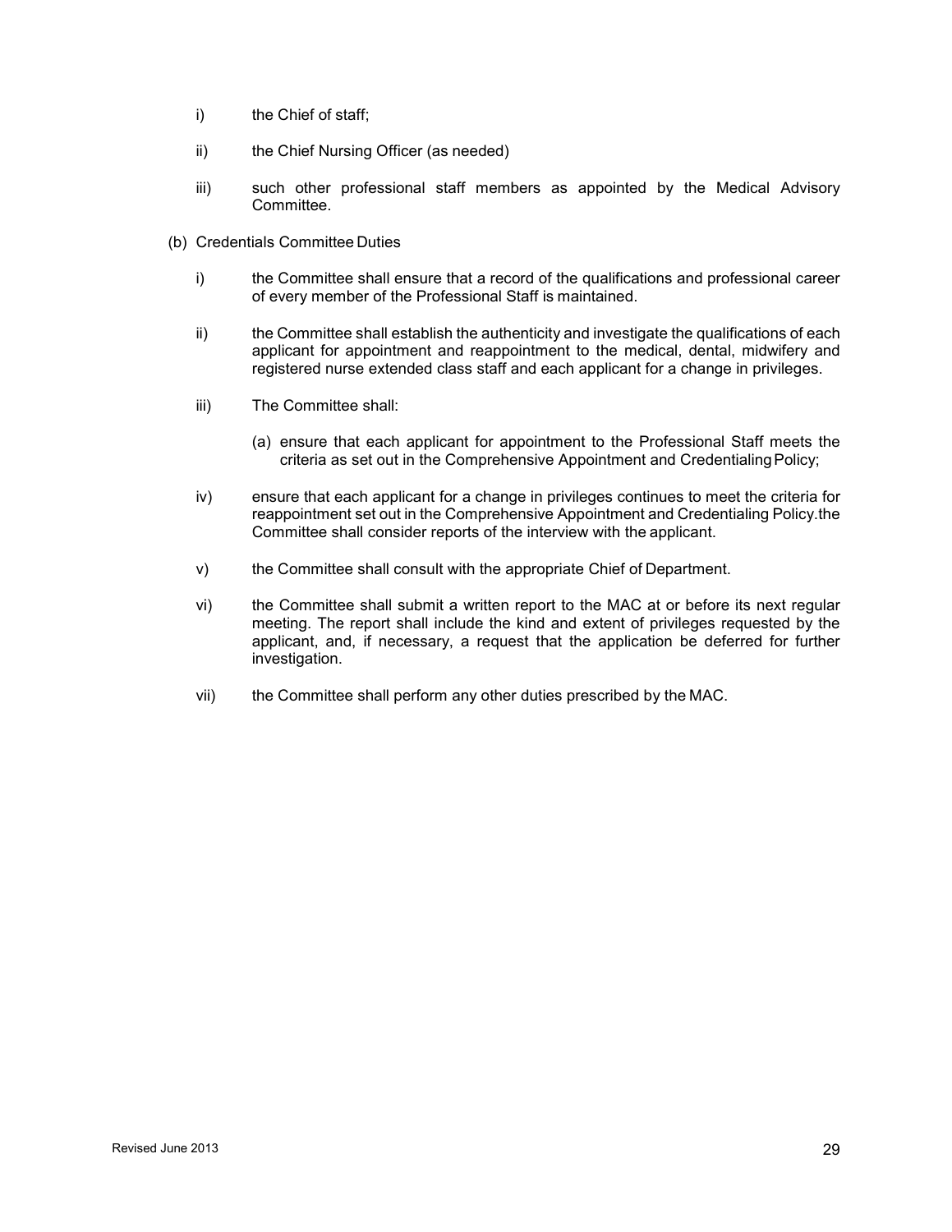# **Article 22 - Meetings - Medical Staff Organization**

#### **22.1 Annual Meeting**

- (a) An Annual meeting of the Medical Staff shall be held at a date, time and place to be agreed upon and approved by the President of the Medical Staff.
- (b) A written notice of each annual meeting shall be posted by the Secretary of the Medical Staff at least fourteen days (14) days before the meeting.

#### **22.2 Quarterly Staff Meeting**

The meetings of the Medical Staff shall be held at least four (4) times in each fiscal year of the Hospital, one (1) of which shall be the annual meeting.

#### **22.3 Notice or Regular Meeting**

- (a) Regular meetings of the Medical Staff shall be held at a date, time and place to be agreed upon and approved by the President of the Medical Staff.
- (b) A written notice of each regular meeting shall be posted by the Secretary of the Professional Staff at least fourteen (14) days before the meeting.

#### **22.4 Special Meetings**

- (a) In cases of emergency, the President of the Medical Staff may call a special meeting.
- (b) Special meetings shall be called by the President of the Professional Staff on the written request of any ten (10) members of the Active or (Associate) Staff.
- (c) Notice of such special meetings shall be as required for a regular meeting, except in cases of emergency, and shall state the nature of the business for which the special meeting is called.
- (d) The usual time required for giving notice of any special meeting shall be waived in cases of emergency, subject to ratification of this action by the majority of those members present and voting at the special meeting, as the first item of business at the meeting.

#### **22.5 Attendance at Meetings**

- (a) The Secretary of the Professional Staff shall:
	- i) be responsible for the making of a record of the attendance at each meeting of the Medical Staff;
	- ii) each member of the Active and Associate Medical Staff groups shall attend no less than fifty (50%) percent of the regular Medical Staff meetings.

#### **22.6 Quorum**

- (a) Twenty (20) Active Medical Staff members present shall constitute a quorum at any general or special meeting of the Medical Staff.
- (b) In any case where a quorum of the Medical Staff has not arrived at the place named for the meeting within fifteen minutes after the time named for the start of the meeting, those members of the Medical Staff who have presented themselves shall be given credit for attendance at the meeting for the purpose of satisfying the attendance requirement of these By-Laws.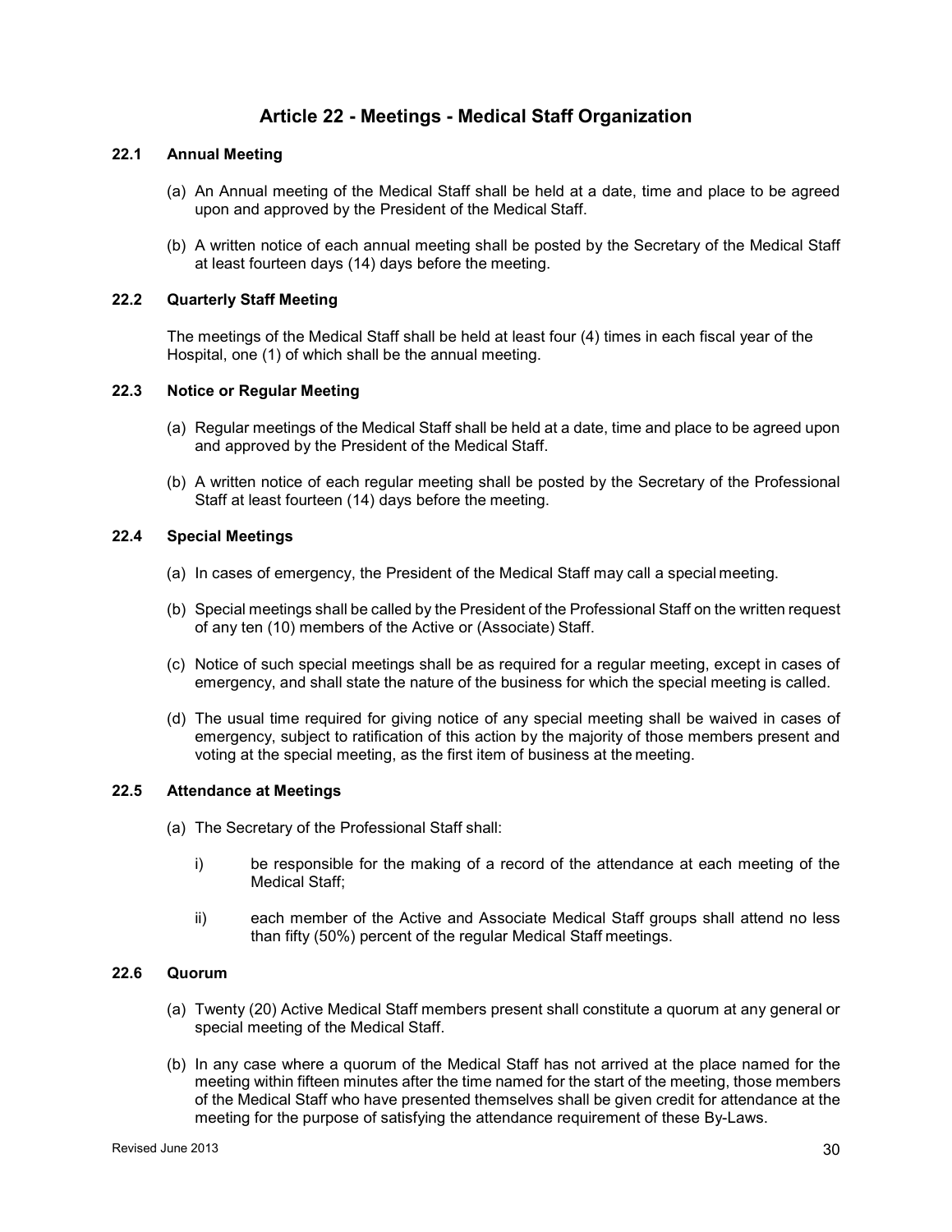#### **22.7 Voting**

- (a) There shall be only one (1) vote cast by any one Active staff member on any question and the same shall be so cast by the member personally present.
- (b) Unless as otherwise expressed by these By-Laws, every question shall be decided by a majority vote.
- (c) If there is an equality of votes, the chair shall rule that the motion has been defeated.
- (d) Unless a poll is demanded by ten (10) percent of the members who can vote and who are present at any meeting, a declaration by the presiding officer thereat that a resolution is carried, or is not carried, by a particular majority shall be conclusive.
- (e) If a poll be demanded as aforesaid, it shall be taken in such a manner as the presiding officer in such meeting directs.
- (f) Voting at all elections shall be by secret ballots.
- (g) No member of the Medical Staff shall vote by proxy.

#### **22.8 Order of Business**

The order of business at any meeting of the Medical Staff shall be as defined in the Rules and Regulations of the Professional Staff.

#### **22.9 Election Procedure**

- (a) A Nominating Committee shall be appointed by the Medical Staff (at each annual meeting) and shall consist of three physician members of the Active Staff of the Professional Staff appointed at the Hospital.
- (b) The Nominating Committee shall undertake its selection activities further to the following criteria:
	- i) an officer should have knowledge and understanding of the needs and operations of the hospitals; and
	- ii) a member nominated as President, Vice-President or Secretary shall be a physician, who shall have an understanding of their responsibility to act in good faith and in the best interest of the Medical Staff Association to avoid or declare situations of actual or perceived conflict of interest.
- *(c)* At least thirty days before the annual meeting of the Medical Staff, the Nominating Committee shall post a list of the names of nominated officers of the Medical Staff which are to be filled by election in accordance with these bylaws and the regulations under the *Public Hospitals Act.*
- <span id="page-30-0"></span>(d) Further nominations may be made, in writing, where signed by two members of the Medical Staff entitled to vote, to the Secretary of the Medical Staff within fourteen days of the posting referred to at subsection (c) above and the nominee shall have signified in writing on the nomination his or her acceptance of it. Such nominations shall be posted or circulated in the same manner as above.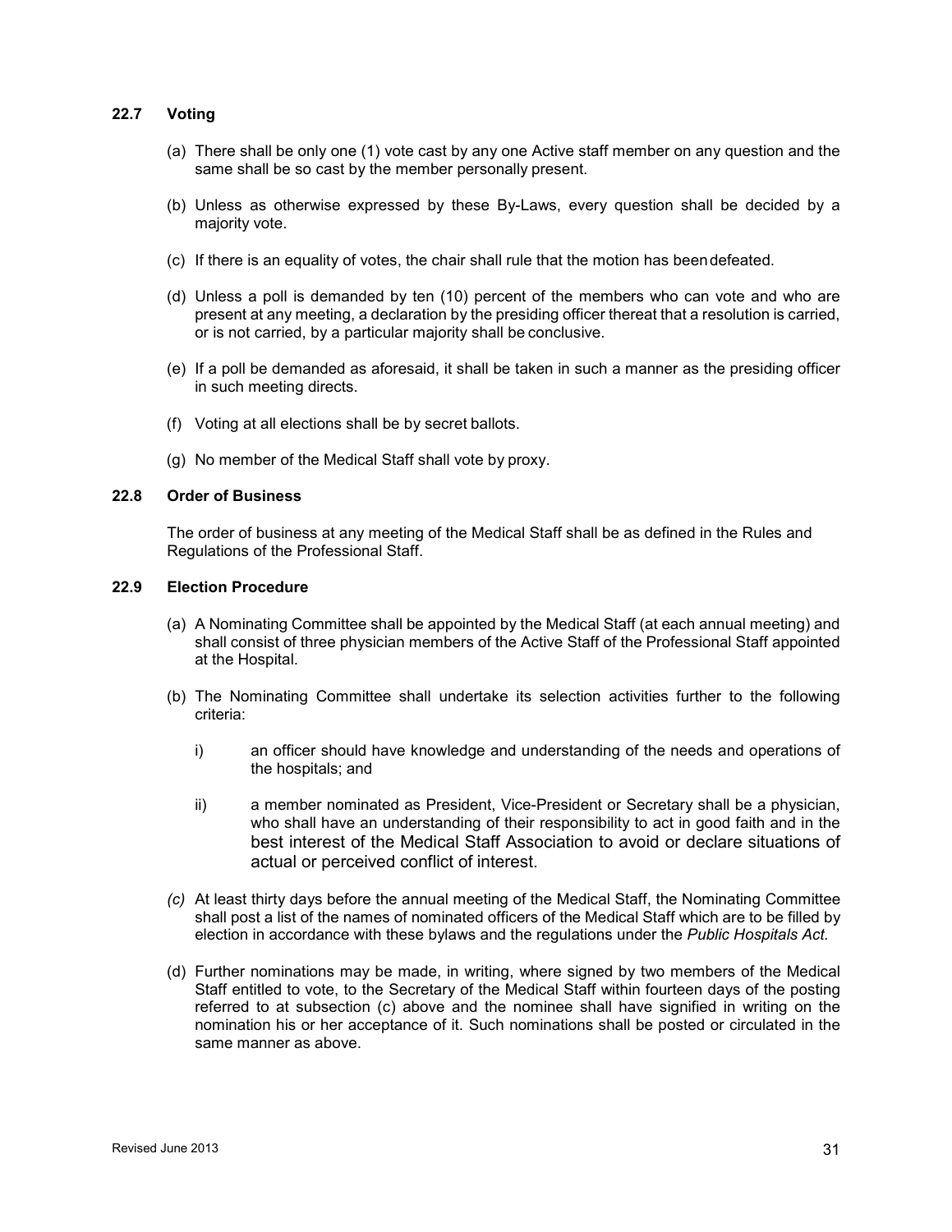# **Article 23 - Medical Staff Elected Officers**

#### **23.1 Elected Officers**

The elected officers of the Medical Staff shall be President, Vice-President, Secretary and Treasurer. These officers shall be elected at the annual meeting of the Medical Staff. It is the intent of these By-Laws that these officers hold office for one (1) year. Their term of office in each position shall not exceed six (6) years but they shall remain in office until their successors are elected.

#### **23.2 Eligibility for Office**

Only members of the Active Medical Staff may be elected or appointed to any position or office. Failure to perform the duties as set out in these By-laws may result in a vote of non-confidence at the next scheduled quarterly medical staff meeting. The remaining executive shall appoint a replacement until the next annual meeting of the medical staff.

#### **23.3 Duties of the President of the Medical Staff**

The President of the Medical Staff shall:

- (a) preside at all meetings of the Medical Staff;
- (b) call special meetings of the Medical Staff;
- (c) be a voting member of the Medical Advisory Committee and its Executive;
- (d) be a non-voting members of the Board;
- (e) report to the Medical Advisory Committee and the Board on any issues raised by the Medical Staff;
- (f) be accountable to the Medical Staff and advocate fair process in the treatment of individual members of the Medical Staff;
- (g) ensure that the Board is informed when a majority vote of the Medical Staff at any properly constituted meeting of the Medical Staff is opposed to a rule or rule change proposed by the Medical Advisory Committee;
- (h) report to the Medical Staff at its regular meetings;
- (i) conduct the elections of Medical Staff Officers, and;
- (j) represent the Medical Staff on various task forces or at functions as may be requested from time to time.

#### **23.4 Duties of the Vice-President of the Medical Staff**

The Vice-President of the Medical Staff shall:

- (a) act in the place of the President of the Medical Staff, perform the President's duties and possess the President's powers, in the absence or disability of the President.
- (b) perform such duties as the President of the Medical Staff may delegate;
- (c) be a non-voting member of the Board;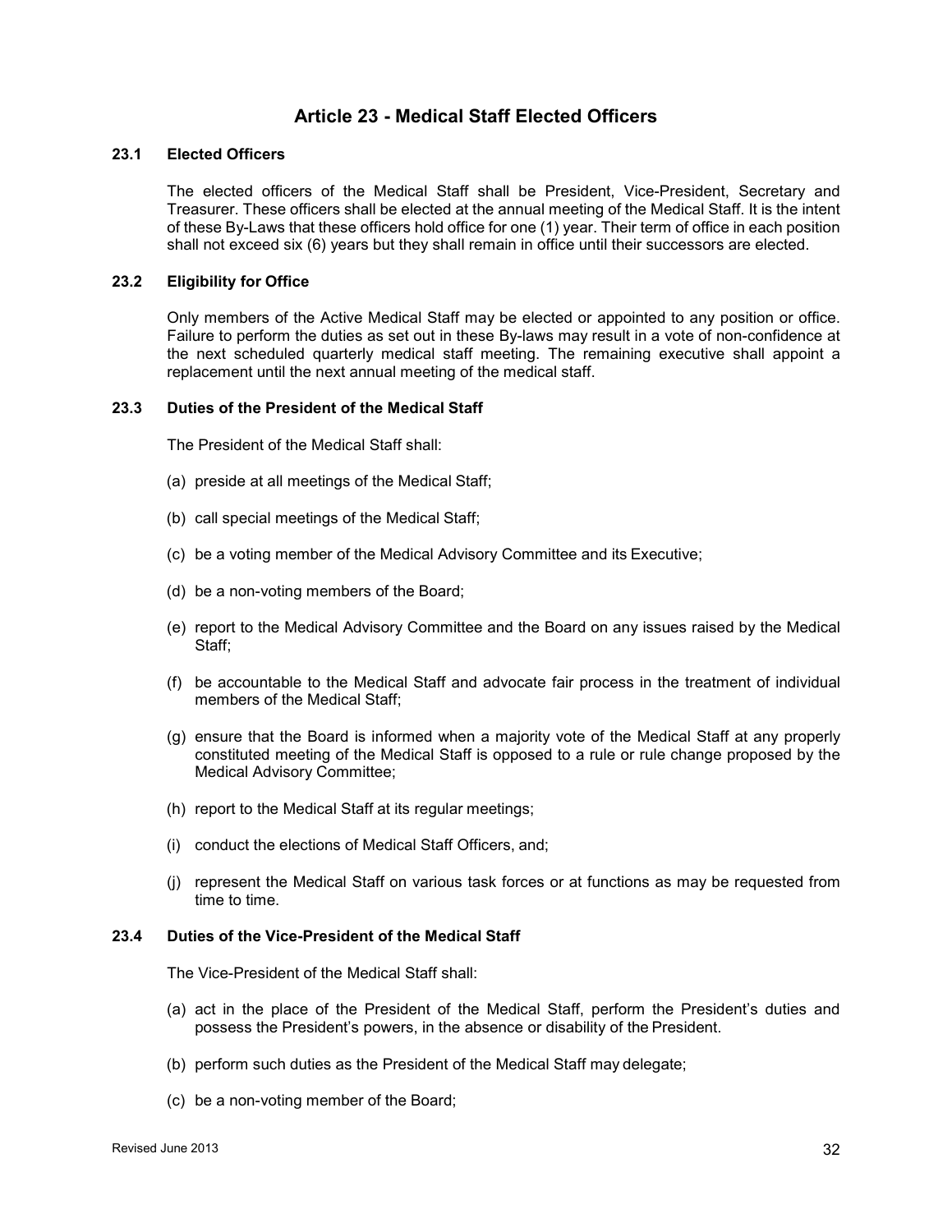(d) be a voting member of the Medical Advisory Committee

#### **23.5 Duties of the Secretary/Treasurer**

The Secretary/Treasurer of the Medical Staff shall:

- (a) be a member of the Medical Advisory Committee;
- (b) attend to the correspondence of the Medical Staff;
- (c) give notice of Medical Staff meetings by posting a written notice thereof;
	- i) in the case of a regular meeting or special meeting of the Medical Staff at least five

(5) days before the meeting;

- ii) in the case of an annual meeting of the Medical Staff, at least ten (10) days before the meeting;
- (d) ensure that minutes are kept of all Medical Staff meetings;
- (e) ensure that a record of attendance at each meeting of the Medical Staff is made;
- (f) act in the place of the Vice-President of the Medical Staff performing the Vice-President's duties and possessing the Vice-President's powers in the absence or disability of the Vice- President, and;
- <span id="page-32-0"></span>(g) disburse medical staff funds at the direction of the Medical Staff Executive.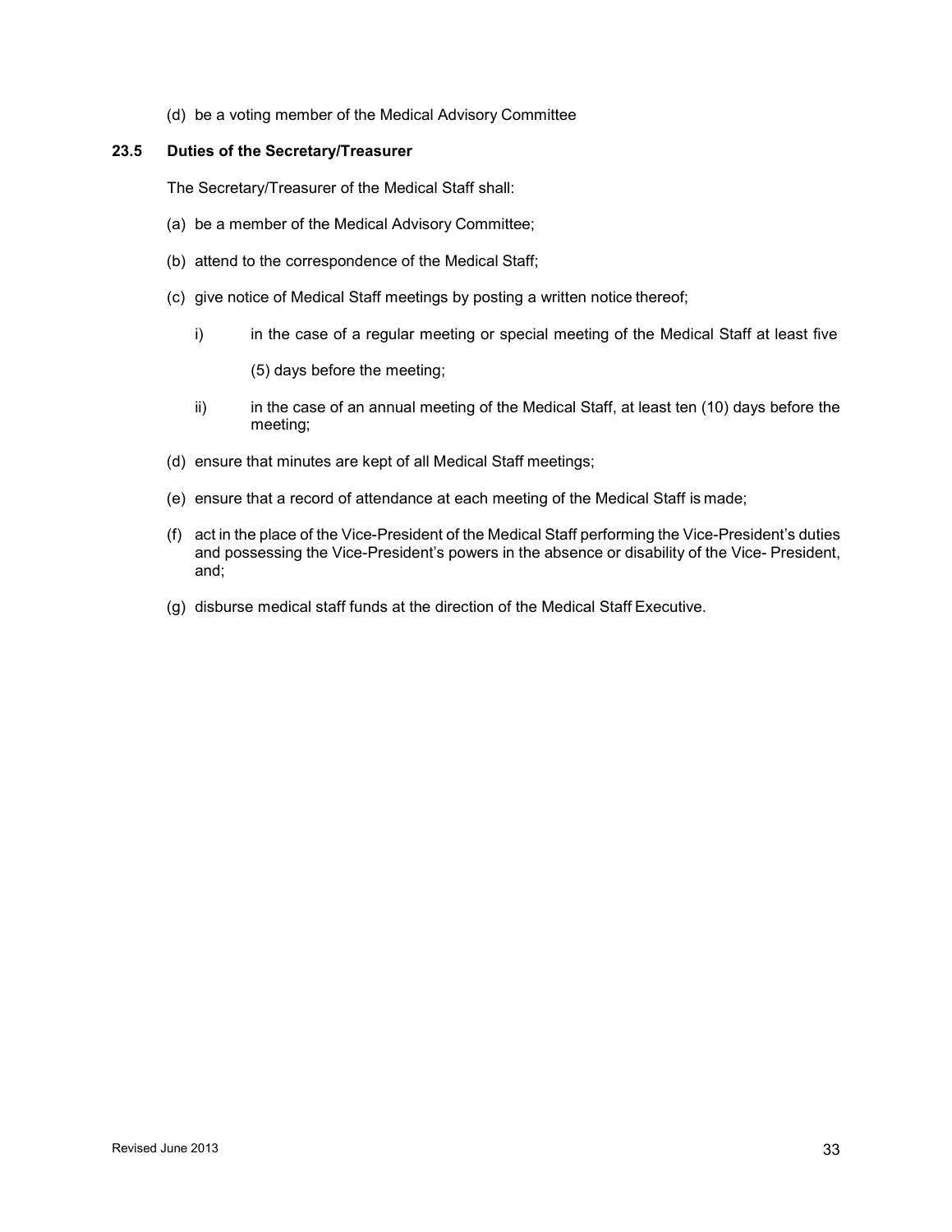# **Article 24 - Dental Staff**

#### **24.1 Appointment**

The Board, on the advice of the Medical Advisory Committee, may appoint one or more dentists to the dental staff of the Hospital and shall delineate the privileges for each dentist.

#### **24.2 Criteria for Appointment to the Dental Staff**

Only an applicant qualified to practice dentistry and licensed pursuant to the laws of Ontario is eligible to be a member of and appointed to the dental staff of the Hospital.

The applicant will have:

- a) a letter of good standing from the Royal College of Dental Surgeons of Ontario;
- b) a demonstrated ability to provide patient care at an appropriate level of quality and efficiency;
- c) a demonstrated ability to communicate, work with and relate to all members of the dental, medical and Hospital staff in a cooperative a professional manner;
- d) a demonstrated ability to communicate and relate appropriately with patients and patient's relatives;
- e) a willingness to participate in the discharge of staff obligations appropriate to the membership group;
- f) a report on, among other things, the experience, competence and reputation of the applicant from the Chief of Staff or the Chief of Department/Service in the last hospital in which the applicant trained or held an appointment;
- g) evidence of dental practice protection coverage satisfactory to the Board; and
- h) adequate training and experience for the privileges requested.

The applicant must agree to govern himself or herself in accordance with the requirements set out in this By-law, the Rules and Regulations and the Hospital policies and agrees to participate in the discharge of staff obligations appropriate to his/her membership group and to use hospital resources responsibly.

The application must indicate to the Credentials Committee adequate control of any significant physical or behavioural impairment that affects skill, attitude or judgement.

The applicant must ensure that there is a need for the services in the community and recognition that it conforms to the Medical Human Resources Plan of the Hospital, subject to impact analysis.

#### **24.3 Revocation of Appointment to the Dental Staff**

The Board, at any time, may revoke or suspend any appointment of a member of the dental staff.

#### **24.4 Term**

Each appointment to the dental staff shall be for a period of one year, but shall continue in effect until the Board has made appointments for the ensuing year.

During his/her first year, the dental staff member will be an Associate Staff member and will require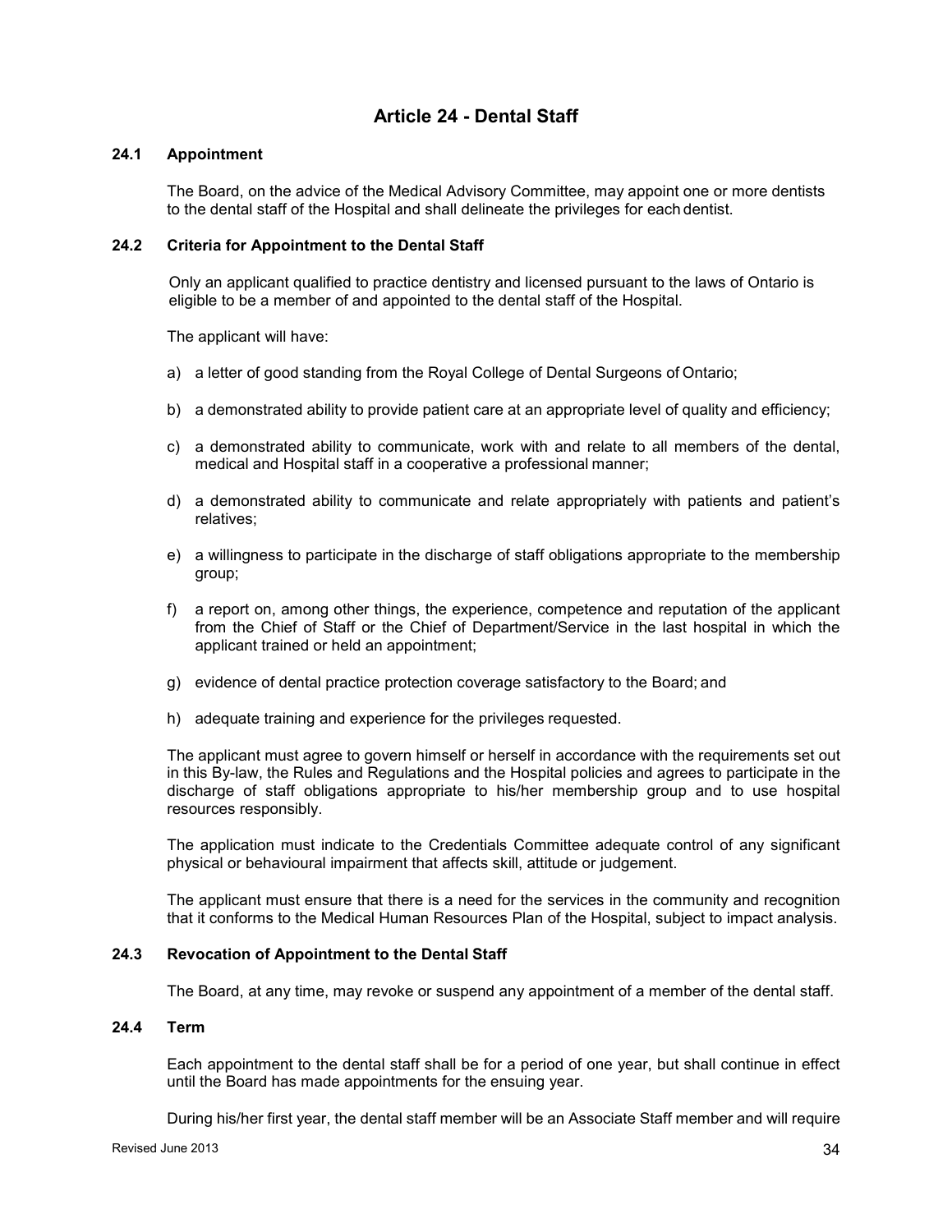a three (3), six (6) and 12 (twelve) evaluation prior to being recommended for Active Dental Staff.

#### **24.5 Application**

An application for appointment to the dental staff shall be processed in the same manner as an application to the medical staff:

Each application shall contain:

- a) a statement by the applicant that he/she has read this By-law and the Rules and Regulations of the Hospital, the *Public Hospital's Act* and the Hospital Management Regulation thereunder;
- b) an undertaking that if appointed to the dental staff, he/she will govern himself/herself in accordance with the requirements set out in this By-law and the Rules and Regulations of the Hospital;
- c) evidence of dental practice protection coverage satisfactory to the Board;
- d) a list of the privileges which are requested;
- e) an up-to-date curriculum vitae;
- <span id="page-34-0"></span>f) a list of four appropriate referees;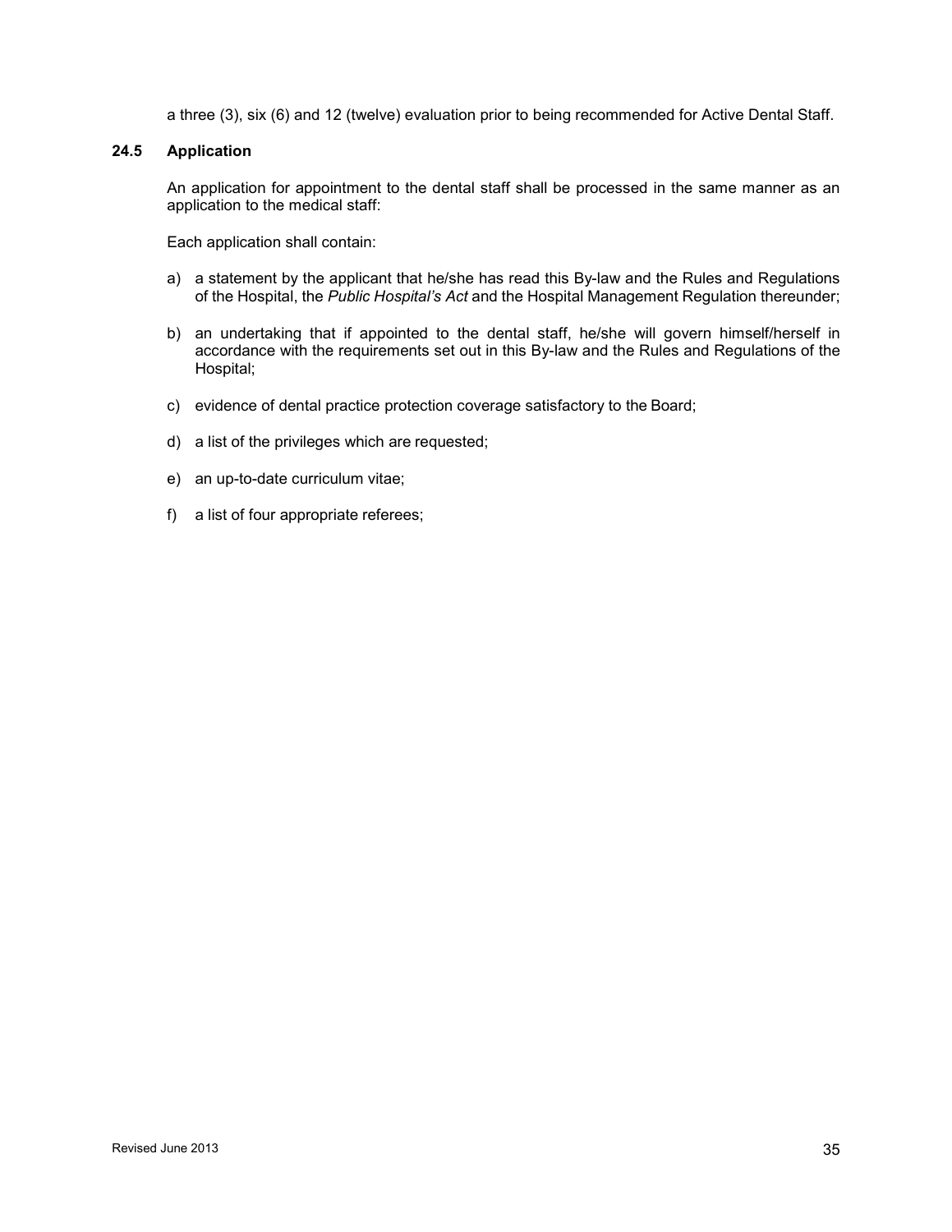# **Article 25 - Amendments to By-Law**

#### **25.1 Amendments to By-Law**

- (a) The Board may pass or amend the By-Law of the Corporation from time to time.
- (b) (i) Where it is intended to pass or amend the By-Law at a meeting of the Board,

written notice of such intention shall be sent by the Secretary to each Director at his/her address as shown on the records of the Corporation by ordinary mail not less than ten (10) days before the meeting.

- (ii) Where the notice of intention required by clause (i) above is not provided, any proposed By-Law or amendments to the By-Law may nevertheless be moved at the meeting and discussion and voting thereon adjourned to the next meeting, for which no notice of intention need be given.
- (c) Subject to paragraph (d) below, a By-Law or an amendment to the By-Law passed by the Board has full force and effect:
	- i) from the time the motion was passed, or
	- ii) from such future time as may be specified in the motion.
- (d) A By-Law or an amendment to a By-Law passed by the Board shall be presented for confirmation at the next annual meeting or to a special general meeting of the Members of the Corporation called for that purpose. The notice of such annual meeting or special general meeting shall refer to the By-Law or amendment to be presented.

The Members at the annual meeting or at a special general meeting may confirm the By-Law as presented or reject or amend them, and if rejected they thereupon cease to have effect and if amended, they take effect as amended.

(e) In any case of rejection, amendment, or refusal to approve the By-Law or part of the By-Law in force and effect in accordance with any part of this section, no act done or right acquired under any such By-Law is prejudicially affected by any such rejection, amendment or refusal to approval.

#### **25.2 Amendments to Professional Staff Part of the By-Law**

<span id="page-35-0"></span>Prior to submitting the Professional Staff part of the By-Law to the process established in Section 24.1, a Task Force of the Medical Staff Association, chaired by the Chief of Staff, will consider any proposed amendment(s) and submit its recommendations to the Medical Advisory Committee and Professional Staff within six (6) months or within a timeframe as recommended by the Board.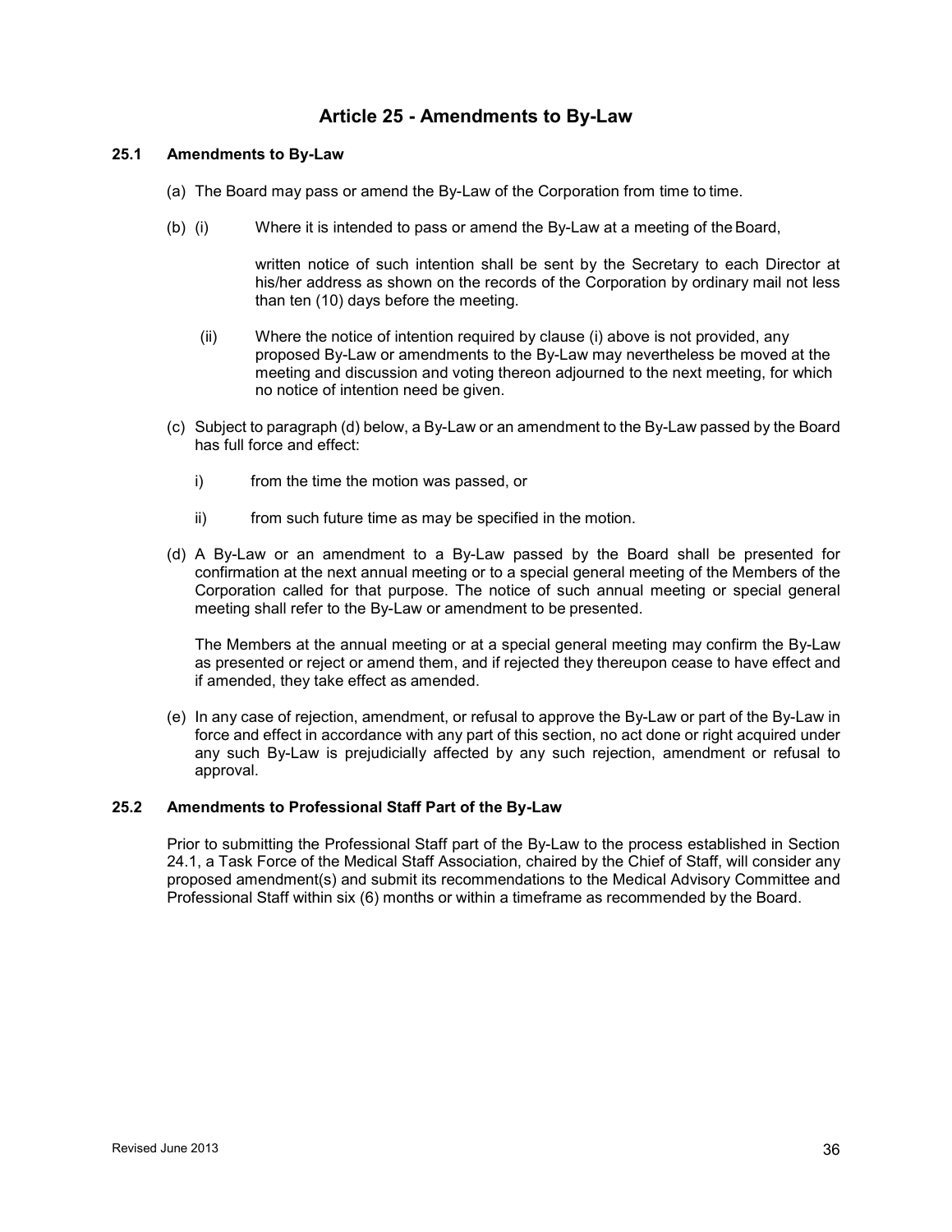## **Article 26 - Professional Staff Rules and Regulations**

#### **26.1 Rules and Regulations**

- (a) The Board shall require that appropriate Professional Staff Rules and Regulations are formulated.
- (b) The Board may establish, modify or revoke one or more Professional Staff Rules and Regulations.
- (c) The Medical Advisory Committee may make recommendations to the Board for the establishment of one or more Professional Staff Rules and Regulations to be applicable to a group or category or to a specific department of the Professional Staff or to all physicians and dentists on the Professional Staff.
- (d) The Medical Advisory Committee shall ensure that, prior to making any recommendation to the Board with respect to a Rule, the members of the Active Professional Staff, or a specific department when appropriate, have an opportunity to comment on the proposed recommendation.
- <span id="page-36-0"></span>(e) The President of the Medical Staff shall ensure that the Board is informed when a majority vote of the Professional Staff at any properly constituted meeting of the Professional Staff is opposed to a Rule or Rule change proposed by the Medical Advisory Committee.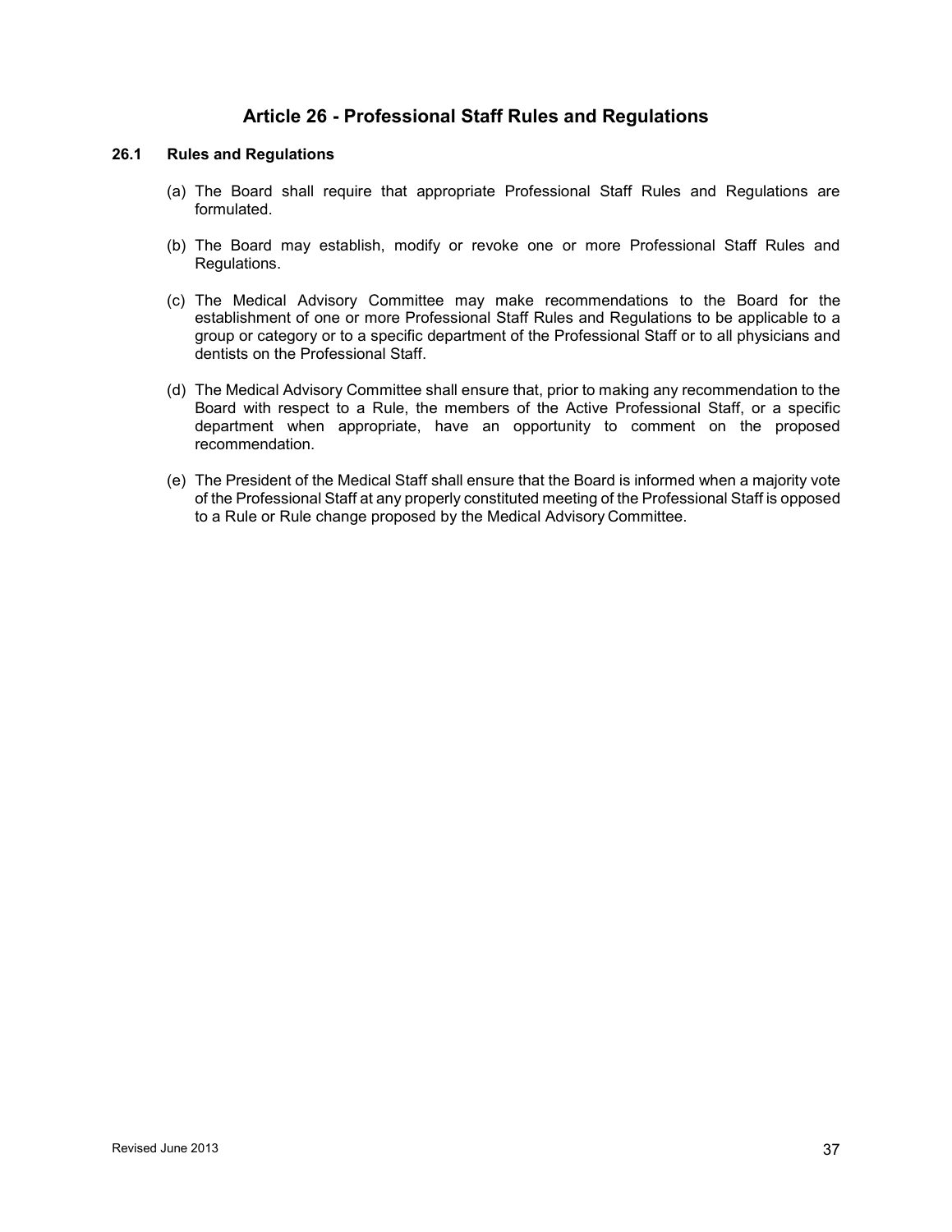# **Schedule A - Procedure Regarding Appointments, Reappointments, Requests for Changes in Privileges and Mid-term Action**

#### **1. Preamble**

This schedule outlines the procedures to be followed in three different circumstances. Section 2 deals with Appointment, Reappointment and Requests for Changes in Privileges. Section 3 outlines the procedure when there is an immediate need to suspend privileges mid-term in an emergency situation. Section 4 is the procedure when mid-term action is required but not in an emergency situation.

It should be noted that a member's appointment and/or privileges shall continue throughout the review or investigation of circumstances relating to reappointment and until all appeals consistent with the *Public Hospitals Act* are completed.

The procedure for recommendations from the Medical Advisory Committee in respect of original Applications for Appointment shall be as set out in these By-Laws and undertaken pursuant to the *Public Hospitals Act.* 

#### **2. Appointment, Reappointment and Requests for Changes in Privileges**

Recommendation for Appointment, Reappointment and Changes in Privileges

- (a) The Credentials Committee shall forward to the Medical Advisory Committee a report in respect of an appointment, a reappointment or request for change in privileges consistent with the Committee's terms of reference and such report shall be in writing and supported by references to the specific credentials, activities or conduct which may constitute the basis for the report.
- (b) The Medical Advisory Committee may; initiate further investigation, establish an ad hoc committee to conduct further investigation, refer the matter back to the Credentials Committee with direction or to an external consultant, or act upon the report and make recommendation to the Board.
- (c) Where the Medical Advisory Committee makes recommendation to the Board, it should provide notice to the member in accordance with the *Public Hospitals Act* and these By-Laws.
- (d) Upon completion of its own investigation or upon receipt of the report of the body or consultant that conducted the investigation as the case may be, the Medical Advisory Committee shall make a recommendation to the Board in respect of the reappointment or privileges requested and provide notice to the member as set out at subsection (c) above.
- (e) Service of a notice to the applicant or member may be made personally or by Registered Mail addressed to the person to be served at their last known address and, where notices served by Registered Mail, it shall be deemed that the notice was served on the third day after the day of mailing unless the person to be served establishes that they did not, acting in good faith, through absence, accident, illness or other causes beyond their control, receive it until a later date.
- (f) If additional time is needed for review or the investigative process, the Medical Advisory Committee may defer its recommendation providing it indicates in writing to the Board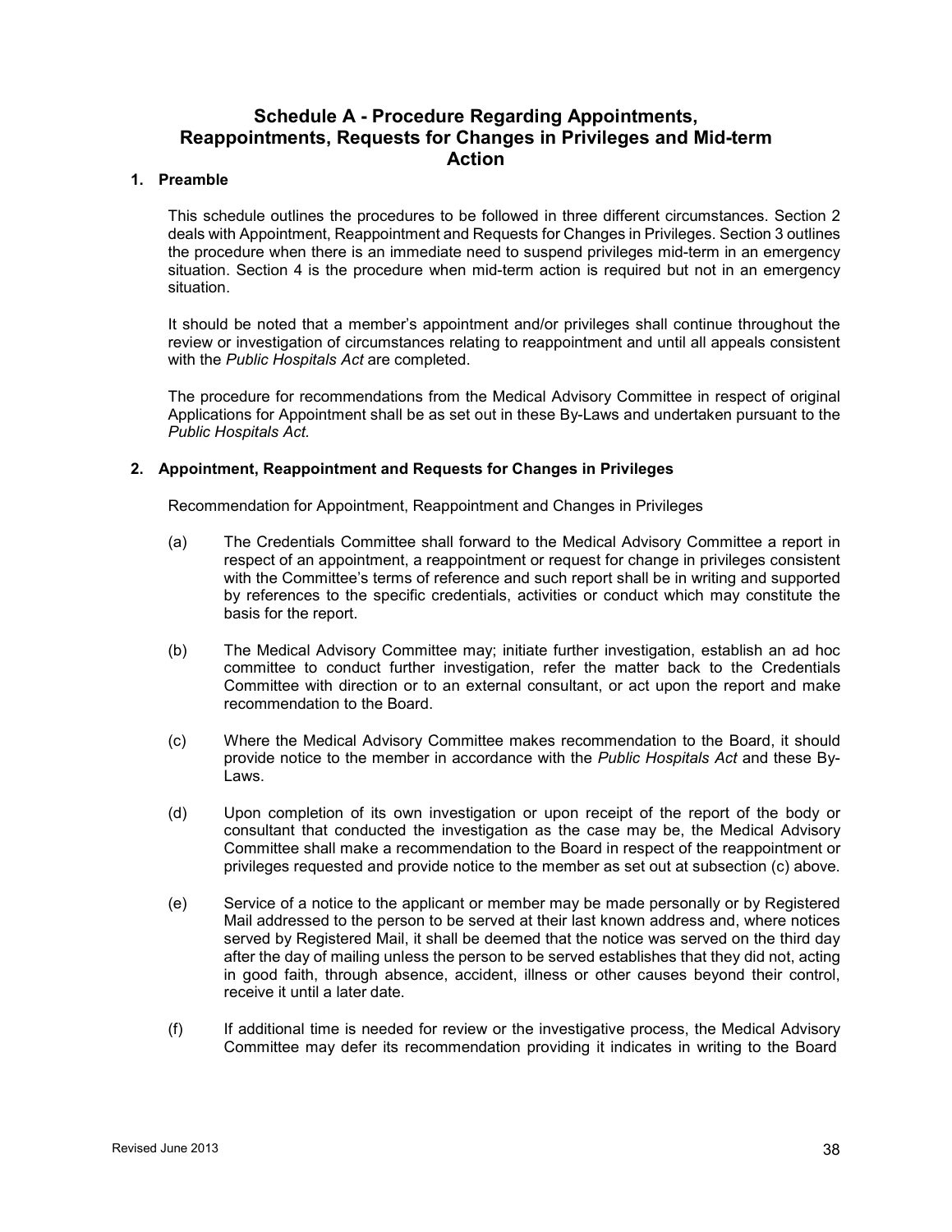and the applicant or member that the recommendation cannot yet be made and gives reasons therefore, further to Section 37(5) of the *Public Hospitals Act.* 

- (g) The Medical Advisory Committee may, in its sole discretion, in the course of its review or investigation or in determining its recommendation, decide that there shall be a Special Meeting of the Medical Advisory Committee where the member shall be entitled to attend such Special Meeting.
- (h) Where the Medical Advisory Committee considers a matter at a Special Meeting, the procedures set out below at Section 5 for "Special Meetings of the Medical Advisory Committee" are to be followed.
- (i) The Medical Advisory Committee, when providing notice to the applicant or member as provided for in subsection 2(c) and subsection 2(d), shall advise the applicant or member that he/she is entitled to receive written reasons for the recommendation wherein a request therefore is received by the secretary of the Medical Advisory Committee within seven days from receipt by the applicant or member of the Medical Advisory Committee's recommendation and further that the applicant or member is entitled to a Hearing before the Hospital's Board if a written request is received by the Board and the Medical Advisory Committee within seven days from the receipt by the applicant or member of the Medical Advisory Committee's written reasons where requested.
- (j) Where the applicant or member does not request written reasons for the Medical Advisory Committee's recommendation or where the applicant or member does not require a Hearing by the Board, the Board may implement the recommendation of the Medical Advisory Committee.
- (k) Where the applicant or member requires a Hearing by the Board, the Board will appoint a time and place for the Hearing and the procedures set out below at Section 6 for "the Board Hearing" are to be followed.

#### **3. Immediate Mid-term Action in an Emergency Situation**

- a. The definition of mid-term action in an emergency situation is outlined in Article 15.7 (a) of these By-Laws.
- b. If at any time it becomes apparent that a member's conduct, performance or competence is such that it exposes, or is reasonably likely to expose patient(s), staff or others to harm or injury or is, or is reasonably likely to be detrimental to the safety of patient(s), staff or others or to the delivery of quality care, an immediate action must be taken to protect the patient(s), staff or others or to ensure the delivery of quality of care and the procedures set out herein relating to suspension/revocation of privileges shall be followed.
- c. In addition to the steps outlined in Article 15.7 (a), the Chief of Department or the Chief of Staff will immediately notify the member, the Medical Advisory Committee, the President and CEO, the President of the Medical Staff and the Board of their decision to suspend the member's privileges.
- d. Arrangements will be made by the Chief of the Department or Chief of Staff for the assignment of a substitute to care for the patients of the suspended member.
- e. Within 24 hours of suspension, the individual suspending the member will provide the member, the Medical Advisory Committee, the President and CEO and the President of the Medical Staff with written reasons for the suspension and copies of any and all relevant documents or records.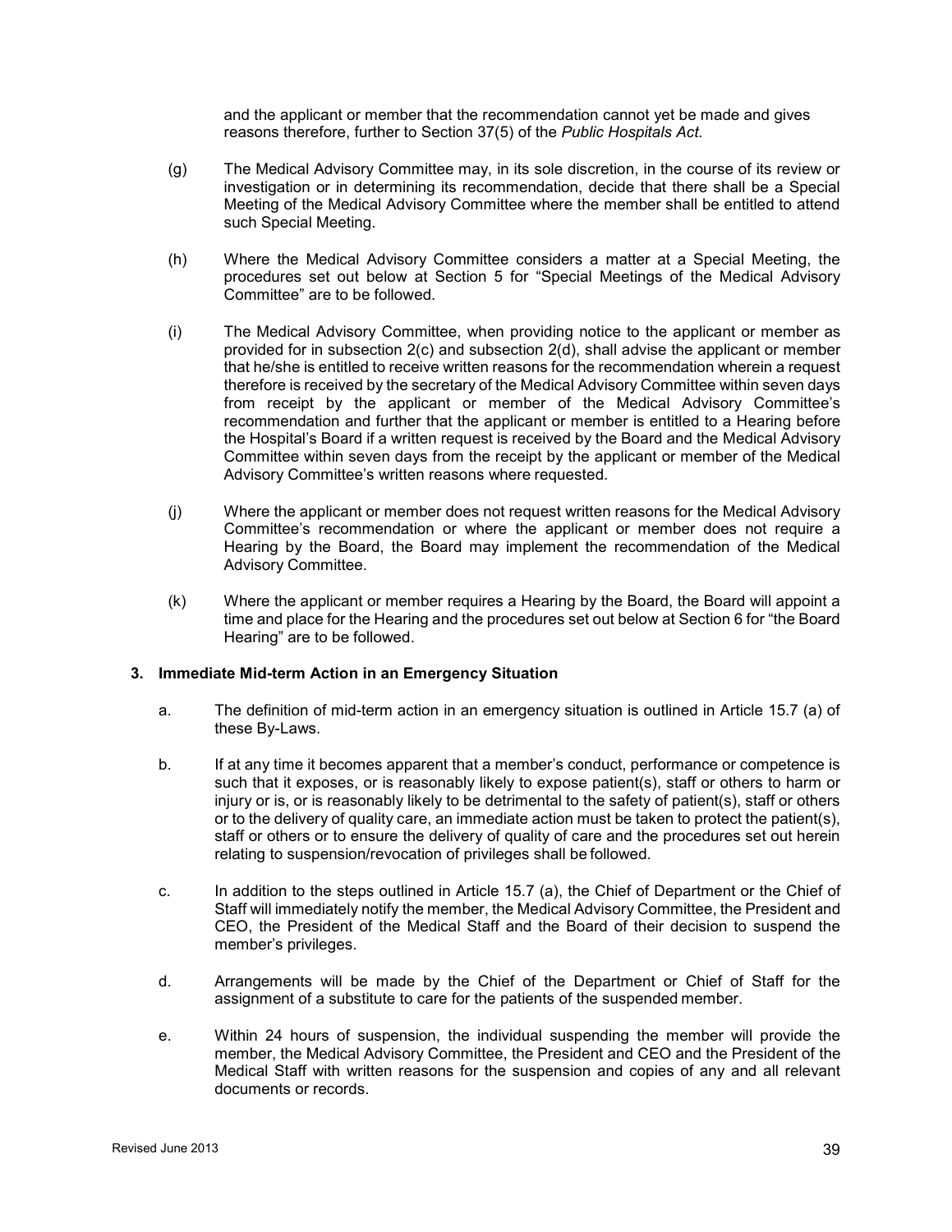- f. Upon receipt of the written reasons for suspension as described above, the Medical Advisory Committee will set a date for a Special Meeting of the Medical Advisory Committee to be held within five days from the date of suspension to review the suspension and to make recommendation to the Board.
- g. The Special Meeting of the Medical Advisory Committee shall be conducted further to the procedures set out below at Section 5 for "the Special Meeting of the Medical Advisory Committee.
- h. The member may request and the Medical Advisory Committee shall grant, the postponement of the Special Medical Advisory Committee to a fixed date at a minimum of four (4) weeks after the date of receipt by the member of any and all documentation to be considered.
- i. The Medical Advisory Committee, when providing notice to the applicant or member as provided for in subsection 2(c) and subsection 2(d), shall advise the applicant or member that he/she is entitled to receive written reasons for the recommendation wherein a request therefore is received by the secretary of the Medical Advisory Committee within seven days from receipt by the applicant or member of the Medical Advisory Committee's recommendation and further that the applicant or member is entitled to a Hearing before the Hospital's Board if a written request is received by the Board and the Medical Advisory Committee within seven days from the receipt by the applicant or member of the Medical Advisory Committee's written reasons where requested.
- j. Where the applicant or member does not request written reasons for the Medical Advisory Committee's recommendation or where the applicant or member does not require a Hearing by the Board, the Board may implement the recommendation of the Medical Advisory Committee.
- k. Where the applicant or member requires a Hearing by the Board, the Board will appoint a time and place for the Hearing and the procedures set out below at Section 6 for "the Board Hearing" are to be followed.

#### **4. Non-immediate Mid-term Action**

The definition of a non-immediate mid-term action is outlined in Article 15.7 (b) of these By-Laws. Procedure for a non-immediate mid-term action shall include:

- a. Information provided to the President and Chief Executive Officer or Chief of Staff by the Chief of Department which raises concerns about any of the matters in these By-Laws relating to non-immediate mid-term action, shall be in writing and will be directed to the President and Chief Executive Officer and/or Chief of Staff.
- b. Where either of the President and Chief Executive Officer, Chief of Staff, or Chief of Department receives information about the conduct, performance or competence of a member, that person will provide a copy of the documentation to the other two and the member.
- c. Upon receipt of information above, an interview will be arranged by the Chief of Staff or Chief of Department with the member, at which time the member will be advised of the information about their conduct, performance or competence and will be given a reasonable opportunity to present relevant information on their behalf.
- d. A written record will be maintained reflecting the substance of the aforementioned interview and copies will be sent to the member, the President and Chief Executive Officer and the Chief of Staff and Chief of Department.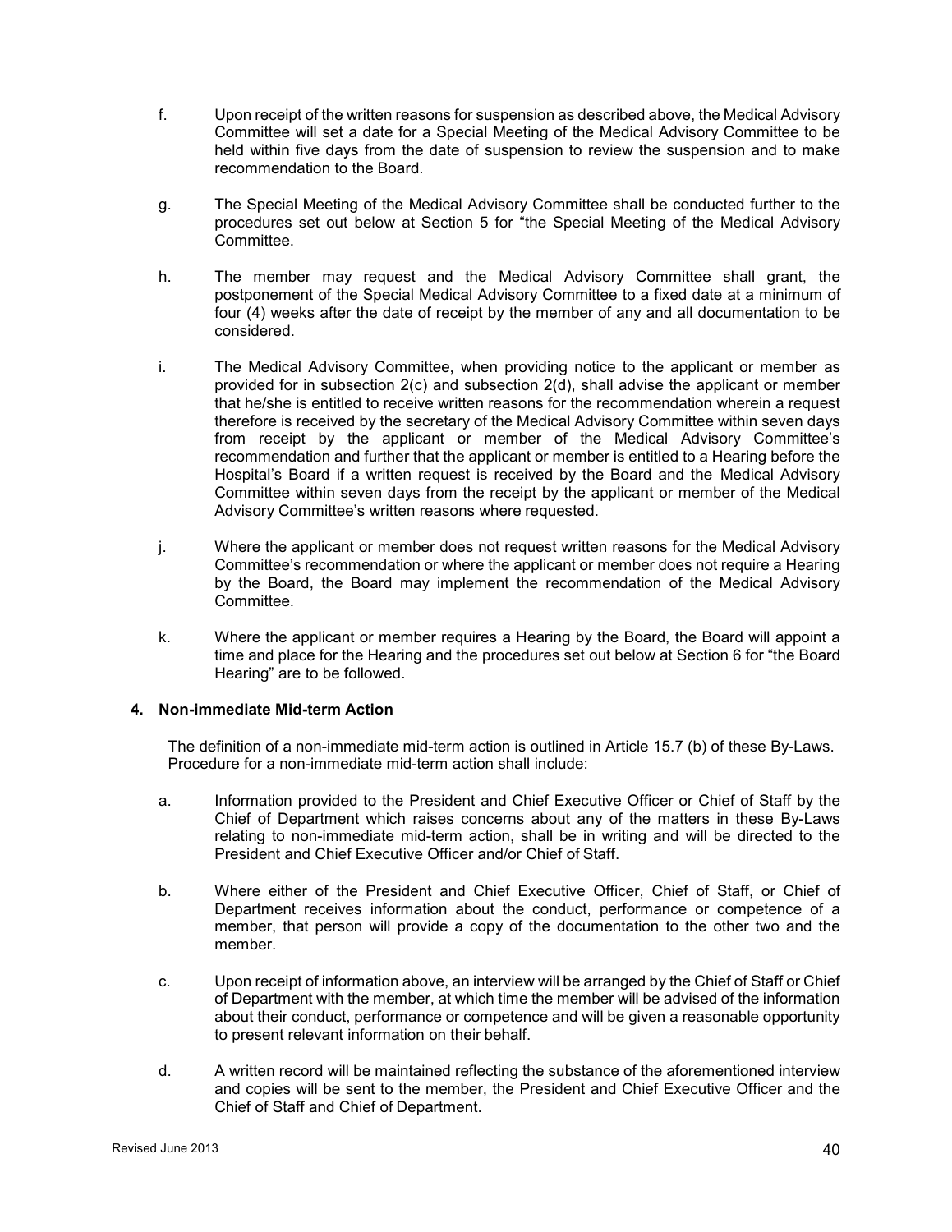- e. Where the member fails or declines to participate in an interview as set out above, after being given a reasonable opportunity to so participate, appropriate action may be undertaken further to the procedure as outlined in this section.
- f. Following an interview as set out above, or where the member fails or declines to participate in an interview, the Chief of Staff, Chief of Department or President and Chief Executive Officer will determine whether further investigation of the matter is necessary.
- g. If further investigation is to be undertaken, the investigation may be assigned to an individual(s) within the Hospital, the Medical Advisory Committee, a body within the Hospital other than the Medical Advisory Committee or an external consultant.
- h. Upon the completion of the investigation contemplated by subsection  $4(q)$  above, the individual or body who conducted the investigation will forward a written report to the President and Chief Executive Officer, Chief of Staff and Chief of Department. The member will be provided with a copy of the written report.
- i. The Chief of Staff, Chief of Department and President and Chief Executive Officer, upon further review of the matter and any report received, will determine whether further action may be required.
- j. Where it is determined that further action in respect of the matter may be required, the matter shall be referred to the Medical Advisory Committee along with a proposed recommendation with respect to mid-term action in writing and supported by references to specific activities or conduct along with any reports which constitute grounds for the proposed recommendation.
- k. The Medical Advisory Committee, in advance of considering the proposed recommendation, may initiate further investigation itself, in respect of such matters and in such a manner as it in its sole discretion deems appropriate.
- l. Upon completion of its own investigation or upon receipt of the proposed recommendation as set out above, the Medical Advisory Committee may determine that no further action need be taken in respect of the matter for lack of merit or determine to have a Special Meeting of the Medical Advisory Committee where the member is entitled to attend such Special Meeting.
- m. Where the Medical Advisory Committee considers the matter at a Special Meeting, then the procedures set out below at Section 5 for the Special Meeting of the Medical Advisory Committee are to be followed.
- n. The Medical Advisory Committee, following a Special Meeting of the Medical Advisory Committee, will provide the member with written notice of the Medical Advisory Committee's recommendation and the written reasons for the recommendation and the member's entitlement to a Hearing before the Hospital's Board where a written request is received by the Board and the Medical Advisory Committee from the member within seven days of the receipt by the member of the Medical Advisory Committee's recommendation and written reasons.
- o. Service of the notice of recommendation and written reasons to the member may be made personally or by Registered Mail addressed to the member at their last known address and, where notice is served by Registered Mail, it will be deemed that the notice was served on the third day after the day of mailing unless the member to be served establishes that they did not, acting in good faith, through absence, accident, illness or other causes beyond their control, receive it until a later date.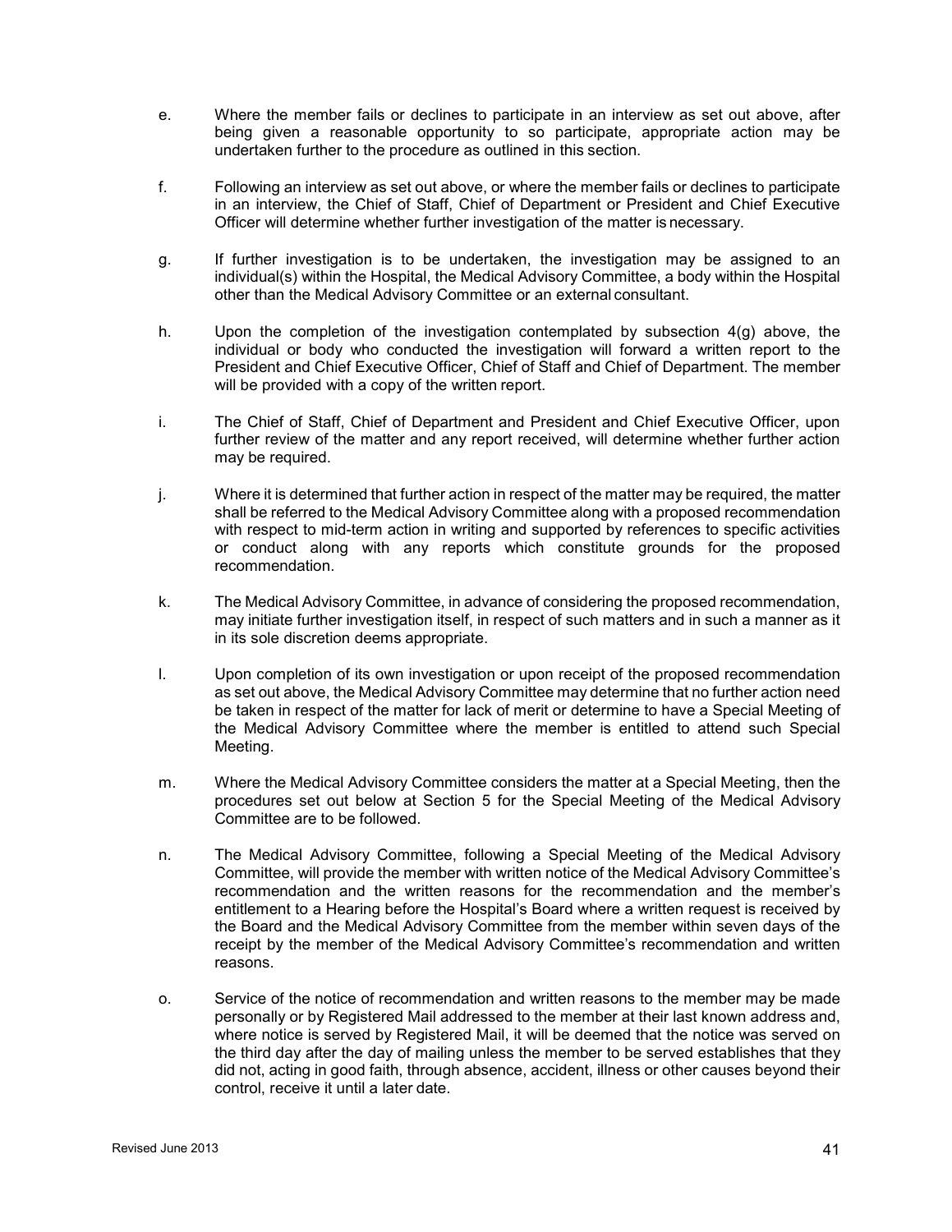- p. Where the applicant or member does not require a Hearing by the Board, the Board may implement the recommendation of the Medical Advisory Committee.
- q. Where the member requires a Hearing by the Board, the Board will appoint a time and place for the Hearing, such Board Hearing to be undertaken pursuant to the procedures set out below at Section 6 for "the Board Hearing".

#### **5. Special Meetings of the Medical Advisory Committee**

In the event that a Special Meeting of the Medical Advisory Committee is required further to this schedule, such Special Meeting of the Medical Advisory Committee will be conducted pursuant to procedures as follows:

- a. The Medical Advisory Committee will give the applicant or member written notice of the Special Meeting, such notice to include:
	- i. the time and place of the meeting;
	- ii. the purpose of the meeting;
	- iii. a statement that the applicant or member will be provided with a statement of the matter to be considered by the Medical Advisory Committee together with all relevant documentation;
	- iv. a statement that the applicant or member is entitled to attend the Medical Advisory Committee meeting and to participate fully in all matters under consideration by the Medical Advisory Committee;
	- v. a statement that the parties are entitled to bring legal counsel to the meeting and consult with legal counsel but that legal counsel shall not be entitled to participate in the meeting save and except in respect of making representation on behalf of the party;
	- vi. a statement that, in the absence of the applicant or member, the meeting may proceed.
- b. The Medical Advisory Committee will provide the applicant or member with a statement of the particulars of the matter to be considered by the Medical Advisory Committee, including any proposed recommendation, together with any and all documentation and records collected by the Medical Advisory Committee or Credentials Committee pursuant to the performance of their duties, and a complete list of any and all invited attendees.
- c. At the Special Meeting, a record of the proceedings will be kept in the Minutes of the Medical Advisory Committee.
- d. The applicant or member involved will be given a full opportunity to answer each issue as well as to present documents and witnesses if so desired.
- e. Before deliberating on the matter or the recommendation to be made to the Board, the Chief of Staff will require the member involved and any other members present who are not Medical Advisory Committee members to retire for the duration of the discussion. The Medical Advisory Committee will not consider any matter, fact or documentation to which it did not give the member an opportunity to respond.
- f. No member of the Medical Advisory Committee will participate in a decision of the Medical Advisory Committee at a Special Meeting of the Medical Advisory Committee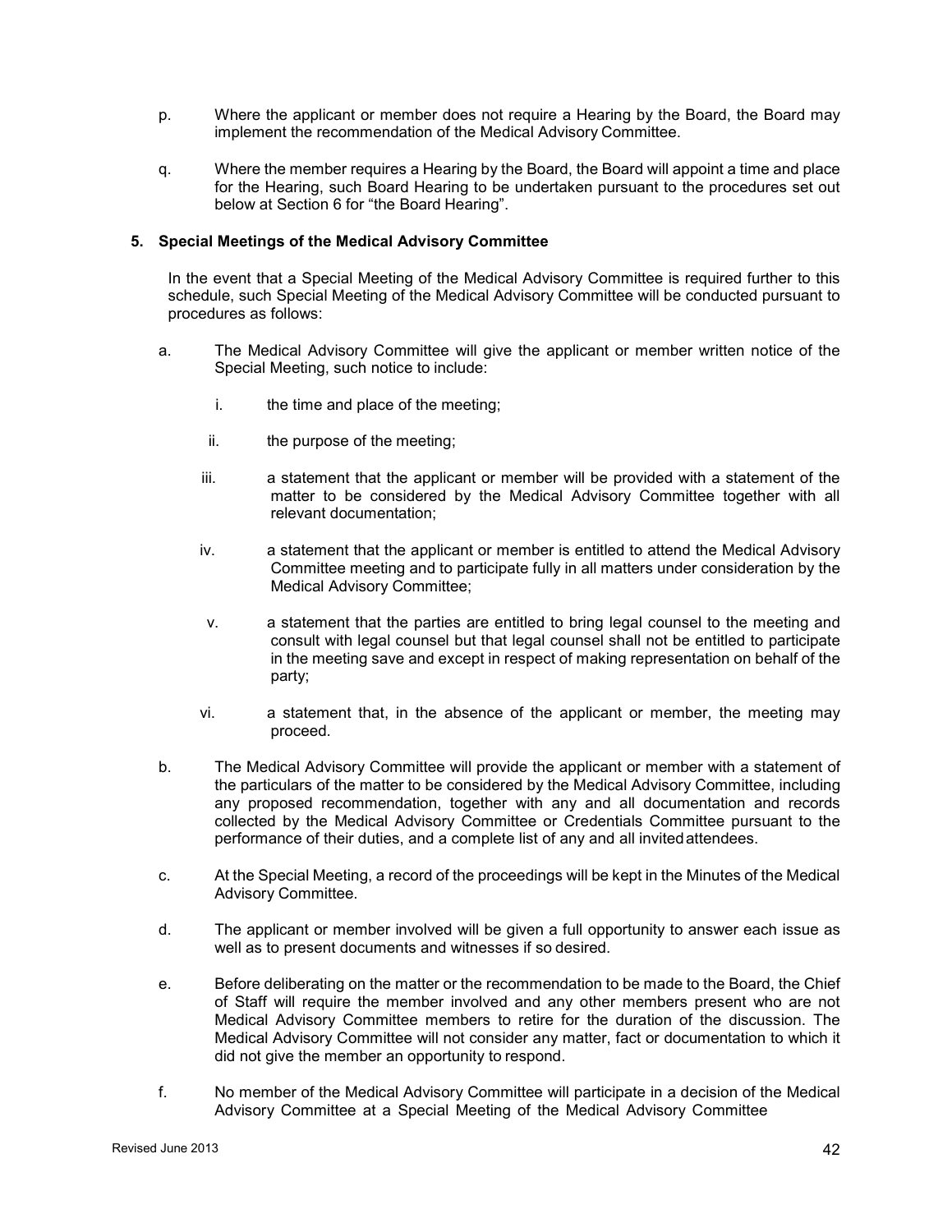unless such member was present throughout the Special Meeting, except with the consent of the parties and no decision of the Medical Advisory Committee will be given unless all members so present participate in the decision. Where the Medical Advisory Committee determines that the matter is without merit and as such no decision of the Medical Advisory Committee is necessary, such determination will be noted in the Minutes of the Special Medical Advisory Committee meeting.

#### **6. Board Hearings**

In the event that a Board Hearing is required pursuant to this schedule, such Board Hearing will be conducted further to the following procedures.

- a. The Board will name a place and time for the Hearing.
- b. The Board Hearing will be held within thirty days of the Board receiving the written recommendation and reasons for such recommendation from the Medical Advisory Committee unless such other time for the Hearing is agreed to as by the parties.
- c. The Board will give written notice of the Hearing to the applicant or member and to the Chief of Staff at least seven days before the Hearing date.
- d. The notice of the Board Hearing will include:
	- i) the place and time of the Hearing;
	- ii) the purpose of the Hearing;
	- iii) a statement that the applicant or member and Medical Advisory Committee will be afforded an opportunity to examine prior to the Hearing all written or other documentary evidence to be ruled upon at the Hearing and all reports which have been collected as part of the Credentials Committee and Medical

Advisory Committee processes;

- (iv) a statement that the applicant or member may be represented by counsel or agent, call witnesses, cross-examine witnesses and tender documents in evidence and present arguments and submission in support of their case;
- (v) a statement that the time for the Hearing may be extended by the Board; and
- (vi) a statement that if the applicant or member does not attend the Hearing, the Board may proceed in the absence of the applicant or member and the applicant or member will not be entitled to any further notice in respect of the Hearing.
- e. The parties to the Board Hearing are the applicant or member, the Medical Advisory Committee and such other persons as the Board may specify.
- f. As soon as possible, and at least twenty (20) business days prior to the Hearing, the parties will provide one another with copies of all written documentary material, along with the names, addresses and qualifications of all witnesses who will testify at the Hearing and a detailed summary of the evidence they will give, along with reports that have been collected by the Credentials Committee or Medical Advisory Committee as part of the investigation process whether or not these materials will be used in evidence. The intent is that there should be full disclosure as between the parties to the Board Hearing.